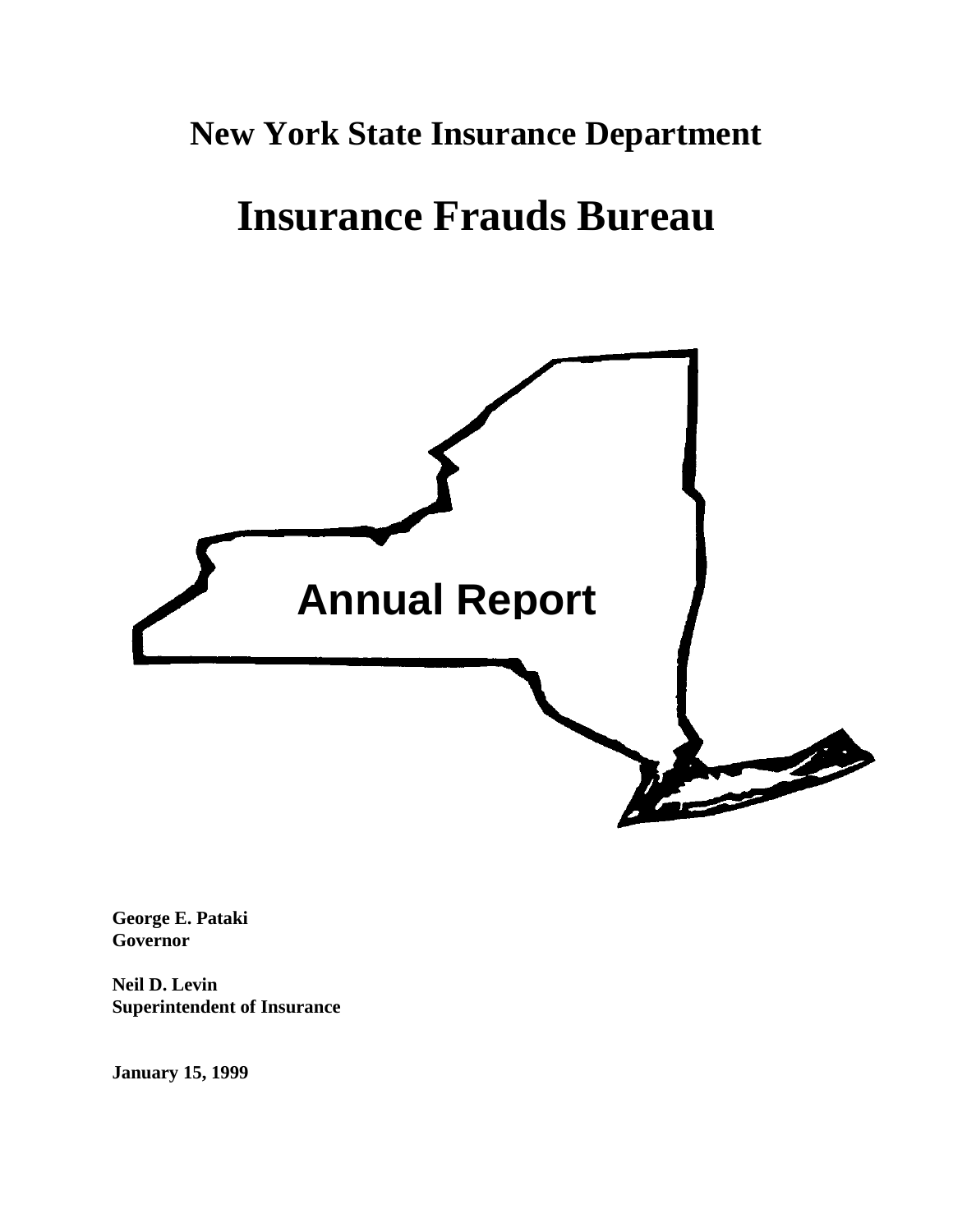**If you no longer wish to receive our publications or if your address has changed, please notify the New York Insurance Department at: Publications Unit Agency Building One Empire State Plaza Albany, NY 12257** 

**This report is printed on recycled paper.** 

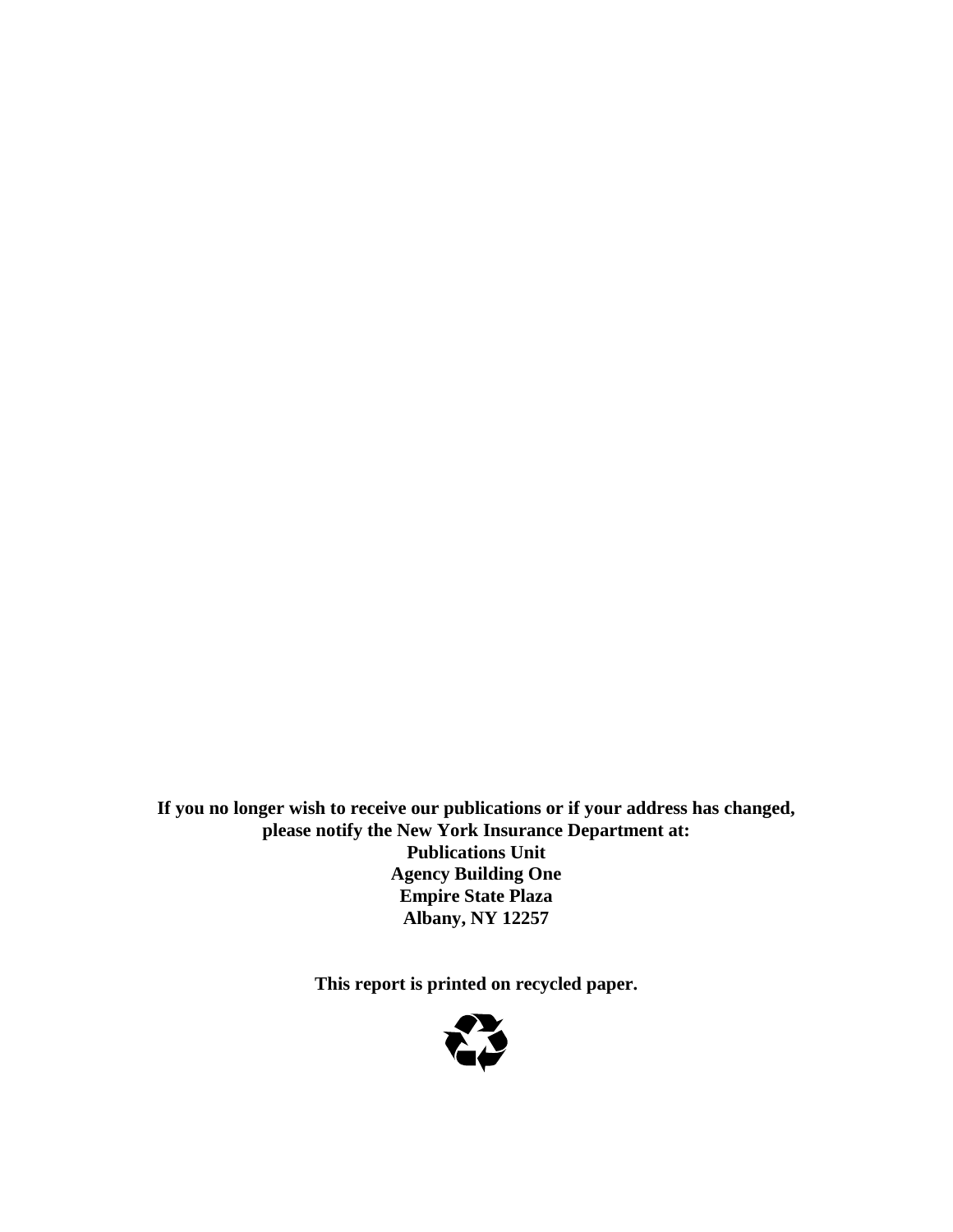

January 15, 1999

To the Governor and the Legislature:

Enclosed is the Seventeenth Annual Report of the Superintendent of Insurance on the operations of the Insurance Frauds Prevention Act and the activities of the Insurance Frauds Bureau of the Department of Insurance.

Respectfully submitted,

Neil D. Levin Superintendent of Insurance

http://www.ins.state.ny.us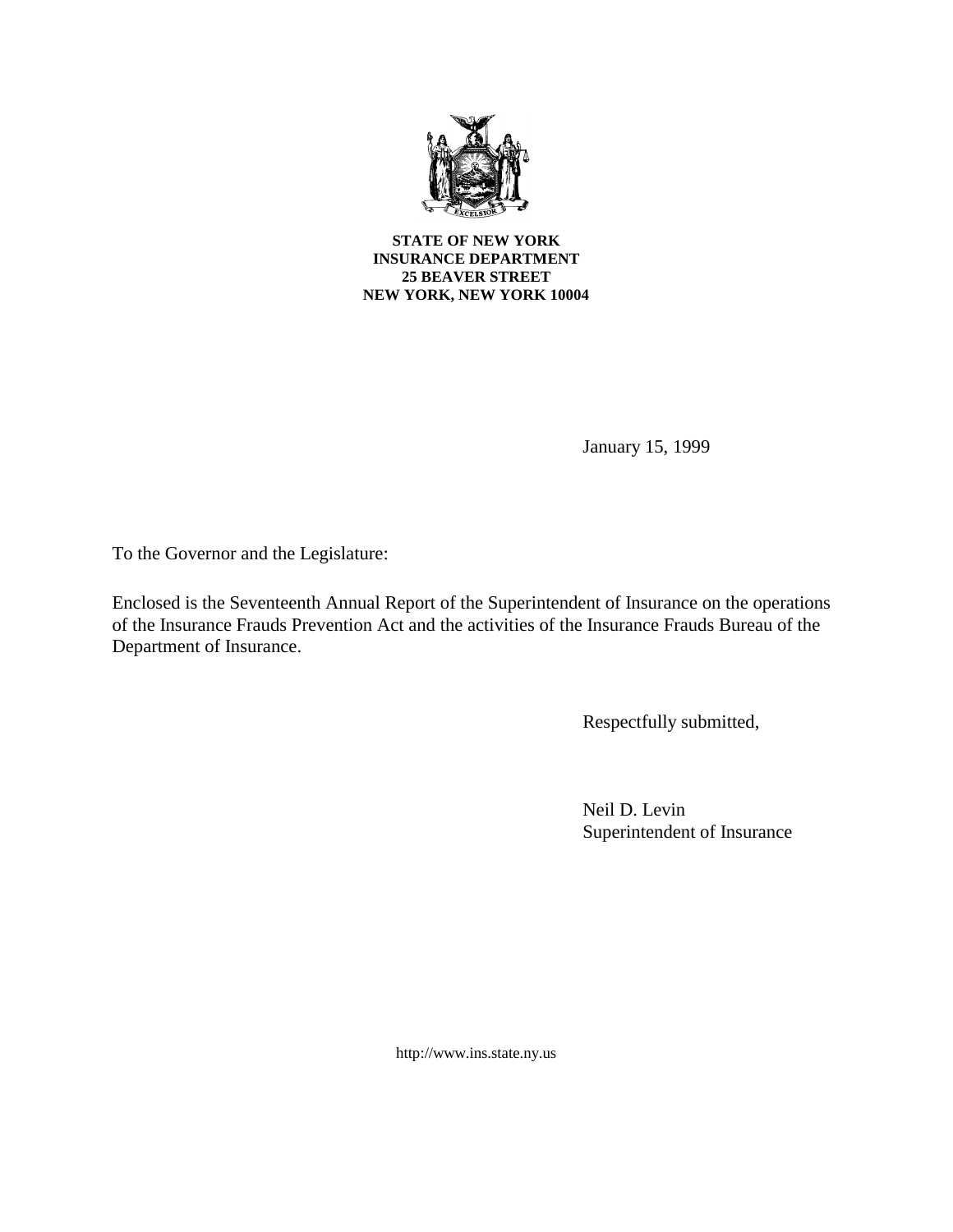# **1998 REPORT TO THE GOVERNOR AND THE LEGISLATURE**

## **OF THE STATE OF NEW YORK**

# **ON THE OPERATIONS OF THE INSURANCE FRAUDS**

### **PREVENTION ACT**

**(ARTICLE 4 OF INSURANCE LAW)**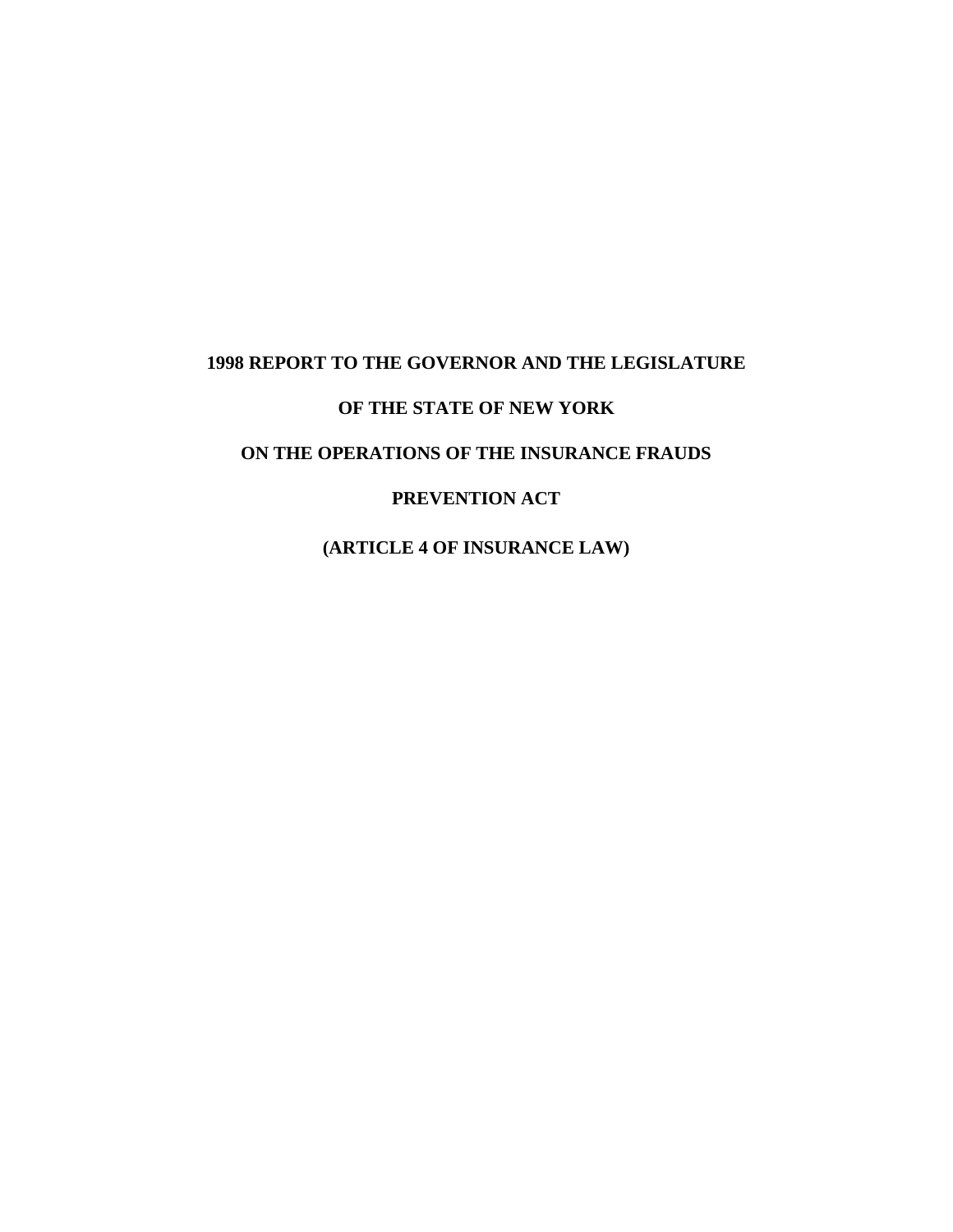# **I. Introduction**

 law enforcement agency within the New York State Department of Insurance. Its primary The Insurance Frauds Bureau (IFB) was established by an act of the Legislature in 1981 as a mission is the detection, investigation and referral for prosecution of individuals and groups that commit insurance fraud and related crimes. IFB staff consists of 29 investigators, organized in eight units: Arson, Automobile, Fraudulent Cards, General, Medical, Organized Fraud, Upstate, and Workers' Compensation, each of which is headed by a Supervising Investigator. Investigative oversight is performed by the Chief Investigator with the assistance of one Principal Investigator. The investigative staff are designated by the Superintendent as "peace officers" as defined in Section 2.10 of the New York State Criminal Procedure Law.

IFB also has a staff of three insurance examiners who work under the supervision of a Principal Examiner. There are six support staff who report to the Secretary to the Director. IFB has its headquarters in New York City, and has offices in Albany, Buffalo, Mineola, Oneonta, Rochester and Syracuse. A complete list of IFB staff by title and location appears in the Appendix.

# **II. Operational Overview**

### **A. Administration**

 investigative and administrative experience with the New York Police Department (NYPD). member of the Frauds Bureau, Deputy Director Andy Bottari, passed away during 1998 leaving a big void to fill. Mr. Bottari was a member of the staff since 1981 and will be sorely missed. In This year is marked by a number of changes in Bureau personnel, with the hiring of a new Director and Deputy Director. Charles DeRienzo joins the Bureau as Director after years of Deputy Director George Johansen comes to the Bureau from the office of the Special Commission of Investigation for New York City School Districts, where he spent eight years as an Investigation Supervisor and Director of Training. In addition, George has a strong investigative and administrative background with the New York State Police. A long-standing addition, a new Deputy Superintendent, Louis Pietroluongo, was hired whose management responsibilities include direct supervision of the Frauds Bureau. Lou's strong administrative and program development skills will be a great asset to the Bureau.

 The new team will work together to strengthen the IFB in all areas of its operations. They the Bureau is working efficiently and that they are maximizing all available resources. Staff will review the investigative process itself as well as all administrative processes to ensure that training will be a top priority in order to enhance the skills necessary to meet the challenges of the future.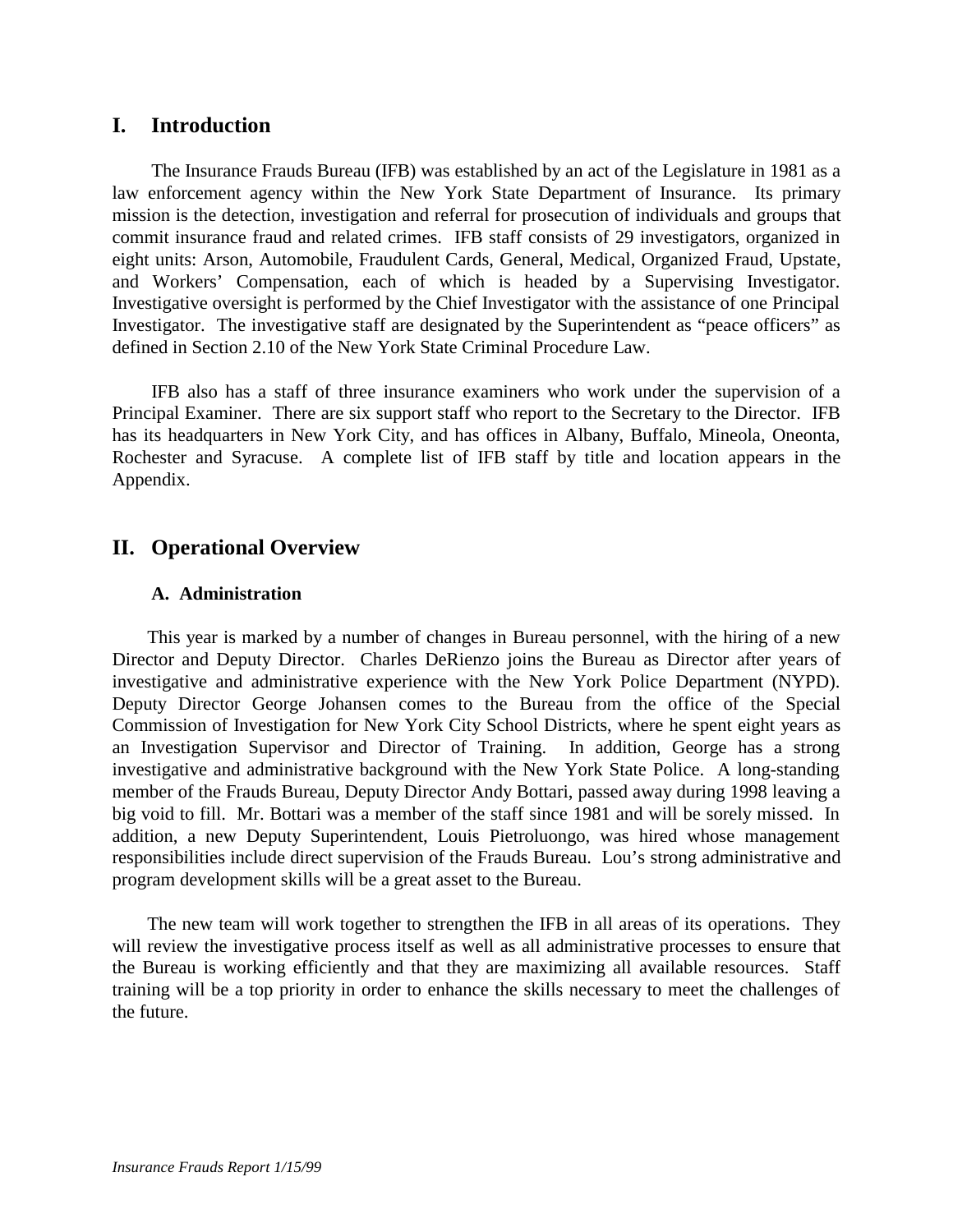Our 1999 goals include the following:

- Conduct more undercover sting operations;
- Work closely with local law enforcement departments and their undercover operations to attack fraud on a proactive basis;
- • Maximize the resources of the entire Insurance Department most immediately to identify areas of fraud on which Bureau investigative teams can concentrate;
- Use the Insurance Department website to solicit information and intelligence from the general public as well as the insurance industry so that stronger cases can be developed for prosecution; and
- Continue to work with the Office of General Counsel to strengthen and expand the ability to levy and collect civil fines.

During 1998, the Bureau received 305 fraud prevention plans from insurance companies. Bureau staff must review each plan to ensure that it is in compliance with the provisions of Regulation 95. The Regulation requires insurers that write a certain minimum number of policies in specific lines of insurance in any given year to (1) file with the Superintendent a plan for the detection, investigation and prevention of insurance fraud, and (2) to establish Special Investigations Units (SIUs) to be responsible for these investigations. The Legislature has given us the tools which we will use to create an efficient team to combat insurance fraud throughout New York State.

The first step in this process is to get insurers to understand their role on this team. To accomplish this, the Bureau has developed a schedule of regular meetings with representatives of insurers' SIUs which are designed to enhance the flow of information and ideas. Our goal is to build a strong cohesive Department and industry team. In addition, the Bureau is holding a series of off-site fraud conferences for the insurance industry and prosecutors with the goal of sharing information and educating one another to be better fraud fighters.

Using Regulation 95, the Bureau will examine each insurance company to monitor its progress in identifying and combating fraud. The Bureau will build databases of information, enabling us to assess how each company compares with others in the fraud-fighting business.

### **B. Investigations**

In 1998, IFB received a total of 21,170 reports of suspected insurance fraud. Of these, 21,090 reports were received from licensees required to submit such reports to the Department, and 80 reports were received from other sources such as consumers and anonymous tips. In 1998, IFB opened 1,317 new investigations and continued its work on cases pending from prior years.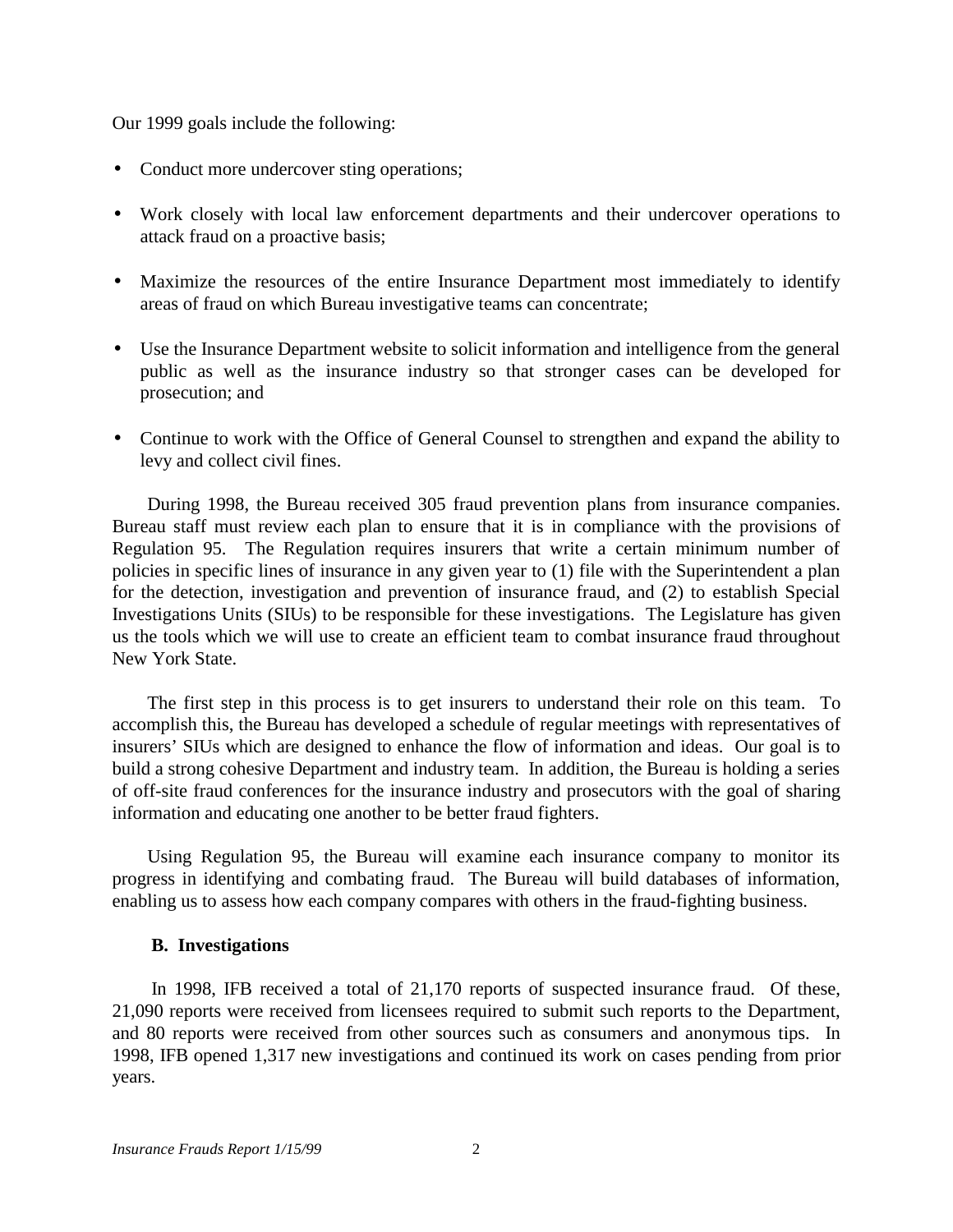These efforts led to 133 cases being referred to prosecutorial agencies for criminal prosecution and 53 being civilly settled or referred to the Office of General Counsel (OGC) for civil proceedings. Comparative multi-year statistics on fraud reports and investigations appear in the Appendix.

### **C. Arrests and Prosecutions**

 our relationships with the industry, with law enforcement and with prosecutors. During the In 1998 the IFB participated in investigations leading to the arrests of 371 individuals for insurance fraud and related crimes--the highest number in the 18-year history of the Bureau. This number reflects a 34 percent increase in arrests over the previous year and an overall 223 percent increase in arrests during the first four years of the current Administration. This significant increase in criminal prosecutions reflects the strong support the Bureau has received from Governor Pataki and the Legislature. This support has enabled us to add significantly to our staff of investigators, to establish new units focusing on particular kinds of fraud, and to strengthen course of the year, prosecutors obtained 101 criminal convictions and 99 individuals were sentenced in connection with IFB cases.

IFB activities resulted in hefty fines against 42 individuals who were sentenced to pay nearly \$4 million in court-ordered restitution. In 12 cases, individuals made voluntary restitution to insurance companies amounting to an additional \$221,641. In 47 instances, insurance companies were able to achieve savings totaling \$3.5 million with respect to fraudulent claims under investigation by IFB.

### **Workers' Compensation**

 established a Workers' Compensation Unit which began operation in mid-February 1997. Since Governor Pataki in 1996 signed into law historic reforms in New York State's workers' compensation system aimed at reducing employer costs and improving workplace safety. The law also included significant anti-fraud provisions designed to root out fraud across all lines of insurance and increase penalties against offenders. As a result of this legislation, the IFB then, the Unit has begun examining in detail every report of suspected workers' compensation fraud received from the industry and the public. The Unit has been working closely with the Workers' Compensation Inspector General and his investigative staff to coordinate efforts.

In September, the culmination of a team effort of the IFB, the Workers' Compensation Inspector General, the insurance industry and various upstate prosecutors led to the arrest of 18 individuals who committed crimes involving workers' compensation insurance fraud. The State Insurance Fund and a number of insurers—CGU Group, Royal, Erie, Travelers, St. Paul and Great American--uncovered instances of possible insurance fraud, reported these instances and assisted the IFB and the Workers' Compensation Inspector General in furthering the investigation. The arrests included claimants, medical providers and employers and covered a full range of workers' compensation insurance fraud. Those arrested had already collected more than \$225,000, with another \$1.5 million in potential exposure.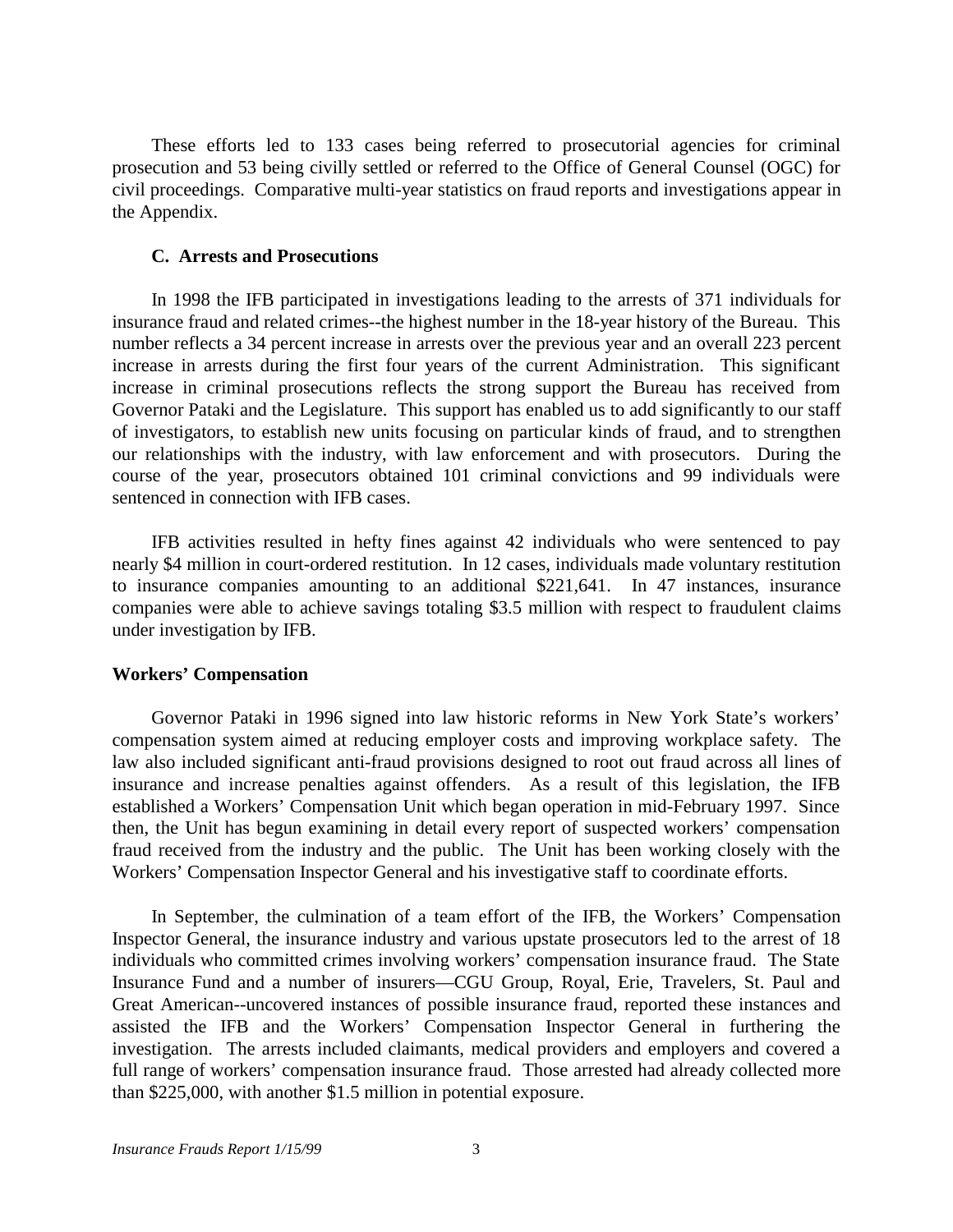The following are examples of major IFB cases investigated and prosecuted in 1998 that involve workers' compensation as well as various other types of insurance fraud:

### **Automobile Insurance**

- ♦ A Nassau County resident was arrested and charged with insurance fraud, grand larceny and tampering with a witness. The defendant claimed to have been injured during an auto accident and in support of his claim submitted vouchers for transportation to and from medical facilities. The defendant was found to have been employed while receiving benefits in the amount of \$27,912 from his insurance carrier. This matter is being prosecuted by the Nassau County District Attorney's Office.
- insurance carriers by staging accidents. In connection with these alleged accidents, the ♦ A Nassau County couple was arrested on charges of insurance fraud. During the period October 1992 through April 1997, the defendants conspired with others to defraud numerous defendants submitted fraudulent documentation to numerous insurance carriers and received benefits totaling \$500,000. This matter was investigated with cooperation from the U.S. Postal Investigative Services and is being prosecuted by the Office of the U.S. Attorney, Eastern District.
- ♦ A joint investigation by the IFB, the Manhattan District Attorney's Office, the U.S. Department of State and American International Group resulted in the arrest of a major Manhattan insurance broker for fleet auto insurance purchased by foreign countries. The broker was charged with stealing nearly \$400,000 in two different insurance scams. In the first scam, which ran from 1990 to 1998, the broker sold auto insurance to countries that stationed diplomatic personnel in the New York area. He inflated the premium charged to these countries and pocketed the amount in excess of the appropriate premium, more than \$300,000. The broker conducted the second scam, this time involving marine insurance and reinsurance, in the same way, illegally pocketing more than \$50,000. The charges against the broker—grand larceny in the second and third degrees—carry penalties of up to 15 years in prison; grand larceny in the fourth degree and scheme to defraud in the first degree are punishable by up to four years.
- ♦ A new IFB initiative with the Department of Motor Vehicles (DMV) Auto Theft Unit and the NYPD resulted in two arrests and the recovery of stolen vehicles valued at more than \$200,000. Members of both the Frauds Bureau and DMV visited parking garages and parking lots seeking the recovery of stolen vehicles. When a stolen vehicle was discovered, the IFB began an investigation. So far, seven stolen vehicles have been recovered, one valued at more than \$70,000. The two suspects, one a New York City school custodian from New Windsor, NY, the other a truck driver from Pennsylvania, surrendered to members of the NYPD and were charged with insurance fraud based on the IFB investigation.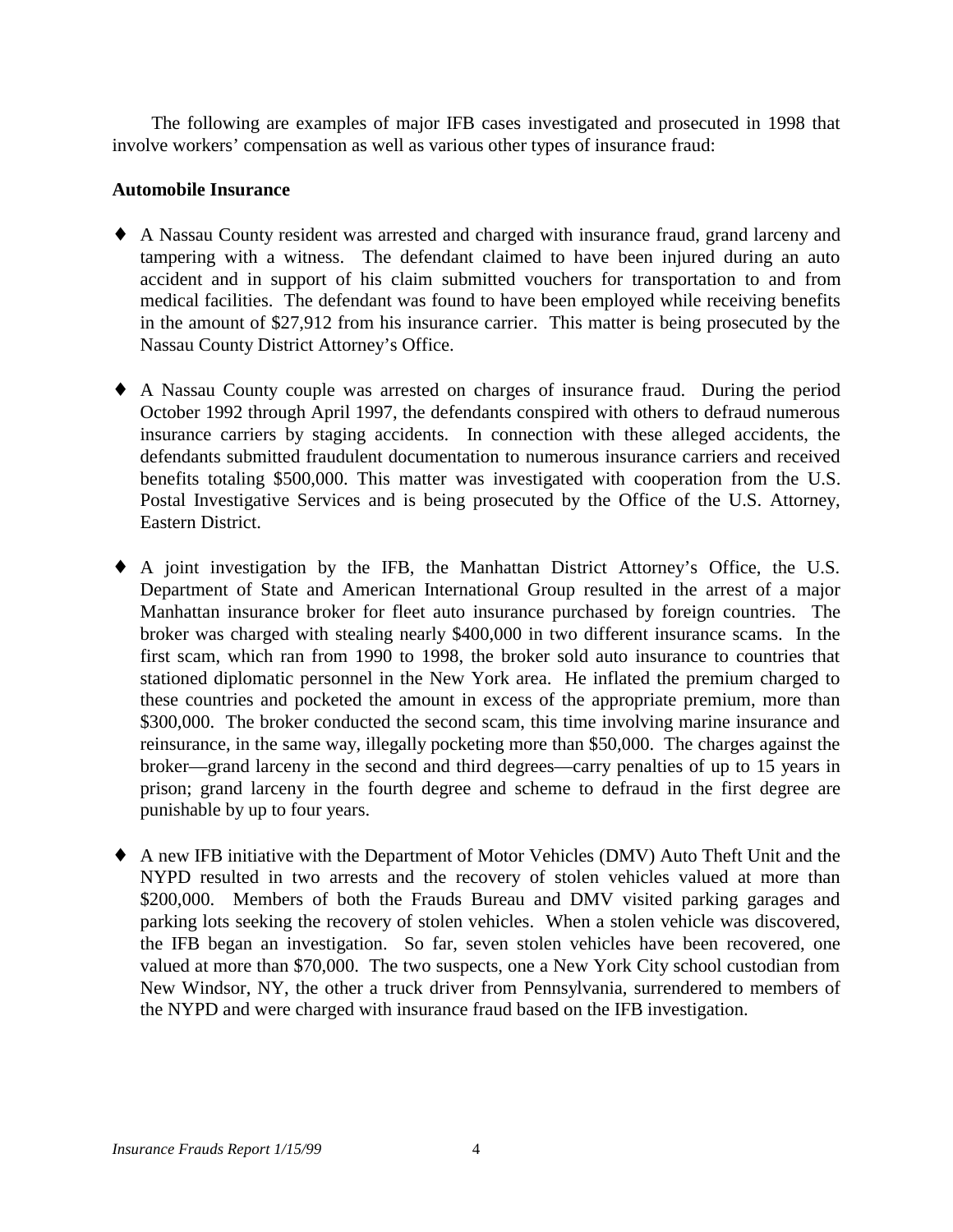- <span id="page-8-0"></span> allowed the company to copy their drivers' licenses. As a result of the false operators listed ♦ A Nassau County broker, acting on behalf of two principals of a rental car company, secured policies on vehicles registered to shell corporations for a period of a few years. The cars allegedly were for private use by valued employees. The names listed as operators on the policies were those of people who had previously rented cars from the company and had on the policies, the company was paying one-quarter of the premium it should have. When confronted with the results of the IFB investigation, the broker confessed to cheating the insurers out of \$2 million in earned premium. Charges are pending in the Nassau County District Attorney's Office.
- ♦ A Queens taxi driver was arrested for conspiring with two others to collect benefits for the same damages to his private auto from three different insurers. Each claim was for approximately \$10,000. Two claims were paid before the third company learned of the prior history of the vehicle.
- ♦ A Queens resident identified as the kingpin of a group perpetrating insurance fraud was arrested and minimally charged to prevent him from fleeing the country. His group staged approximately 20 vehicle accidents over a period of about one year. There were no bodily injuries and the damages averaged \$5,000 per accident for a total of \$100,000 claimed, about half of which was paid by the insurers. The Queens District Attorney subsequently ordered his re-arrest on more charges. Six or seven of his co-conspirators also face arrest.
- other local prosecutors. The investigation targeted individuals who willingly disposed of ♦ "Operation Targeting Auto Related Insurance Fraud" was a joint investigation involving the IFB, the NYPD Auto Crime Division, the New York State Attorney General's Office and their vehicles in order to collect insurance money on a false theft claim. A covert chop shop named Starlight Exports was set up to receive the "stolen" vehicles. A total of 72 cars were recovered and 54 arrests were made. Additional arrests are expected in New Jersey. The sting also led to two salvage yards in Queens that had ties to Russian organized crime. Another 21 arrests were made at those locations in addition to the recovery of over \$750,000 worth of auto parts.
- ♦ A joint investigation by the IFB and the NYPD Auto Crime Division named PICS Turkey Inc. ("Phony Insurance Card Scam") uncovered numerous Queens and Brooklyn residents who bought bogus insurance cards to register their vehicles. Each person was mailed a coupon indicating that they were winners of a free turkey as part of a promotion. While they awaited the arrival of their Thanksgiving turkey, they were instead arrested on charges of taking part in a phony insurance card scheme.
- ♦ An undercover operation with the IFB and the NYPD Street Crime Unit resulted in two arrests in New York City. This two-man scam began in 1990 and as a result of records obtained through a search warrant, it was estimated they were doing a \$1 to \$2 million business in selling phony insurance cards.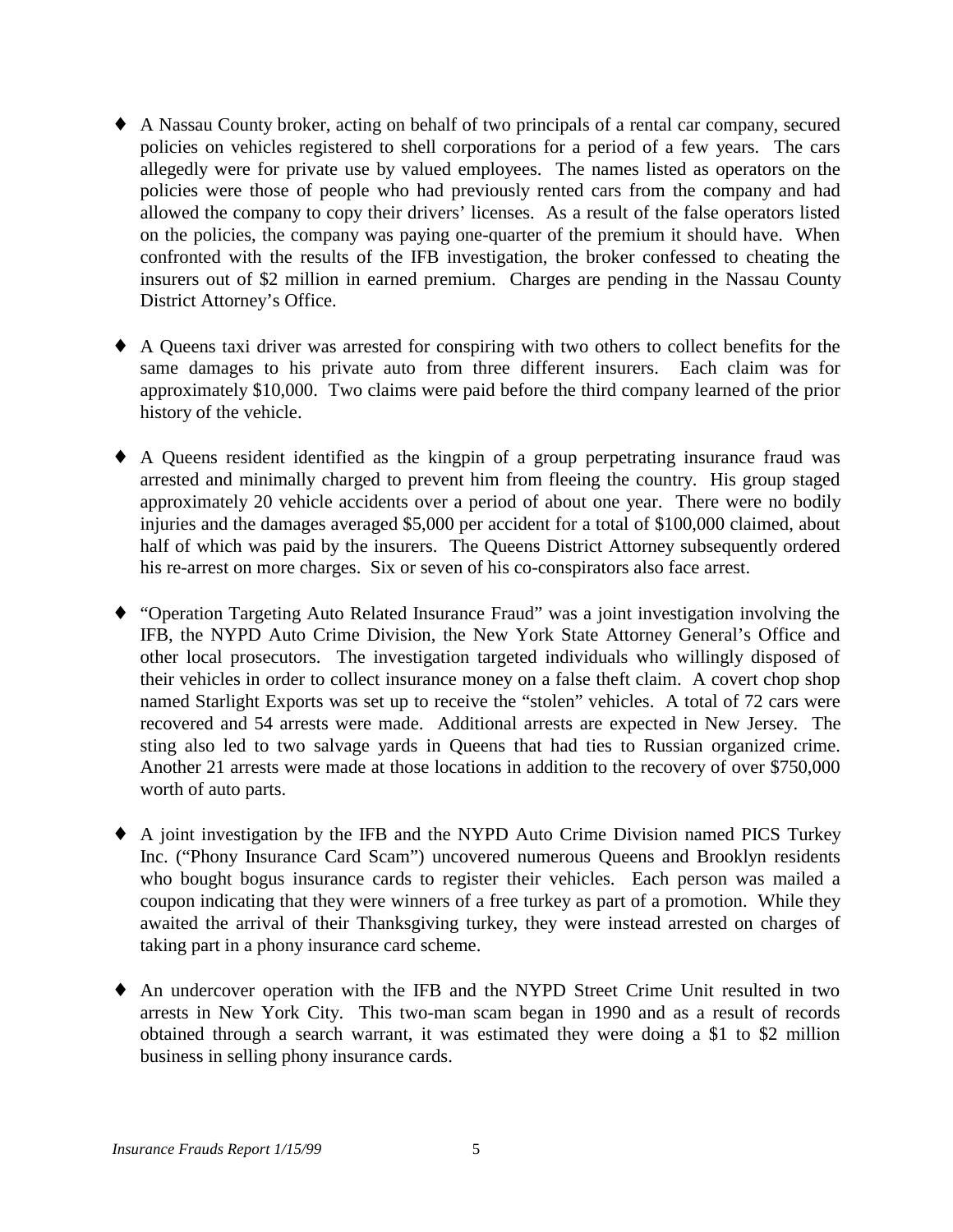- ♦ A joint operation by the IFB and the NYPD Auto Crime Division resulted in ten arrests as a result of a search warrant in Brooklyn. The records obtained from the warrant indicated that the location had been used since 1990 for a scam estimated at \$2-million involving the sale of fraudulent insurance cards. The insurance companies victimized by the fraud were Greater New York Mutual, General Accident, Kemper, Maryland Casualty, Crum and Forster, New York Central Mutual, Liberty Mutual, State Farm, the New York Automobile Insurance Plan, Allstate, American Transit and GEICO.
- uncovered records indicating that phony insurance cards had been sold there since 1986. As ♦ A total of 86 arrests have been made in connection with a phony insurance card business following a joint investigation by the IFB and the NYPD. A search warrant in Brooklyn a result of the investigation, an operation estimated at \$1.5 million was shut down.

### **Workers' Compensation Insurance**

- offering a false instrument for filing in the first degree. His wife was charged with insurance ♦ A Massapequa man was arrested and charged with insurance fraud in the third degree and fraud in the fourth degree. It is alleged that the man, the principal owner of Cross Island Fence Incorporated, had his workers' compensation policy cancelled by the State Insurance Fund for nonpayment of premiums in the amount of \$34,600. However, 22 days after the cancellation, his wife, under her maiden name, applied to the State Insurance Fund for insurance coverage for a new company, American Chain Link and Construction.
- ♦ IFB, in cooperation with the Nassau District Attorney's Office arrested eight suspects on charges of workers' compensation fraud. Six employees were charged with obtaining workers' compensation payments fraudulently, while two employers allegedly falsified workers' compensation certificates.
- degree. It is alleged he made a false injury claim while working for the A-1 Tree and Shrub Service. While receiving benefits, he lied to the Workers' Compensation Board, stating that ♦ A Massapequa man was arrested for grand larceny in the fourth degree and perjury in the first he could not work. However, he was videotaped working for a carpet installer.

### **Commercial Insurance**

♦ A Queens woman was arrested and charged with multiple counts of insurance fraud, grand larceny and scheme to defraud. The defendant submitted false claims to numerous insurance carriers regarding slip-and-fall injuries, using numerous names, addresses and false medical documentation. As a result of this scheme, the defendant received payment of more than \$11,000 from insurance carriers to which she was not entitled. The defendant was convicted and sentenced to three years of supervised probation and court ordered restitution in the amount of \$13,815 to the concerned insurance carriers.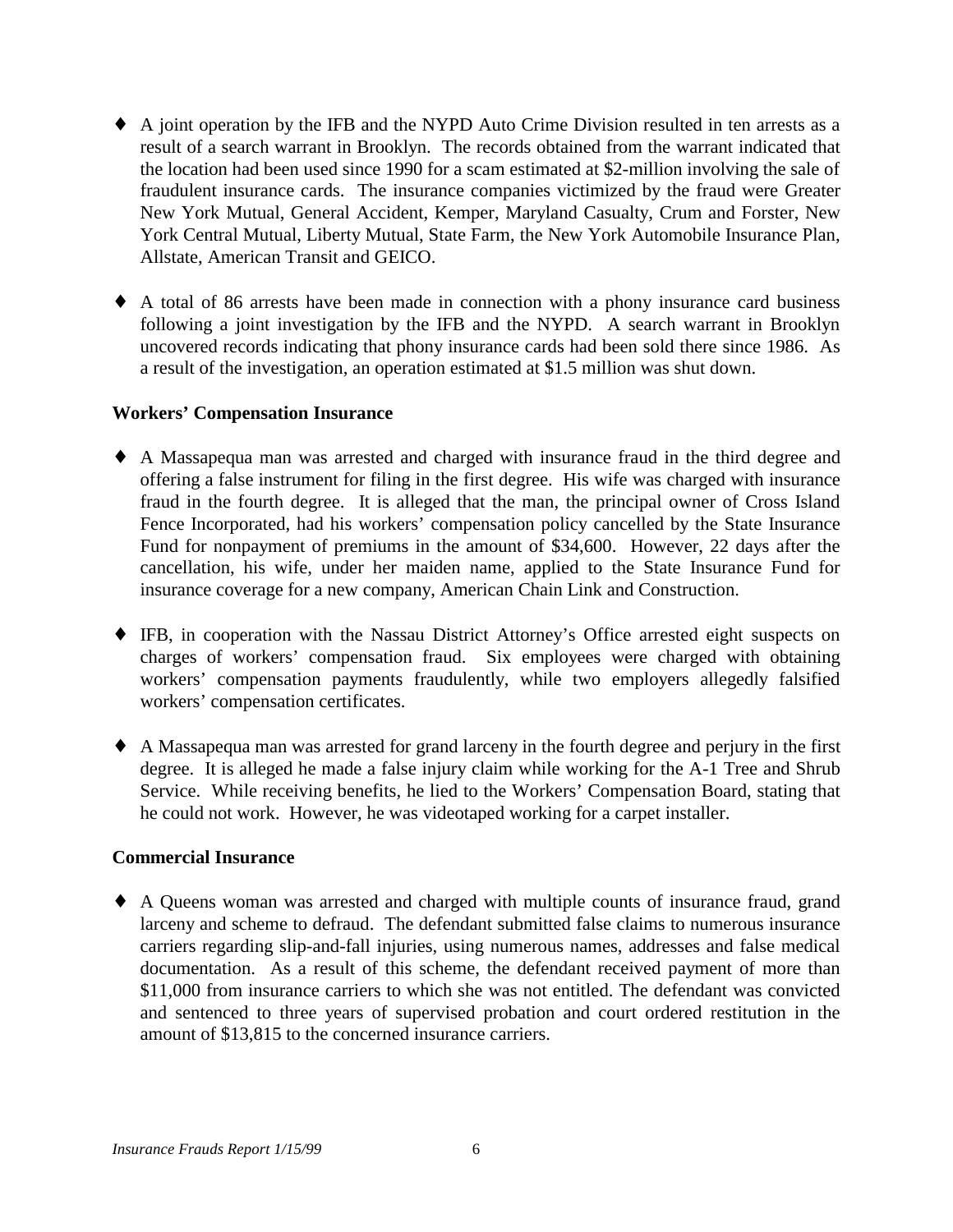- ♦ As a result of a joint investigation by the IFB, the Nassau County Arson Squad, U.S. Postal Inspectors and members of the Alcohol, Tobacco and Firearms Bureau, two Long Island brothers, one a former police officer, were arrested by the U.S. Attorney's Office. They were charged with and subsequently convicted of arson, mail fraud and conspiracy for the burning down of a nightclub they owned in an unsuccessful attempt to collect \$1 million in insurance benefits.
- ♦ The owner of B & M Auto in Newfane, NY reported that his business had been burglarized. He submitted a claim to Travelers Insurance for about \$40,000 worth of allegedly stolen tools and computer equipment. He subsequently received an insurance settlement check for approximately \$22,000. However, the IFB discovered information indicating that no burglary had occurred and the suspect had actually moved the tools and equipment out of his shop pending the insurance company investigation. Search warrants revealed that after receiving the insurance money, he returned the tools to his shop. Furthermore, the computer equipment had never been in his shop, but at his home. The tools and computer equipment are in the custody of the Niagara County Sheriff, and the suspect has been indicted on felony charges of insurance fraud and grand larceny.

### **Health Insurance**

- ♦ An employee of Empire Blue Cross and Blue Shield was arrested for submitting fraudulent medical claims to her employer. The defendant used the names and particulars of legitimate medical plan members to submit 24 claims and subsequently received benefits in the amount of \$24,000 to which she was not entitled. The defendant took advantage of her position with the insurance carrier to obtain the names of subscribers which she used to defraud the carrier. The benefit checks for the fraudulent claims were mailed to a specified post office in Middletown, New York with a hold on all mail addressed to the persons whose names the defendant was fraudulently using. The defendant entered a guilty plea and is awaiting sentencing.
- charges of insurance fraud and grand larceny. The doctor was treating one patient for injuries promoting and selling the cards. Verifications of disability were signed by the doctor and \$14,248 in benefits and the other received \$7,966 while working. Both patients were arrested for insurance fraud in the third degree and grand larceny in the third degree. It was been working as an agent full time for several months while collecting her benefits. The ♦ A licensed chiropractor from Webster, NY and two of his patients were arrested on various sustained as a result of a no-fault accident and the other for a workers' compensation injury. Both patients were given total disability by the chiropractor. Referral was made to IFB investigators after General Accident (CGU Group) and the State Insurance Fund found that all three parties were in fact involved in a telephone-card business. Private investigators attended two demonstrations and videotaped the doctor and his two patients actively both patients stating neither patient was able to work. However, one patient received subsequently learned that one of the patients had become a licensed insurance agent and had chiropractor was charged with insurance fraud for assisting both parties in obtaining benefits. The cases are pending court action in Monroe County.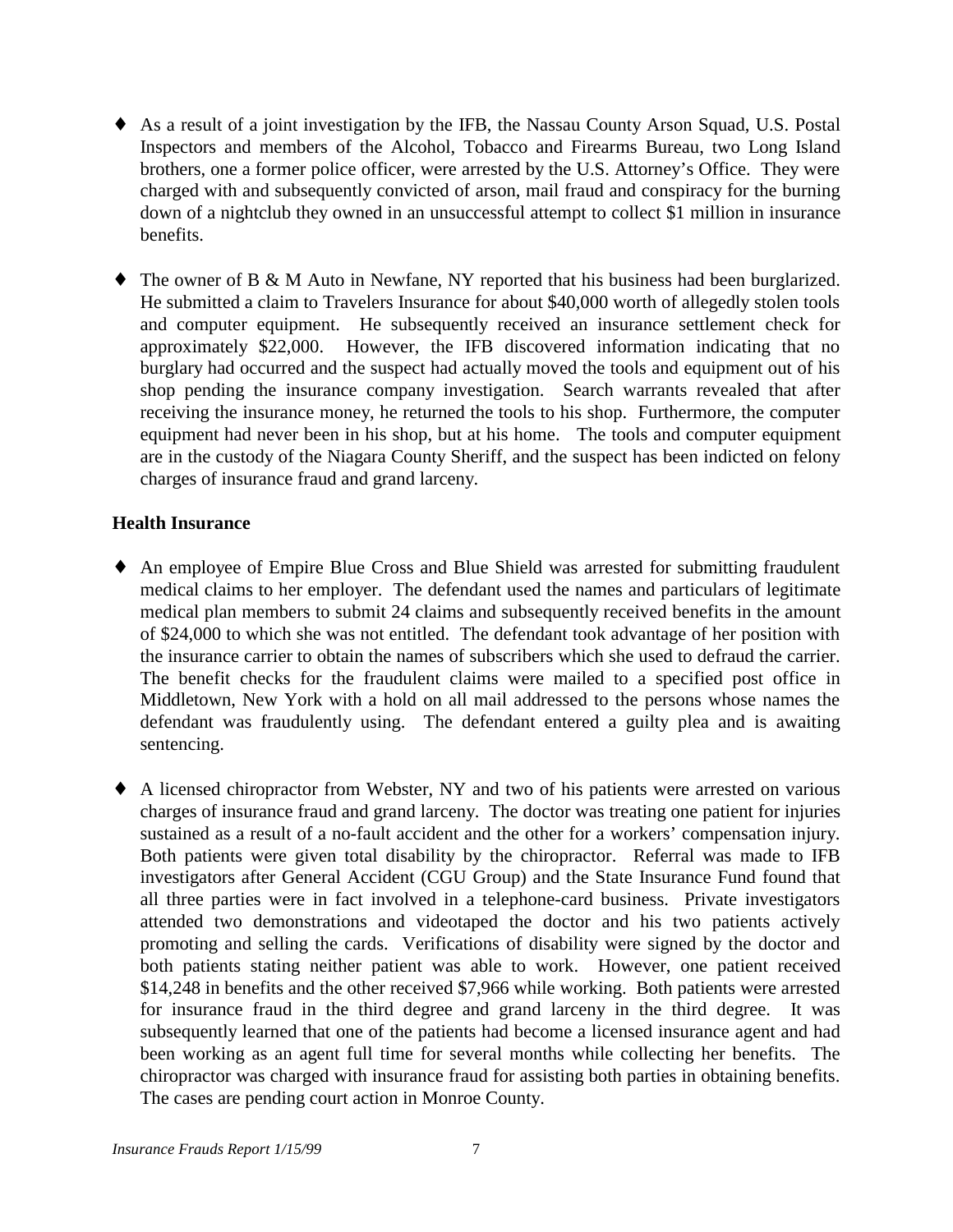### **Disability Insurance**

 of his lost wage claim. This information was discovered during divorce proceedings in defendant had submitted a disability and lost wage claim to the Hartford Insurance Company ♦ A Suffolk County man was arrested for submitting a fraudulent federal tax return in support Suffolk County Court and was subsequently provided to the IFB. The investigation, conducted in cooperation with the U.S. Postal Investigative Service, disclosed that the as the result of an auto accident in 1994. The defendent received \$64,731 for the period 1994 though 1997. He pled guilty to federal charges and was ordered to reimburse the carrier for \$29,845 in claim benefits to which he was not entitled.

### **Surety Insurance**

♦ A Long Island general contractor, his construction company and his phony surety bond company were charged with various grand larcenies, insurance fraud and scheme to defraud for engaging in a construction and surety bond fraud that caused the loss of over \$629,000 on various government construction projects in Nassau County. It is alleged that the contractor defaulted on the projects, stole money from the projects which was supposed to be paid to the subcontractors, and submitted fraudulent surety bonds. The surety bonds that were written for the projects were worthless. Two other subjects were subsequently arrested for offering a false instrument for filing in connection with this scheme.

### **Life Insurance**

 for the proceeds were sent to his home. He then cashed the checks and spent the money. ♦ An insurance agent from Irondequoit, NY pled guilty to grand larceny in the third degree for stealing \$33,000 from his clients' policies between August 1996 and March 1997. He admitted that he authorized loans against policies without the owners' knowledge. Checks Prudential Life Insurance Company reinstated all of the policies at their full value and the insurance agent was ordered to make full restitution. This case was brought to the attention of the IFB by the Monroe County Sheriff's Department after being notified by a bank teller who became suspicious after the agent made a deposit into his account.

### **Homeowners Insurance**

♦ After moving from California to upstate New York with all his belongings, a Darien, NY resident filed a claim with Prudential indicating that all the items then in this home in Darien had been stolen in California. After receiving a tip, FBI agents and IFB investigators got a search warrant and seized the "stolen" property. The suspect is now under federal indictment for charges of mail fraud and interstate transportation of stolen property.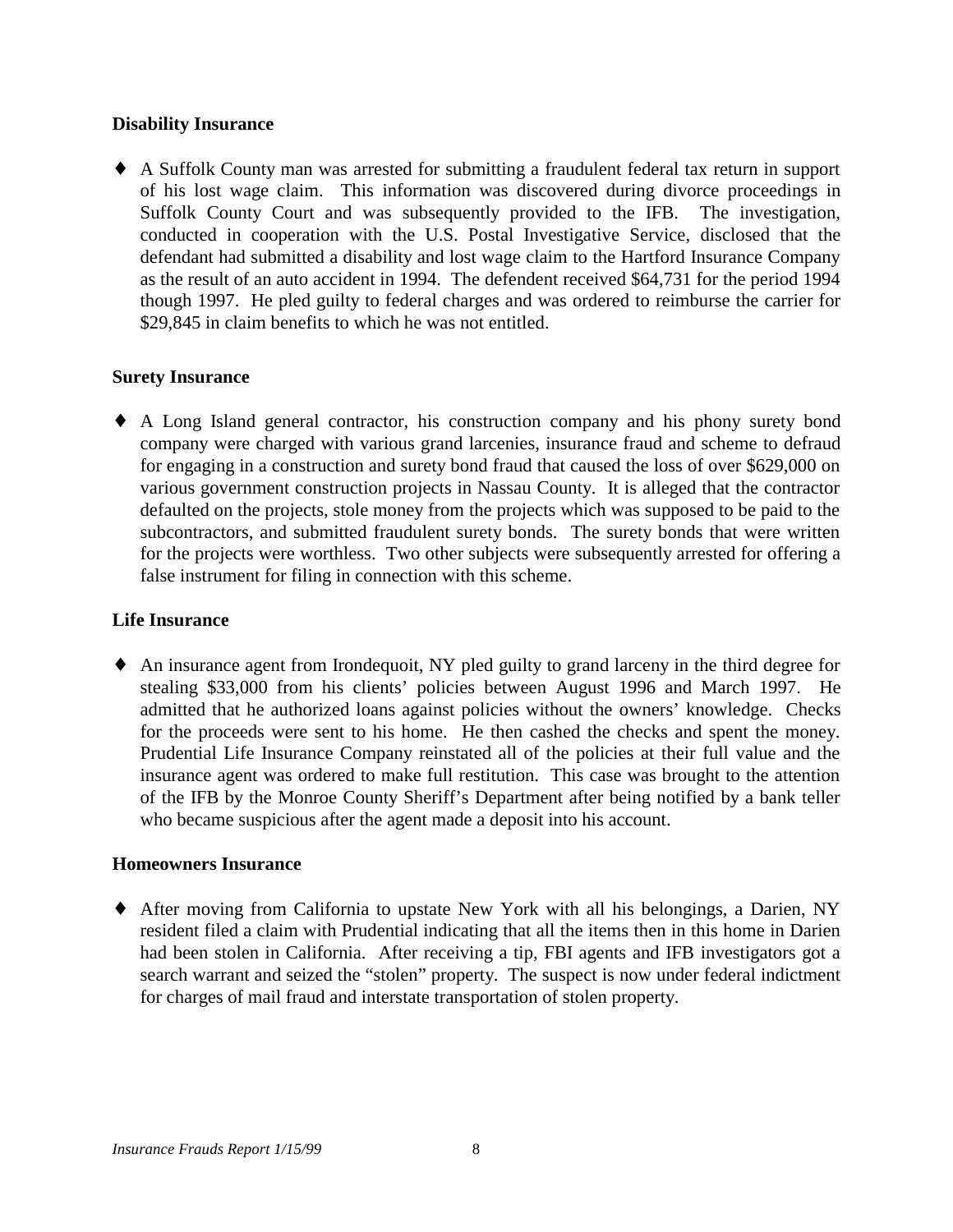### **Miscellaneous Insurance**

- ♦ A joint investigation of the Nassau District Attorney's Office and the IFB resulted in the arrest of eight individuals on charges that varied from insurance fraud, grand larceny, filing a false instrument, falsifying business records and scheming to defraud.
- ♦ A Far Rockaway woman was arrested for grand larceny in the fourth degree and two counts of scheme to defraud in the first degree. The suspect is alleged to have taken insurance deposits from customers and failed to remit them to the appropriate insurance companies.
- ♦ A mailroom clerk at Empire/Allcity Insurance Company and another individual were charged with bank fraud and obstruction of correspondence by the U.S. Postal Inspectors. The mailroom clerk stole incoming checks from Empire Insurance Company and was paid \$200 per check by the other individual. The checks were distributed to various outside individuals who then deposited the checks in various bank accounts. As a result of this scheme, approximately \$29,000 was stolen from the insurer. Additional arrests are expected.
- ♦ Two licensed insurance brokers collected \$90,000 in insurance premiums from insureds which they failed to remit to the appropriate insurance companies. These failures left numerous individuals without insurance. The brokers were charged with grand larceny and their licenses have been revoked by the Insurance Department.

## **D. Cooperative Enforcement Efforts**

1) The Western New York Insurance Task Force, comprised of federal, state and local law enforcement agencies, has been focusing on the insurance-related criminal conduct of a segment of a mid-eastern ethnic group that resides in Western New York State and Eastern Michigan. Members of this group have been submitting fraudulent no-fault auto accident, personal disability and hospital indemnity claims. The members have been identified and a medical provider and a participant have been arrested. The investigation is large scale and ongoing.

2) The Western District of New York Health Care Task Force is also comprised of federal, state and local law enforcement agencies. This Task Force has pooled its resources and has focused on medical doctors and certain durable medical-goods providers who treat Medicare, Medicaid and private insurance patients. Several medical providers have been investigated and arrests are expected in 1999.

 The Frauds Bureau participates in bi-monthly meetings with an eye toward identifying private 3) The Central New York State Health Care Task Force, established in 1995 to investigate health care provider fraud, is comprised of federal, state and local law enforcement agencies. insurance medical provider fraud, through the evaluation of trends and insurance fraud activity at both the federal and state level.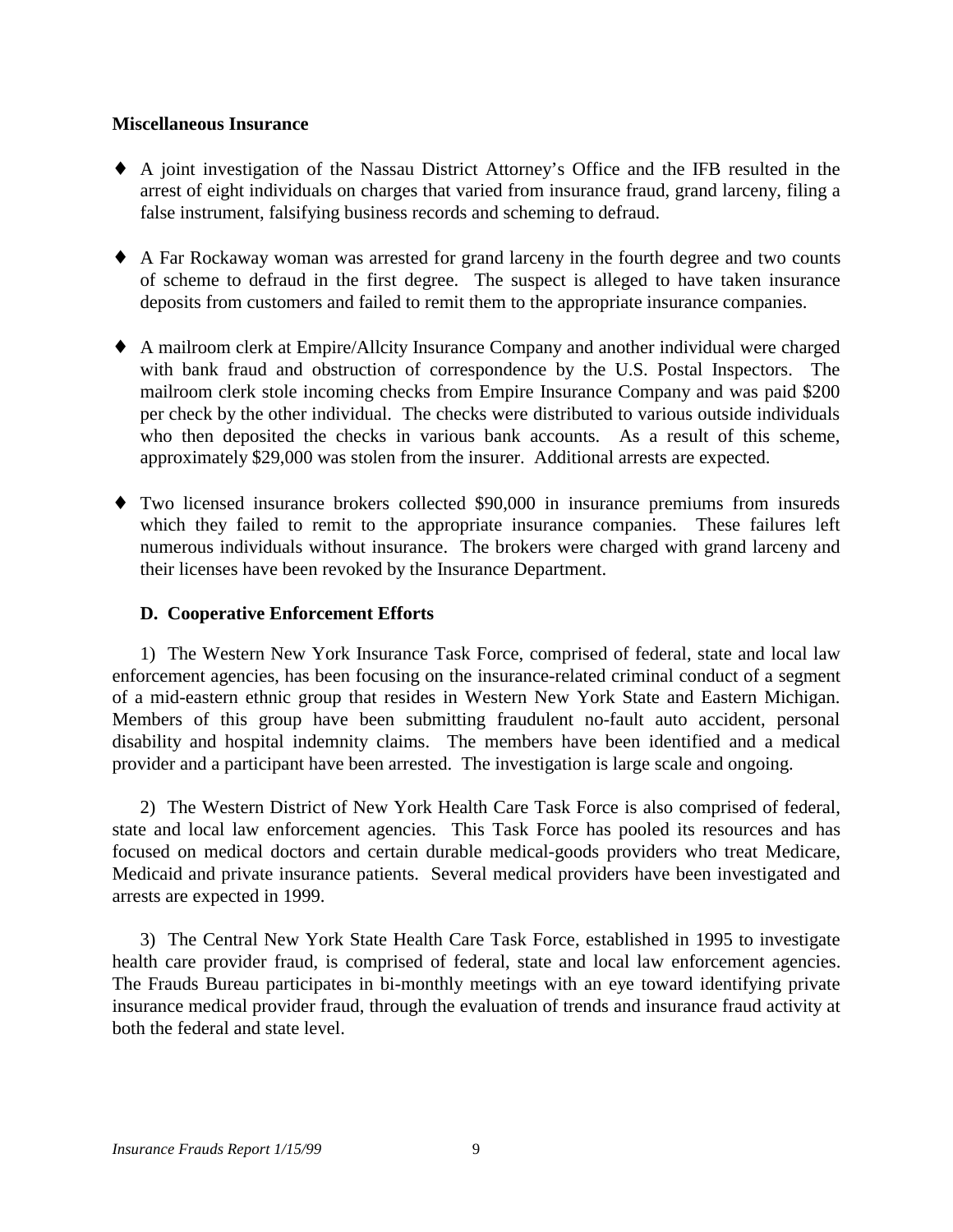<span id="page-13-0"></span>4) The Utica Arson Task Force, established in 1997 and comprised of the City of Utica as well as state and federal arson investigators, was established to combat the arson problem in the City of Utica. The Task Force has proven very successful with the arrests of more than 12 subjects in the past year. Because of the Task Force's success, its geographical area has been expanded to include the entire County of Oneida.

 subjects were arrested in a September 1998 upstate workers' compensation frauds sweep. It is 5) The IFB and the Workers' Compensation Inspector General have formed a team to work with various insurance carriers and self-insureds to identify individuals who defraud the workers' compensation system at all levels. The targets being investigated include claimants, insureds and medical providers. As an example of the type of results this team effort can accomplish, 18 expected that this team effort will continue and 1999 will be a continuation of this joint success.

6) As part of the ongoing cooperation between the Insurance Department and the New York State Office of Fire Prevention and Control, the First Deputy Superintendent and members of the Frauds Bureau have worked together on arson-related subjects, including training, education and updated computer indices. This cooperation will continue throughout 1999.

7) The Frauds Bureau is a founding member of the Arson Task Force which includes the New York State Office of Fire Prevention and Control (OFPC) and the U.S. Treasury Department's Alcohol, Tobacco and Firearms Bureau. As a result of the cooperation among the members, several arrests have been made involving arsons to large commercial buildings. The expertise of the members of this Task Force is available to all federal, state and local police and fire department arson agencies upon request. All requests for assistance should be made through the OFPC and should meet certain criteria.

### **E. Civil Enforcement Program**

In 1992 the Legislature enacted Section 403 of the Insurance Law which authorizes the Insurance Department to impose civil penalties of up to \$5,000 plus the amount of the claim on individuals who commit fraudulent insurance acts. Section 2133 of the Insurance Law permits a fine of up to \$1,000 for possession of a fraudulent automobile insurance identification card and up to \$5,000 for each additional card possessed. These civil penalties give the IFB the authority to impose sanctions in cases where the monetary value is not sufficient to justify criminal prosecution, or in which the extremely high burden of proof required in a criminal case cannot be met.

 fines was imposed in a total of 197 cases, and \$35,039 in penalties was collected. In 1995, a In 1994, the first full year of the civil enforcement program, a total of \$184,414 in civil total of \$1.1 in civil penalties was imposed in connection with a total of 691 cases, and \$271,563 in penalties was collected. In 1996, a total of \$993,399 in civil penalties was imposed in connection with a total of 473 cases, and \$265,009 in penalties was collected. In 1997, a total of \$564,579 in civil penalties was imposed in a total of 217 cases, and \$109,607 in penalties was collected. In 1998, a total of \$313,398 in civil penalties was imposed in a total of 118 cases, and \$93,904 in penalties was collected.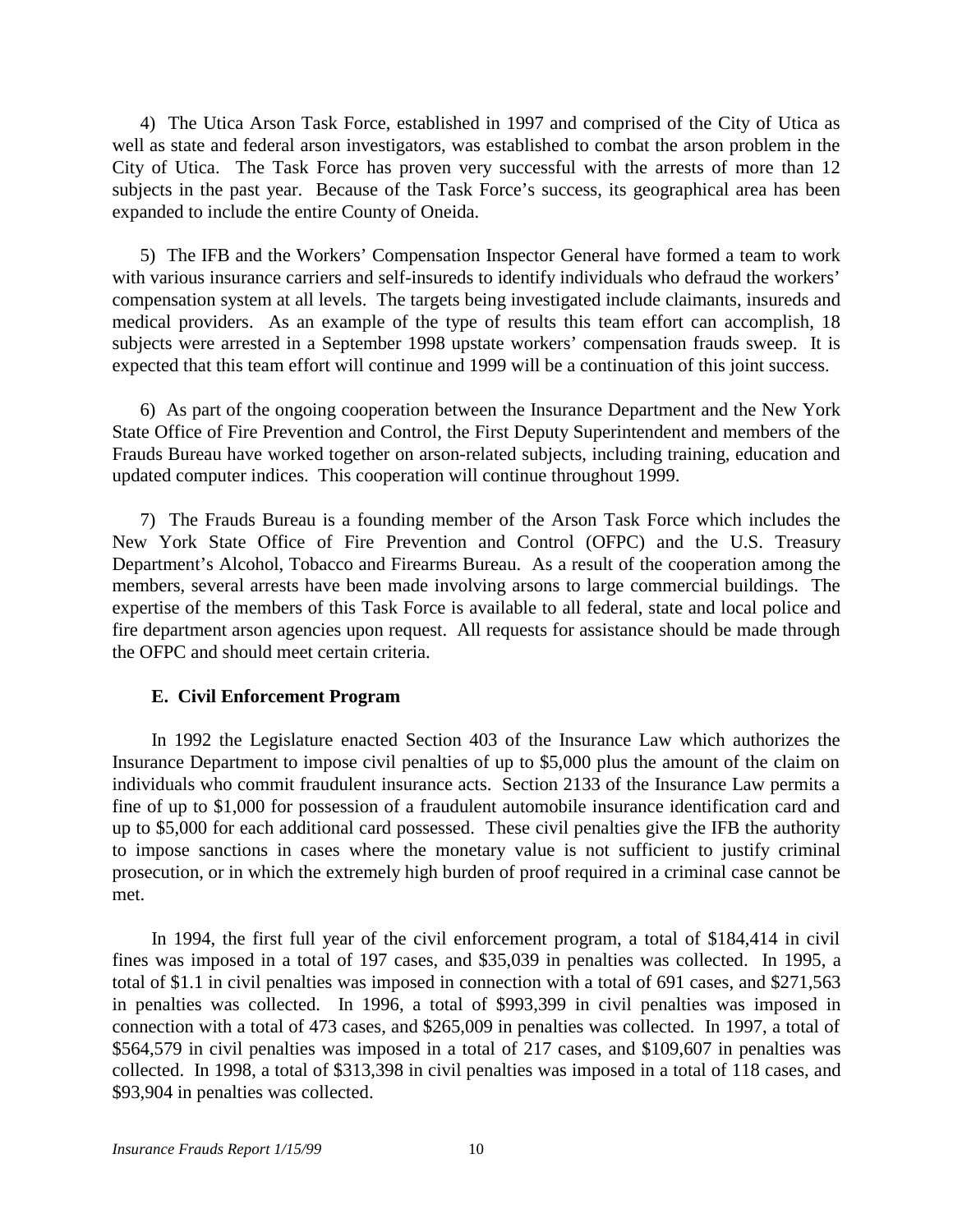A goal of the IFB in 1999 is not only to levy fines but to place greater emphasis on collecting fines as well.

As a matter of policy, IFB's emphasis has been and will continue to be on criminal prosecutions. In 1998, we have seen a significant increase in the number of cases that state and federal prosecutors have been willing to accept. This is reflected in the significant increase in arrests reported for 1998.

 legislation that permits the enforcement of civil penalties imposed by the Superintendent in the However, this emphasis has impacted on the civil enforcement program. Despite recent same manner as a civil judgment, resources have not been available to enforce the many hundreds of small penalties that have been imposed. The cost effectiveness of devoting significant resources to such small-scale collections is questionable. The IFB will continue to explore alternative collection methods. Furthermore, the IFB believes the civil enforcement program would benefit from additional staff in the Office of General Counsel to properly adjudicate a larger volume of civil penalty hearings.

### **F. Circular Letters**

On May 14, 1998, Circular Letter No. 13 was issued to announce the installation of a dedicated fax machine in the Frauds Bureau. Insurers can now fax their required reports of suspect activity. Bureau personnel monitor this machine's output throughout the business day, eliminating mailing and handling time. The fax number is (212) 480-7148 and is continuously available. A copy of Circular Letter No. 13 is reproduced in the Appendix.

 indicate that they were not obligated to file a plan or they were required to complete the cover sheet and attach a fraud detection plan. A copy of Circular Letter No. 14 with the attachment can On July 1, 1998, the Insurance Department issued Circular Letter No. 14 to announce the promulgation of the Second Amendment to Regulation 95, and to disseminate a cover sheet for the transmittal of fraud plans. Companies had 120 days to either acknowledge receipt and be found in the Appendix.

 plans for the detection of fraud and to establish a Special Investigations Unit. The timeframe for On October 31, 1998, the Insurance Department issued Circular Letter No. 32 to clarify any discrepancy relative to the effective date of the Second Amendment to Regulation 95 and Section 409 of the Insurance Law. On September 24, 1998, Governor Pataki signed legislation that amended Section 409 to become effective immediately. Prior to this legislation, Section 409 was effective upon the promulgation of a regulation by the Superintendent. That event occurred on July 1, 1998. The law and regulation require those insurers writing more than 3,000 policies of automobile, workers' compensation and group or blanket accident and health insurance to file filing was 120 days from the effective date, with the Frauds Bureau approving or returning the plan within the subsequent 120 days. A copy of Circular Letter No. 32 is reproduced in the Appendix.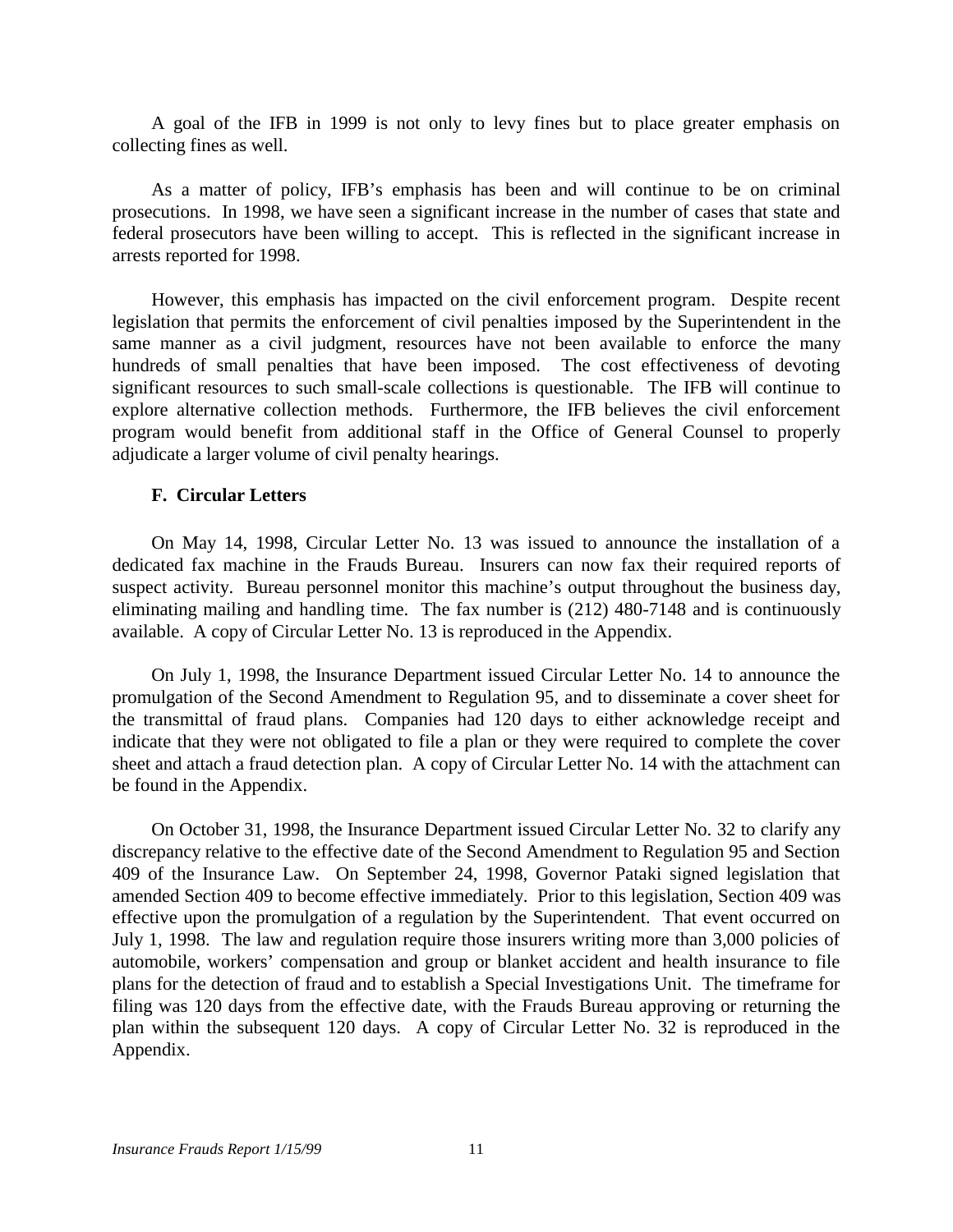On December 7, 1998, the IFB issued a joint letter with the New York State Workers' Compensation Board's Inspector General's Office. The purpose of the letter was to remind all workers' compensation insurers, self-insurers and insurance associations of their obligation to report fraudulent transactions and activity. Attached to the letter were the respective reporting forms. The letter with its attachments can be found in the Appendix.

### **G. Electronic Fraud Reporting**

 Advantis Network. Once on-line, an electronic version of the required reporting form may be The IFB launched a pilot electronic fraud reporting system in May with the cooperation of GEICO and Progressive. Their combined feedback led to several system modifications. Electronic reporting allows a company to access the Bureau's computer system through the IBM completed and transmitted. A log number is instantly provided for every report. Participating insurers are also able to review all their prior submissions. The Bureau anticipates expanding this pilot program in 1999.

For the upcoming year, there is a proposal pending that would upgrade the system to alert reporting insurers of prior reports on the same suspect(s). This feature is in current use for Bureau supervisors and could be expanded to participating carriers. The initial response from the industry has been enthusiastic.

### **H. 1998 Director's Award**

 his efforts, Progressive was one of the first carriers to utilize the new electronic fraud reporting The Director's Award is presented every year to an individual who consistently stands out in the fight against insurance fraud. In the past, recipients have included Monroe County Prosecutor Charles Calear and Empire Blue Cross and Blue Shield's Louis Parisi. This year the honor was bestowed on Vincent P. Coyne, New York Special Investigations Unit (SIU) Manager for Progressive Insurance Company. Mr. Coyne distinguished himself by organizing a regional SIU group which meets quarterly to confront common issues. He has also been instrumental in providing assistance, equipment and support for the Bureau's undercover operations. Through system. His involvement has led to program changes that improved the system for all current and future users.

### **III. Directions for 1999**

### **A. Fraud Plan Implementation**

The challenge for 1999 will be the implementation of the fraud prevention plans and SIUs that are required under Section 409 of the Insurance Law. At this time, we have received plans from more than 300 companies and expect to receive many more. These plans have to be evaluated to determine their compliance with the law.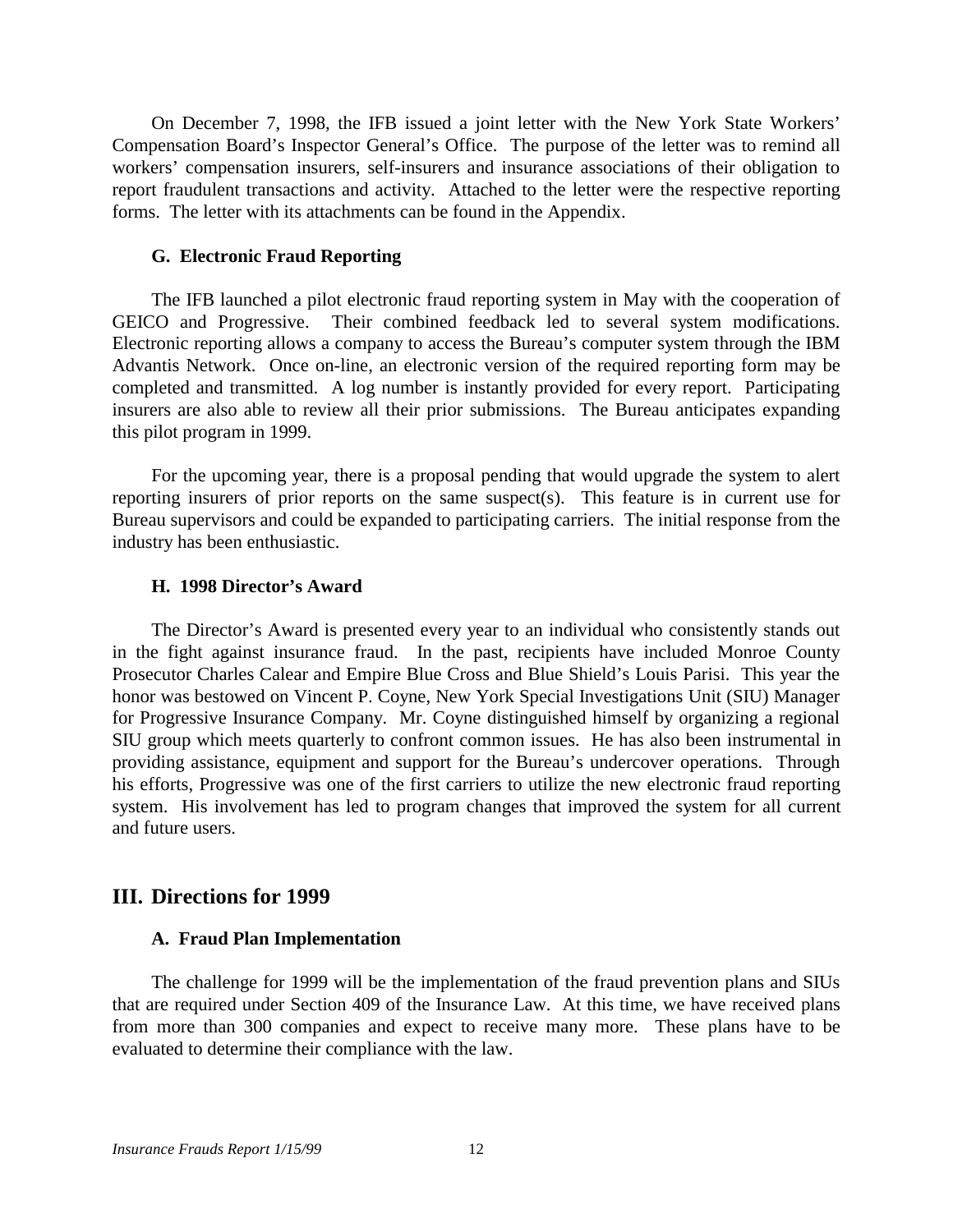We expect to work with the various companies in developing their SIUs and in helping them to become an integral part of the fraud team.

 way in which each company is communicating the fraud-prevention message to ensure its There are a number of critical areas that each company will be responsible for in the continuing effort to reduce fraud. Training employees to detect and report fraud is the cornerstone of a strong anti-fraud program and the IFB will very closely review how insurers handle this issue. Getting the message out to the general public as well as their own policyholders and claimants is another important part of each plan. The Bureau will monitor the effectiveness.

The quality and conduct of each SIU--whether the SIU is established by the insurer or contracted to an outside provider of such services as permitted under specific conditions by Regulation 95--is of utmost importance. It is the strength of the investigative arm of each company that will determine the company's ability to stop fraudulent acts from being committed against them. The top-level support that each SIU receives from it own firm will in many cases determine their ability to function. The Bureau will closely review the ways in which each company is providing support to its fraud unit and prioritizing that unit's efforts.

 company operations to ensure they are devoting sufficient resources to their SIUs and that they are operating effectively. Bureau staff will visit each company to audit their activities and verify In addition to reviewing each company's plan, the Bureau has developed an end-of-year report aimed at assessing each company's SIU throughout the process. The Bureau will compare the information being reporting in the fraud prevention plans submitted to the Department.

 The Bureau has made a priority of ensuring that all the companies are fully committed to the new law in the belief that if each company seriously pursues fraud, the industry as a whole will be united in its effort to eliminate this growing problem.

### **B. Continuing Education**

In December of 1998, the IFB held the first in a series of fraud conferences for Department personnel as well as those in the industry. It was very well received and we plan to expand our schedule in 1999. The Bureau will bring together many more people from insurance companies as well as prosecutors from the various district attorneys' offices to meet with all IFB staff. The meetings will include presentations on current fraud schemes, scams and other relevant issues.

 meetings to discuss mutual areas of concern. Members of the IFB attend these meetings to share information and discuss the activities of the Bureau. An open exchange of ideas is beginning to addressed if there is to be an efficient fraud investigation team. These meetings are held on a In addition, the Bureau has joined a number of insurance companies to conduct quarterly take place. Committees are being formed to work toward solutions to issues that need to be rotating basis at various insurance company offices. We anticipate not only continuing the meetings in the future but expanding participation to include more companies.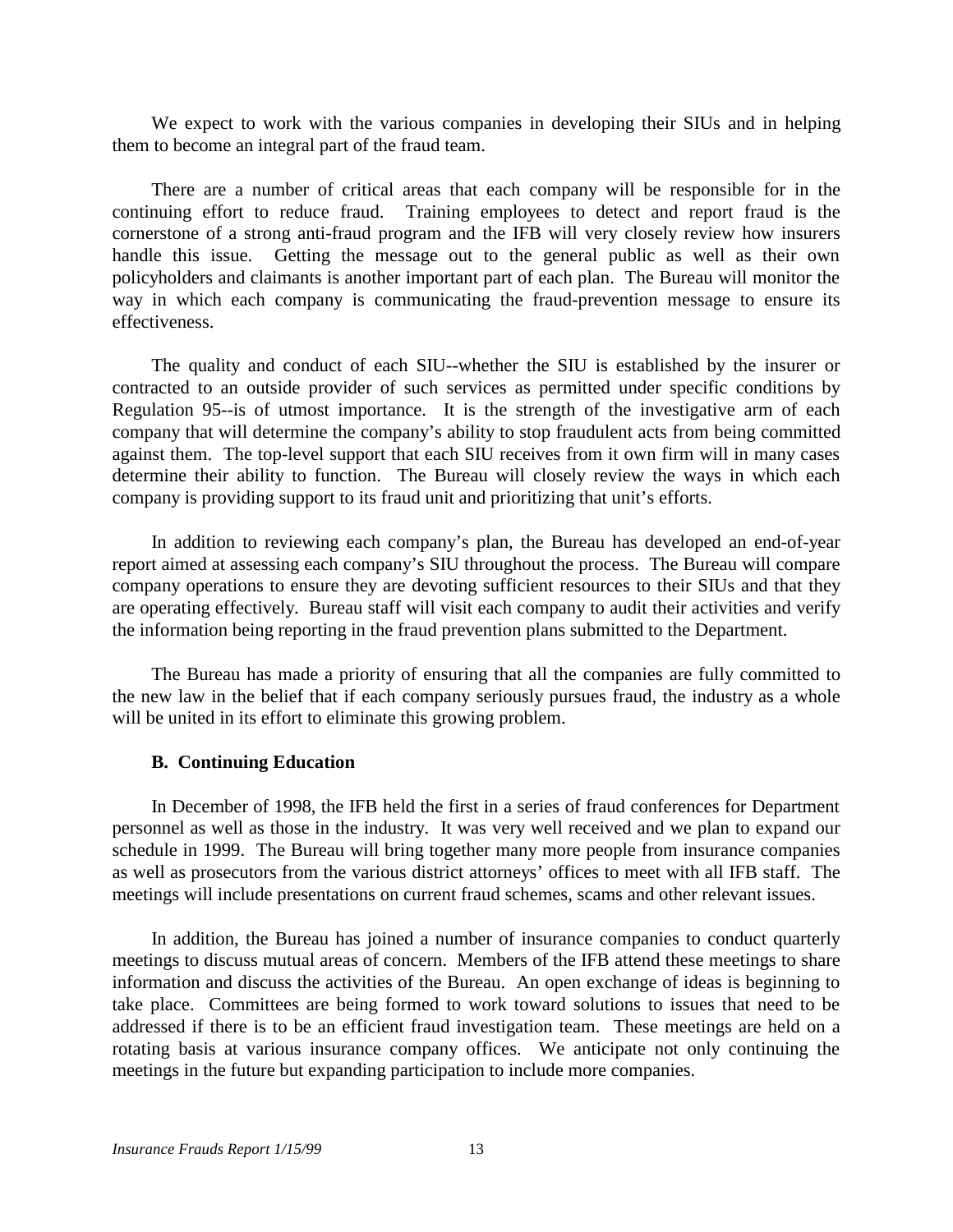### **C. Investigations**

 thereby eliminating those reports that are lacking in substance. Bureau staff will review our case The Insurance Frauds Bureau is going to take a close and critical look at its own operations. One of the first things we will assess is our process for handling incoming IFB fraud reports. By streamlining the process, we hope to centralize the quality assurance aspect of the reports, management procedures to ascertain how we can improve the investigative process of our cases. Training and adherence to revised procedures will increase staff effectiveness. The goal of the Bureau is to have timely investigations that produce strong cases for presentation to a prosecutor for criminal or civil action.

The Bureau plans to expand its sting operations to include new areas of insurance fraud. In addition to initiating our own undercover operations, we will continue to work in cooperation with local law enforcement agencies on joint endeavors.

# **IV. Legislation**

The Insurance Frauds Bureau requests and/or supports the following legislative changes:

- Creating a class E felony for unlicensed activity by certain previously licensed individuals and entities that are no longer licensed at the time of the violation.
- Subjecting unlicensed activity to civil penalties after notice and hearing before the Insurance Department.
- Modifying the reporting date for this report (Insurance Law Section 405) from January 15 to March 15 of each year.
- Providing for automatic revocation of licenses under Article 21 of the Insurance Law for conviction of the licensee for felony larceny or felony insurance fraud.
- Requiring that life insurance policy applications include a permanent record of identification of the insured.
- • Extending immunity to persons who provide assistance to the Insurance Frauds Bureau in connection with its investigations or in connection with investigations conducted jointly by the Bureau and other law enforcement agencies.
- • Facilitating the collection of fraud data by providing that the Insurance Frauds Bureau shall act as the collection resource for such data.
- Increasing civil penalties for knowing possession, transfer or use of fraudulent insurance documents.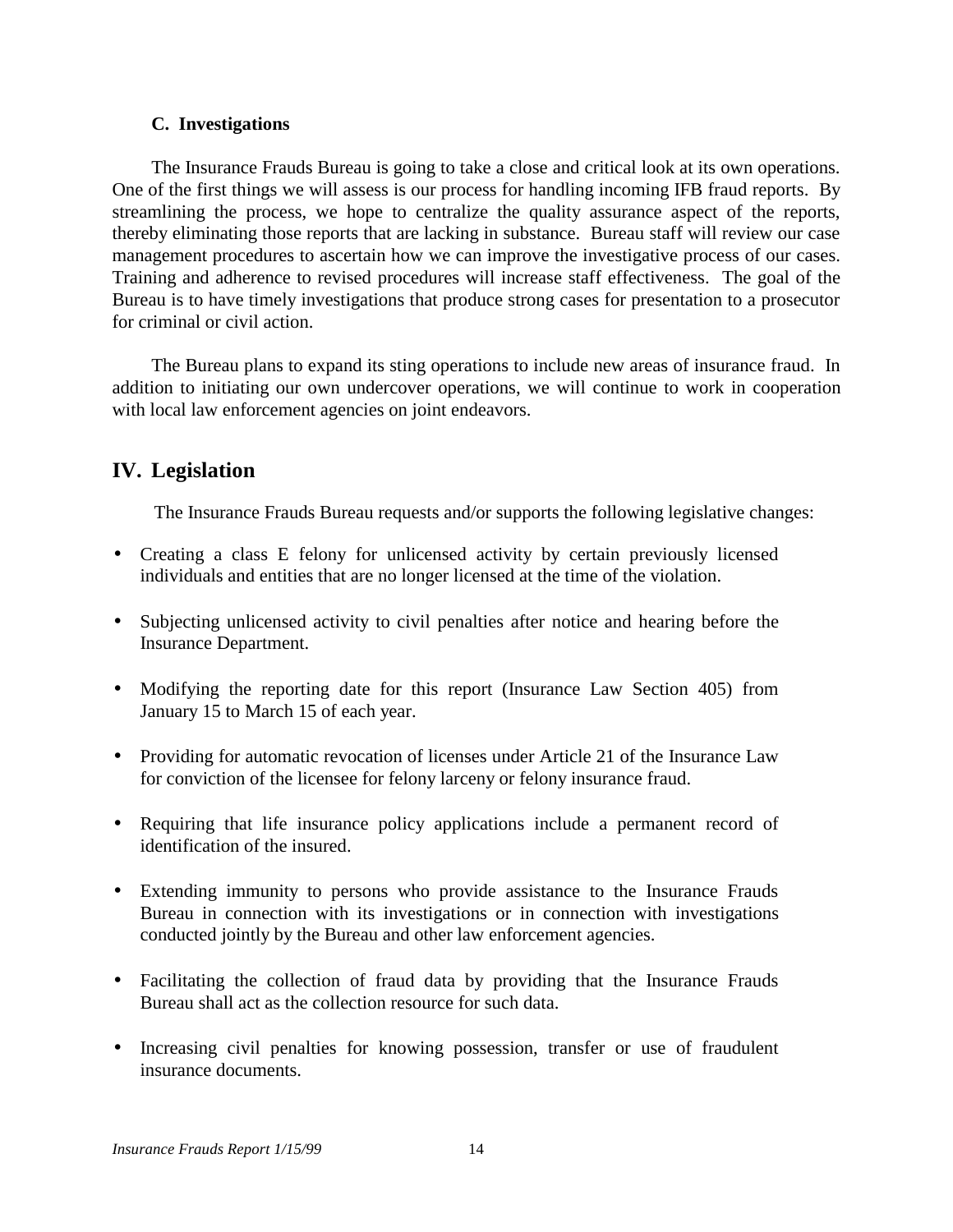- <span id="page-18-0"></span>• Defining a new series of crimes relating to insurance fraud that involve false entries upon the books of account of insurers or in reports or documents submitted to regulatory officials or embezzlement from insurers, and also of new crimes involving threats or force or the use of threatening letters or communications to corruptly influence, obstruct or impede the proper administration of the Insurance Law.
- Prohibiting the participation of individuals in the insurance business who have been convicted of felonies involving dishonesty, breach of trust or other violations of Article 176 of the Penal Law unless such persons first obtain the written consent of the Superintendent of Insurance for such activities.
- Including the Superintendent of Insurance as a member *ex-officio* of the Motor Vehicle Theft and Insurance Fraud Prevention Board and permit state agencies to be eligible for grants from the fund administered by such board.
- becoming employed in any capacity by an entity subject to the provisions of Article • Amending Section 2111 of the Insurance Law to prohibit a revoked licensee from 21 without the prior written approval of the Superintendent.
- Requiring a periodic certification of continued eligibility by recipients of workers' compensation or disability benefits.
- Increasing penalties in the Vehicle and Traffic Law to reduce the number of uninsured or unlicensed motorists driving in New York.
- Requiring no-fault and workers' compensation insurers to provide explanations of benefits in response to claims filed for health care services under those programs.
- Upgrading status of Insurance Frauds Bureau's investigators from peace officers to police officers, enabling them to act independently in the execution of such tasks as search and arrest warrants, court orders relating to surveillance and summary arrests.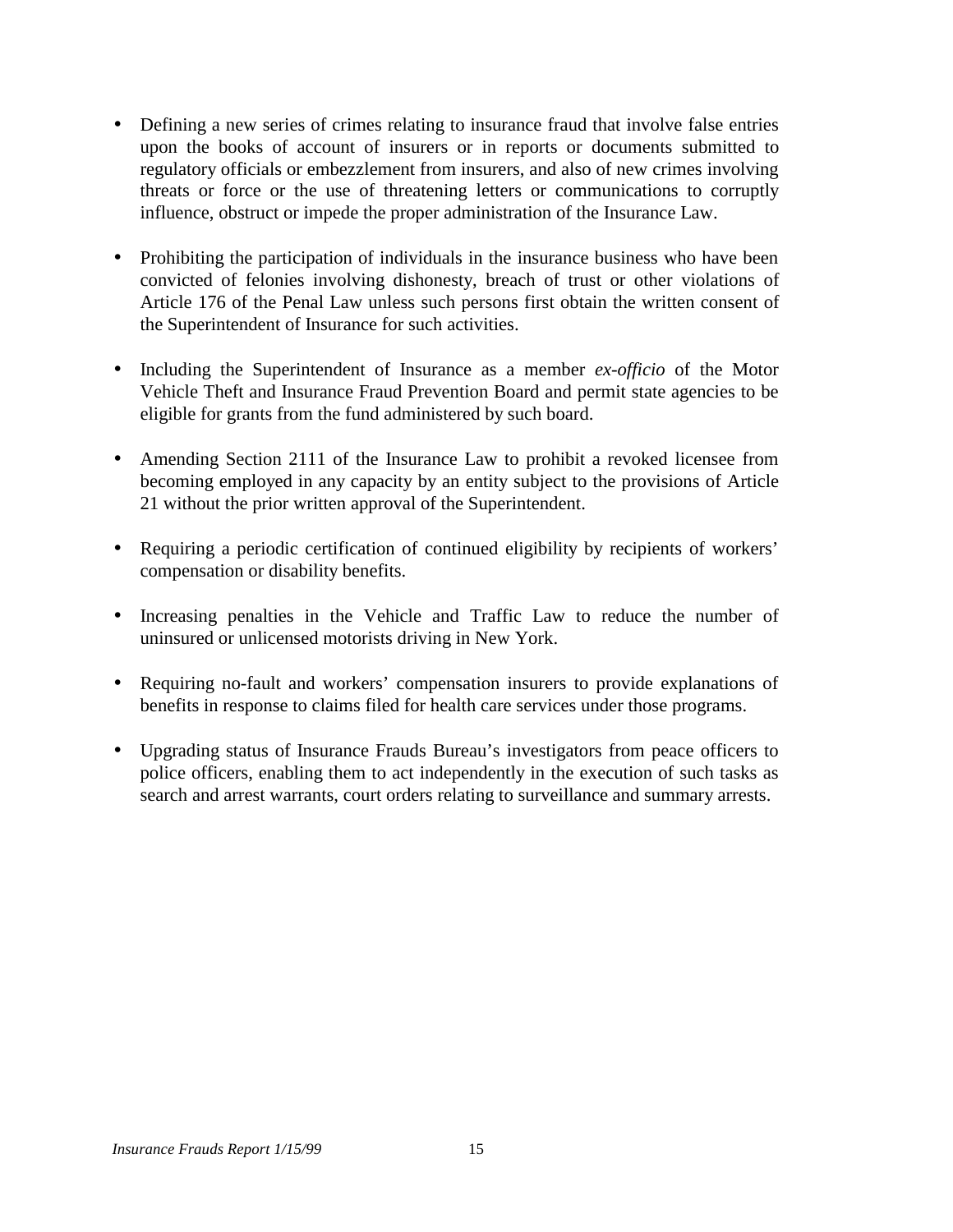# **Comparative Statistics**

### **FRAUDS REPORTS RECEIVED, BY TYPE**

|                              | 1994  | 1995  | 1996  | 1997  | 1998  |
|------------------------------|-------|-------|-------|-------|-------|
| Auto Theft                   | 1,892 | 2,373 | 2,646 | 2,674 | 2,234 |
| Auto Fire                    | 146   | 165   | 268   | 253   | 262   |
| Theft From Auto              | 222   | 341   | 165   | 130   | 119   |
| Auto Vandalism               | 200   | 252   | 447   | 427   | 281   |
| <b>Auto Collision Damage</b> | 1,708 | 2,078 | 2,134 | 2,025 | 1,517 |
| <b>Auto Fraudulent Bills</b> | 49    | 177   | 43    | 55    | 45    |
| Auto I. D. Cards             | 771   | 648   | 273   | 402   | 308   |
| Auto Misc.                   | 421   | 933   | 1,080 | 693   | 526   |
| Fire - Residential           | 171   | 211   | 164   | 170   | 150   |
| Fire - Commercial            | 64    | 52    | 67    | 49    | 57    |
| Burglary - Residential       | 436   | 310   | 434   | 272   | 452   |
| Burglary - Commercial        | 66    | 97    | 88    | 59    | 115   |
| Homeowners                   | 469   | 928   | 779   | 808   | 620   |
| Larceny                      | 180   | 103   | 206   | 304   | 67    |
| <b>Lost Property</b>         | 58    | 28    | 21    | 45    | 59    |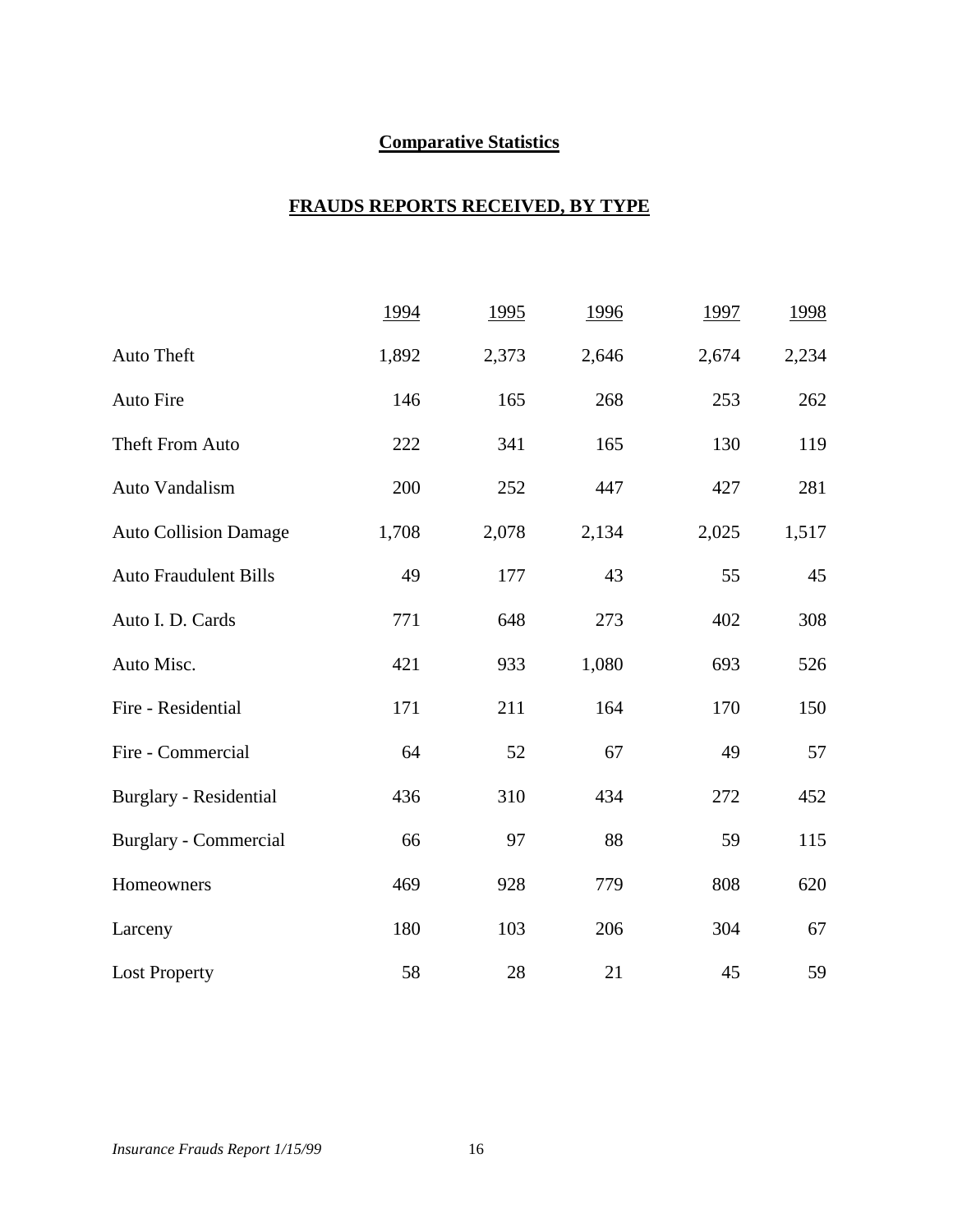# **FRAUDS REPORTS RECEIVED, BY TYPE (Continued)**

|                                  | 1994             | 1995             | 1996         | 1997           | 1998             |
|----------------------------------|------------------|------------------|--------------|----------------|------------------|
| Robbery                          | 34               | 14               | 26           | 3              | 11               |
| <b>Bonds</b>                     | 8                | 5                | 11           | 18             | 9                |
| Life Insurance                   | 36               | 27               | 32           | 68             | 66               |
| <b>Disability Insurance</b>      | 168              | 41               | 173          | 91             | 70               |
| Workers' Compensation            | 585              | 851              | 758          | 698            | 661              |
| <b>Health Accident Insurance</b> | 3,854            | 4,712            | 5,841        | 5,457          | 2,637            |
| No-Fault Auto Insurance          | 2,891            | 4,393            | 5,214        | 7,042          | 9,659            |
| Ocean Marine Insurance           | 30               | 35               | 19           | 49             | 38               |
| Reinsurance                      | $\boldsymbol{0}$ | $\boldsymbol{0}$ | $\mathbf{1}$ | $\overline{0}$ | $\boldsymbol{0}$ |
| Appraisers/Adjusters             | 27               | $8\,$            | 11           | 27             | 6                |
| Agents                           | 56               | 65               | 50           | 63             | 49               |
| <b>Brokers</b>                   | 65               | 74               | 50           | 55             | 75               |
| Ins. Company Employees           | $\overline{4}$   | $\overline{2}$   | 3            | 14             | $\overline{7}$   |
| <b>Insurance Companies</b>       | $\overline{2}$   | $\boldsymbol{0}$ | 9            | 8              | $\mathbf{2}$     |
| Miscellaneous                    | 457              | 549              | 413          | 520            | 358              |
| Unassigned                       |                  | 733              | 917          | 634            | 710              |
| Totals                           | 15,070           | 20,205           | 22,343       | 23,113         | 21,170           |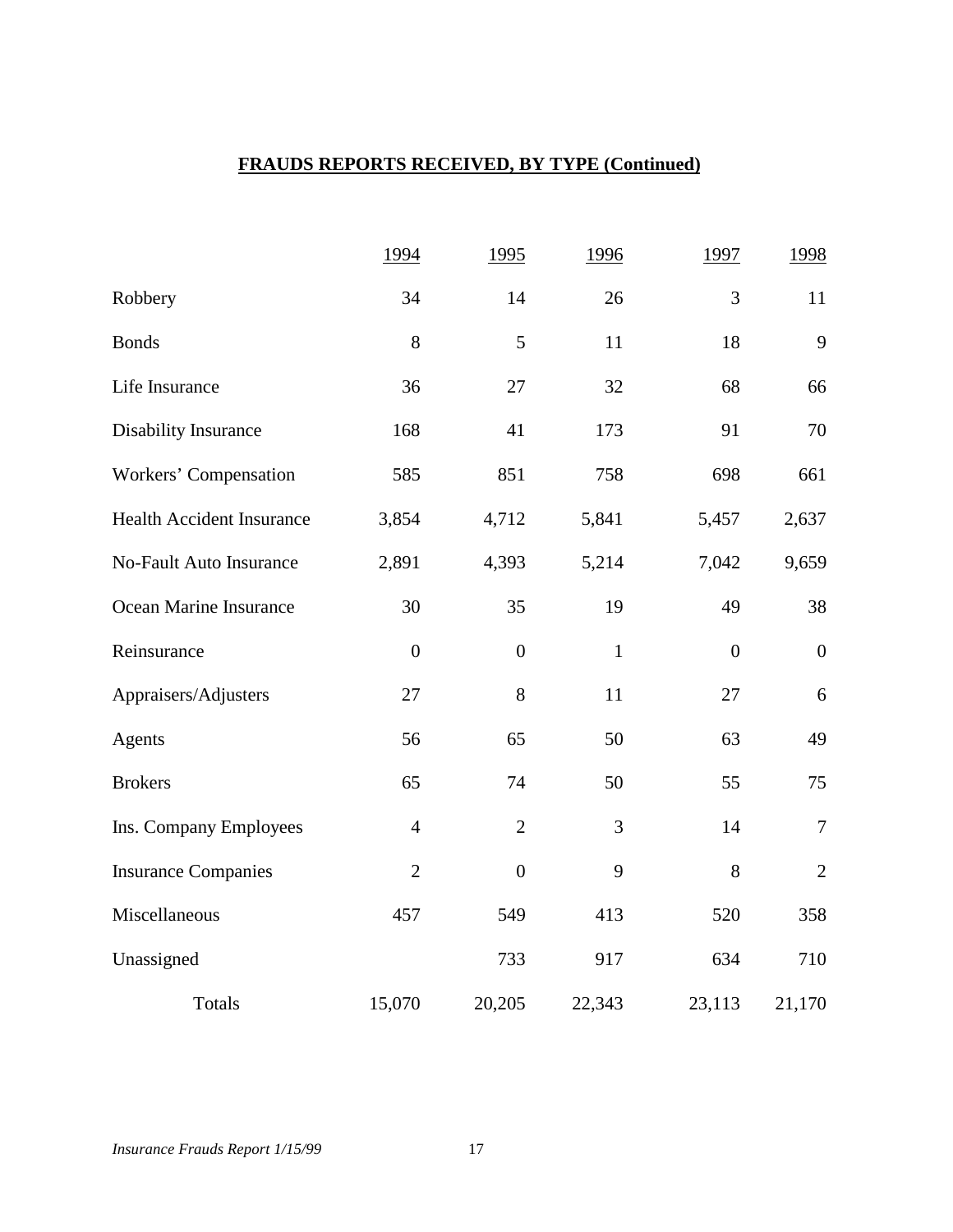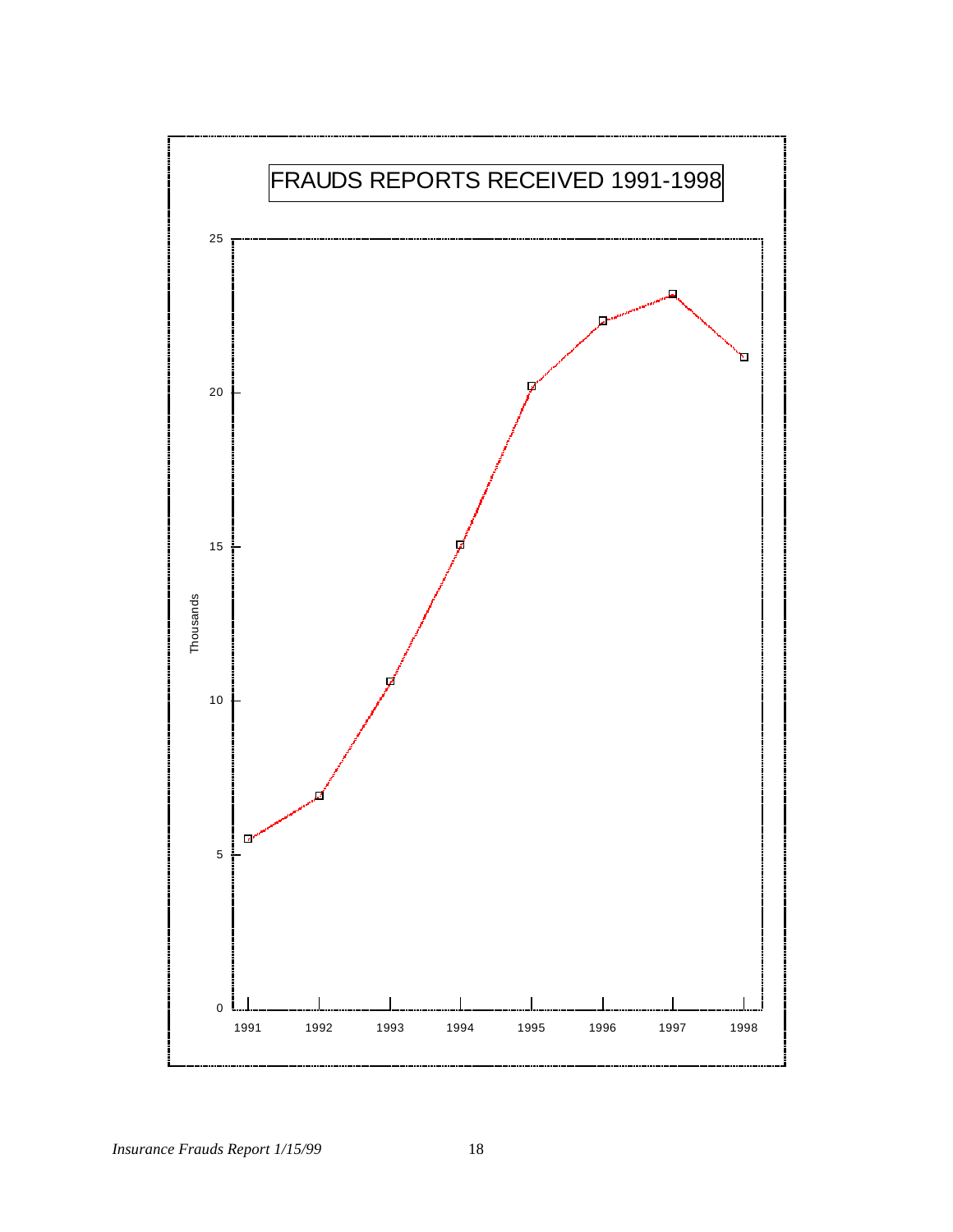# **IFB INVESTIGATIONS OPENED, BY TYPE**

|                              | 1994           | 1995           | 1996           | 1997             | 1998           |
|------------------------------|----------------|----------------|----------------|------------------|----------------|
| Auto Theft                   | 140            | 111            | 112            | 98               | 77             |
| Auto Fire                    | 14             | 13             | 12             | 10               | 12             |
| Theft From Auto              | 18             | $\overline{7}$ | 9              | 5                | 12             |
| Auto Vandalism               | $\overline{7}$ | 5              | 26             | 25               | $\overline{3}$ |
| <b>Auto Collision Damage</b> | 26             | 38             | 101            | 96               | 46             |
| <b>Auto Fraudulent Bills</b> | $\tau$         | 25             | 9              | 5                | $\overline{4}$ |
| Auto I.D. Cards              | 357            | 349            | 248            | 336              | 218            |
| Auto Misc.                   | 39             | 308            | 318            | 24               | 76             |
| Fire - Residential           | 30             | 28             | 48             | 53               | 33             |
| Fire - Commercial            | 21             | 10             | 30             | 17               | 15             |
| Burglary - Residential       | 42             | 32             | 25             | 34               | 15             |
| <b>Burglary - Commercial</b> | 11             | 11             | 15             | 12               | 9              |
| Homeowners                   | 23             | 27             | 48             | 46               | 27             |
| Larceny                      | 9              | $\overline{7}$ | 21             | 22               | $8\,$          |
| <b>Lost Property</b>         | $\mathfrak{2}$ | $\mathbf{1}$   | $\mathbf{1}$   | $\overline{4}$   | 5              |
| Robbery                      | $\overline{2}$ | $\overline{2}$ | $\overline{4}$ | $\boldsymbol{0}$ | $\mathbf{1}$   |
| <b>Bonds</b>                 | $8\,$          | $\overline{4}$ | 9              | 11               | $8\,$          |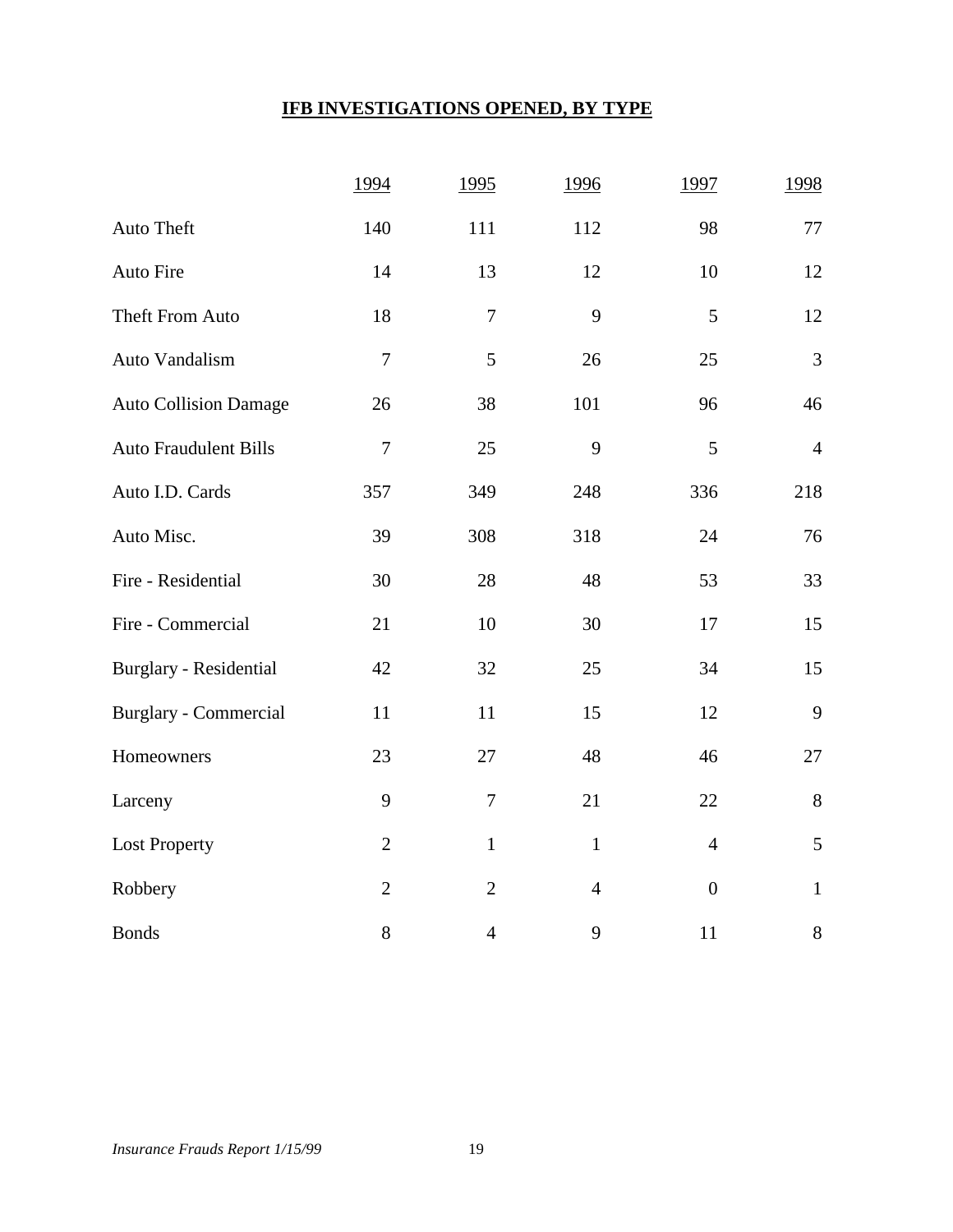# **IFB INVESTIGATIONS OPENED, BY TYPE (Continued)**

|                                     | 1994           | 1995           | 1996             | 1997           | 1998             |
|-------------------------------------|----------------|----------------|------------------|----------------|------------------|
| Life Insurance                      | 12             | 6              | 10               | 11             | 13               |
| Disability Ins.                     | 8              | 12             | 28               | 41             | 14               |
| Workers' Compensation               | 56             | 66             | 105              | 408            | 415              |
| <b>Health Accident</b><br>Insurance | 364            | 190            | 462              | 161            | 97               |
| <b>No-Fault Auto Insurance</b>      | 89             | 82             | 195              | 295            | 132              |
| Ocean Marine Insurance              | $\overline{4}$ | $\overline{4}$ | $\boldsymbol{0}$ | 9              | $\boldsymbol{0}$ |
| Reinsurance                         | $\overline{0}$ | $\overline{0}$ | $\overline{0}$   | $\overline{0}$ | $\boldsymbol{0}$ |
| Appraisers/Adjusters                | 14             | $\overline{4}$ | 8                | 18             | 3                |
| Agents                              | 32             | 30             | 30               | 26             | 26               |
| <b>Brokers</b>                      | 33             | 33             | 22               | 19             | 17               |
| Ins. Company Employees              | $\overline{4}$ | $\overline{2}$ | $\overline{2}$   | 8              | 3                |
| <b>Insurance Companies</b>          | $\overline{2}$ | $\overline{0}$ | 8                | $\overline{2}$ | $\boldsymbol{0}$ |
| Miscellaneous                       | 58             | 31             | 28               | 37             | 28               |
| <b>Totals</b>                       | 1,431          | 1,438          | 1,934            | 1,833          | 1,317            |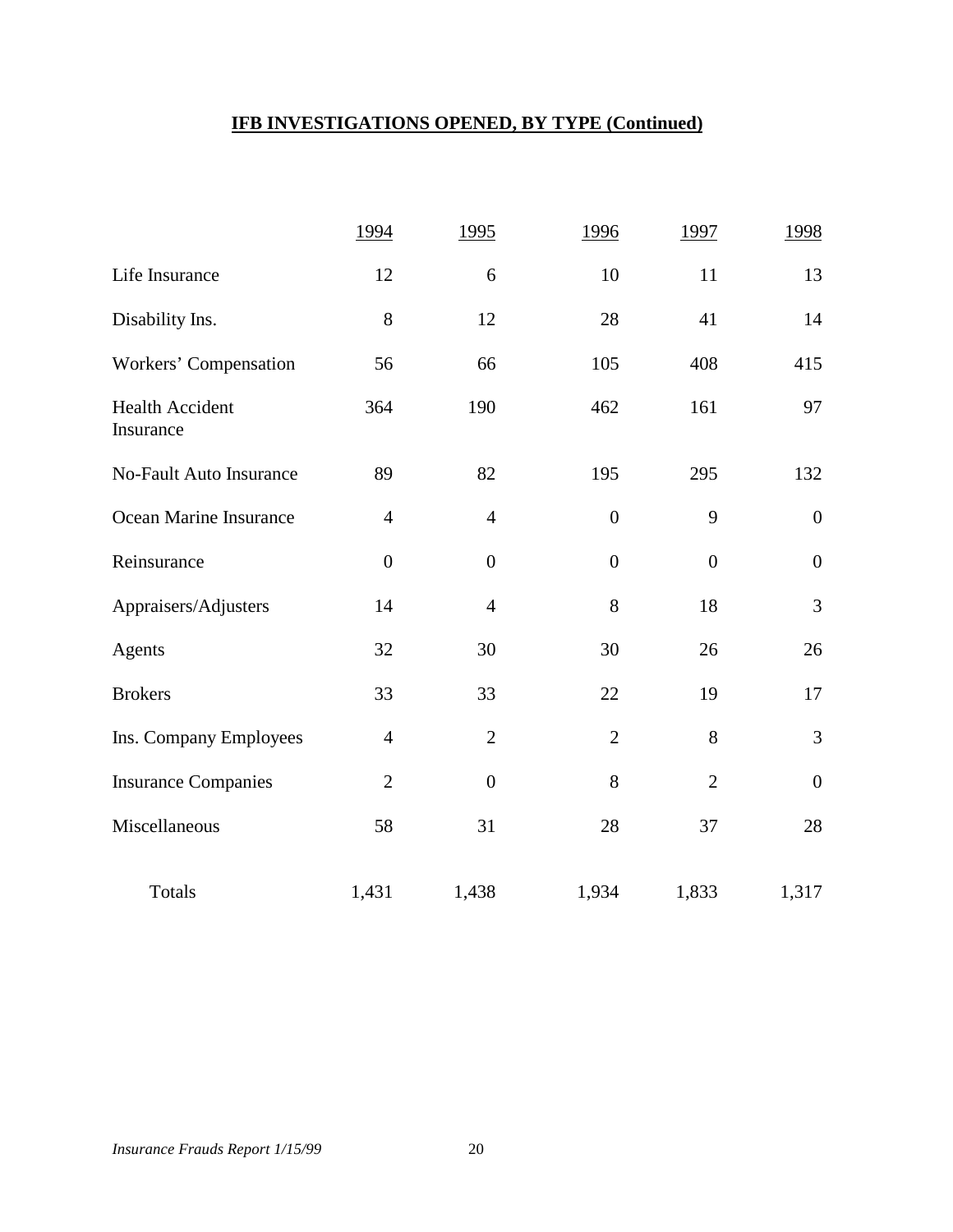

*Insurance Frauds Report 1/15/99* 21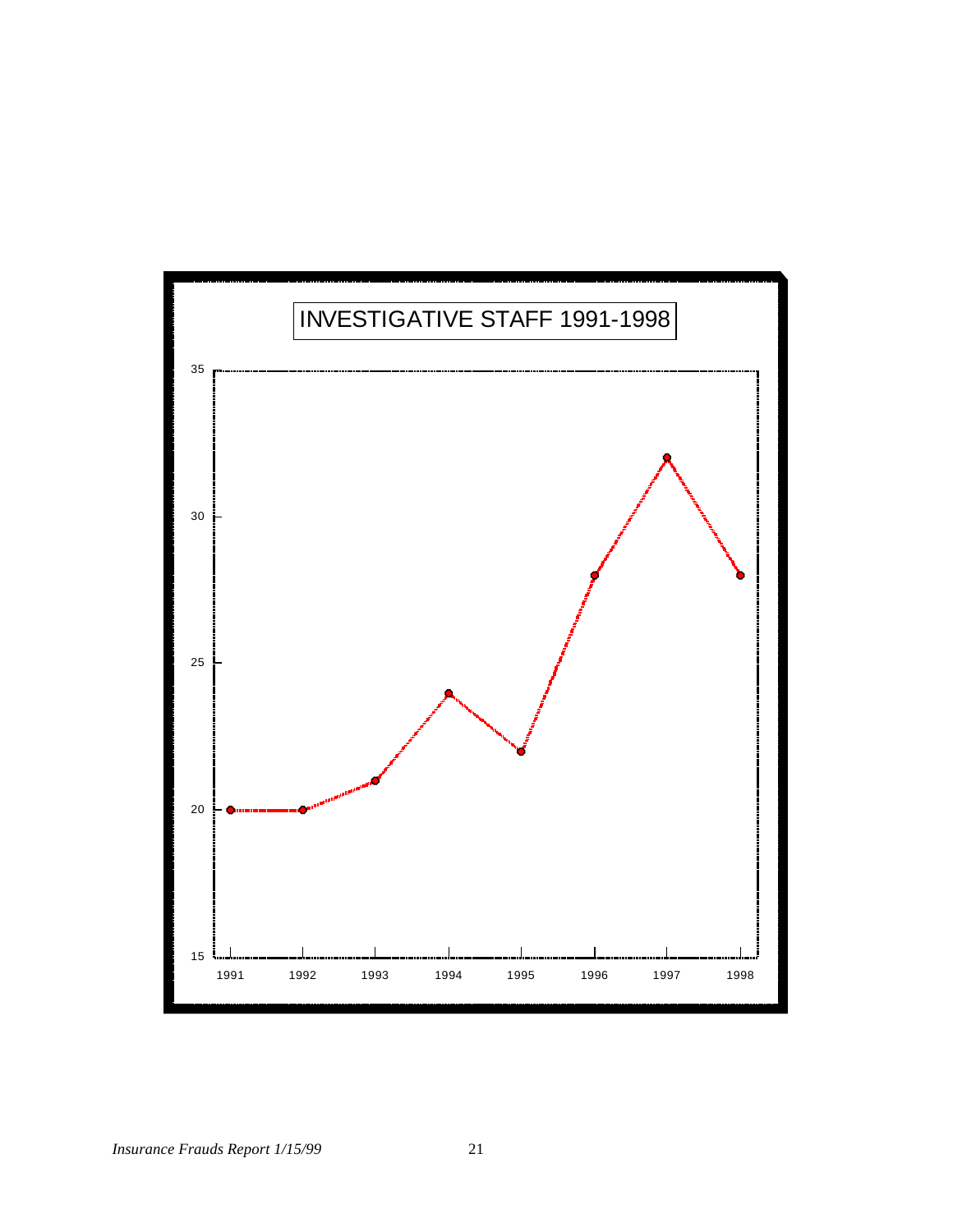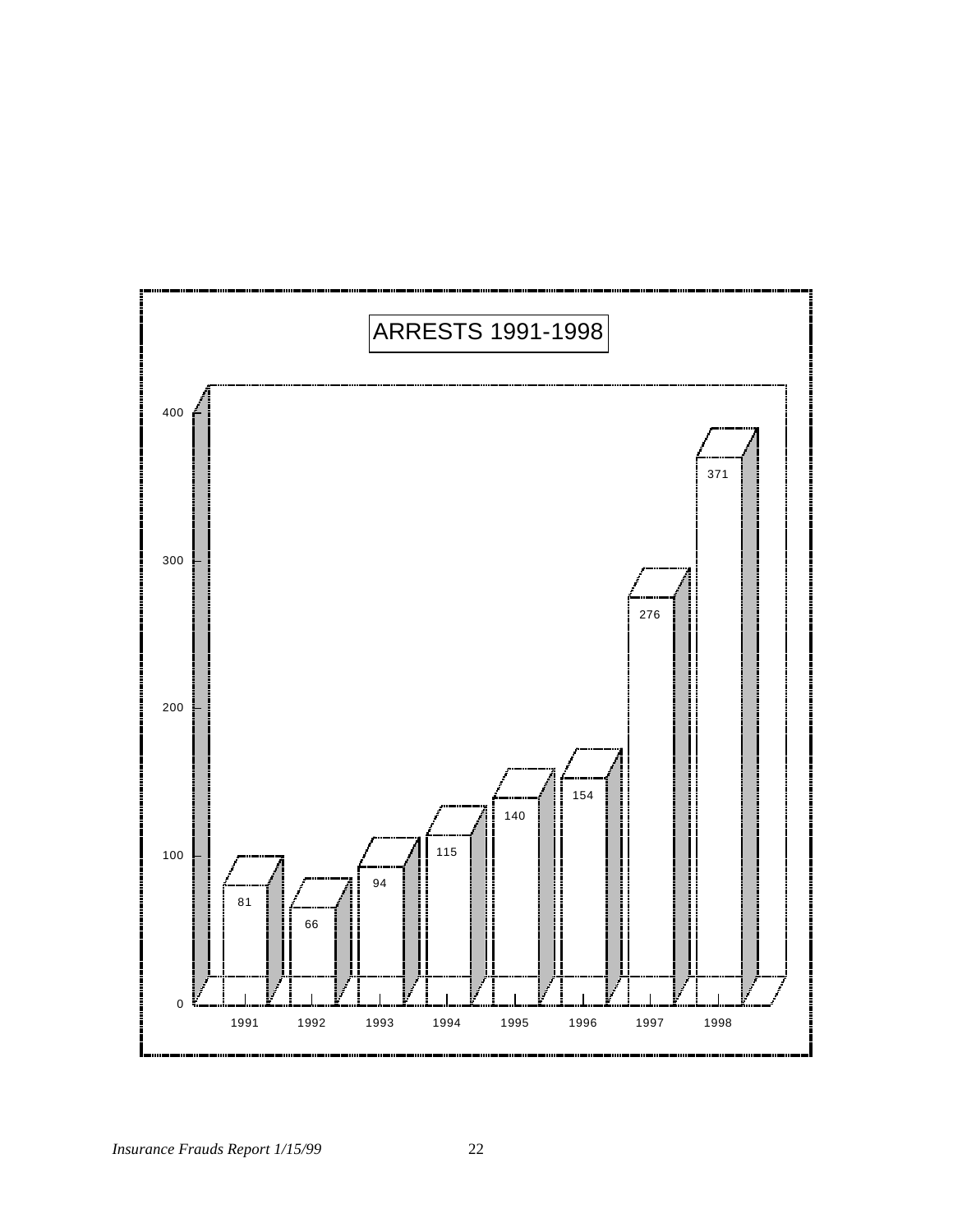### **CIVIL ENFORCEMENT PROGRAM**

|                                 | 1994               | 1995             | 1996             | 1997             | 1998             |
|---------------------------------|--------------------|------------------|------------------|------------------|------------------|
| <b>Fines Proposed</b>           | \$7,206,616.05     | \$1,841,349.26   | \$839,559.78     | \$728,275.00     | \$365,070.74     |
| <b>Reduction After Proposal</b> | (\$184,717.87)     | (\$17,692.00)    | $\boldsymbol{0}$ | $\boldsymbol{0}$ | $\boldsymbol{0}$ |
| <b>Gross Fines Proposed</b>     | \$7,075,898.18     | \$1,823,657.26   | \$839,559.78     | \$728,275.00     | \$365,070.74     |
| Pending Criminal                | $(\$5,238,700.00)$ | (\$1,000,700.00) | $\boldsymbol{0}$ | $\boldsymbol{0}$ | $\boldsymbol{0}$ |
| Net Fines Proposed              | \$1,837.198.18     | \$822,957.26     | \$839,559.78     | \$728,275.00     | \$365,070.74     |
| Settlements With IFB            | 35,039.00<br>\$    | 271,563.40<br>\$ | \$265,009.41     | \$109,607.07     | \$93,904.12      |
| <b>Hearing Determinations</b>   | \$149,375.00       | 820,633.00<br>\$ | \$728,390.23     | \$454,972.50     | \$219,494.11     |
| <b>Total Fines Imposed</b>      | \$184,414.00       | \$1,092.196.40   | \$993,399.64     | \$564,579.57     | \$313,398.23     |
| Proposals Sent By IFB           | 197                | 691              | 553              | 157              | 118              |
| <b>Settlements With IFB</b>     | 29                 | 273              | 375              | 109              | 44               |
| Cases Forwarded to OGC          | 66                 | 206              | 186              | 181              | 53               |
| <b>Hearings Held</b>            | $\epsilon$         | 27               | 98               | 176              | 67               |
| Determinations                  | 6                  | $20\,$           | 96               | 108              | 65               |
| Cases Referred to AG            |                    |                  |                  |                  |                  |
| for collection                  | $\boldsymbol{0}$   | 14               | 49               | 69               | $\sqrt{2}$       |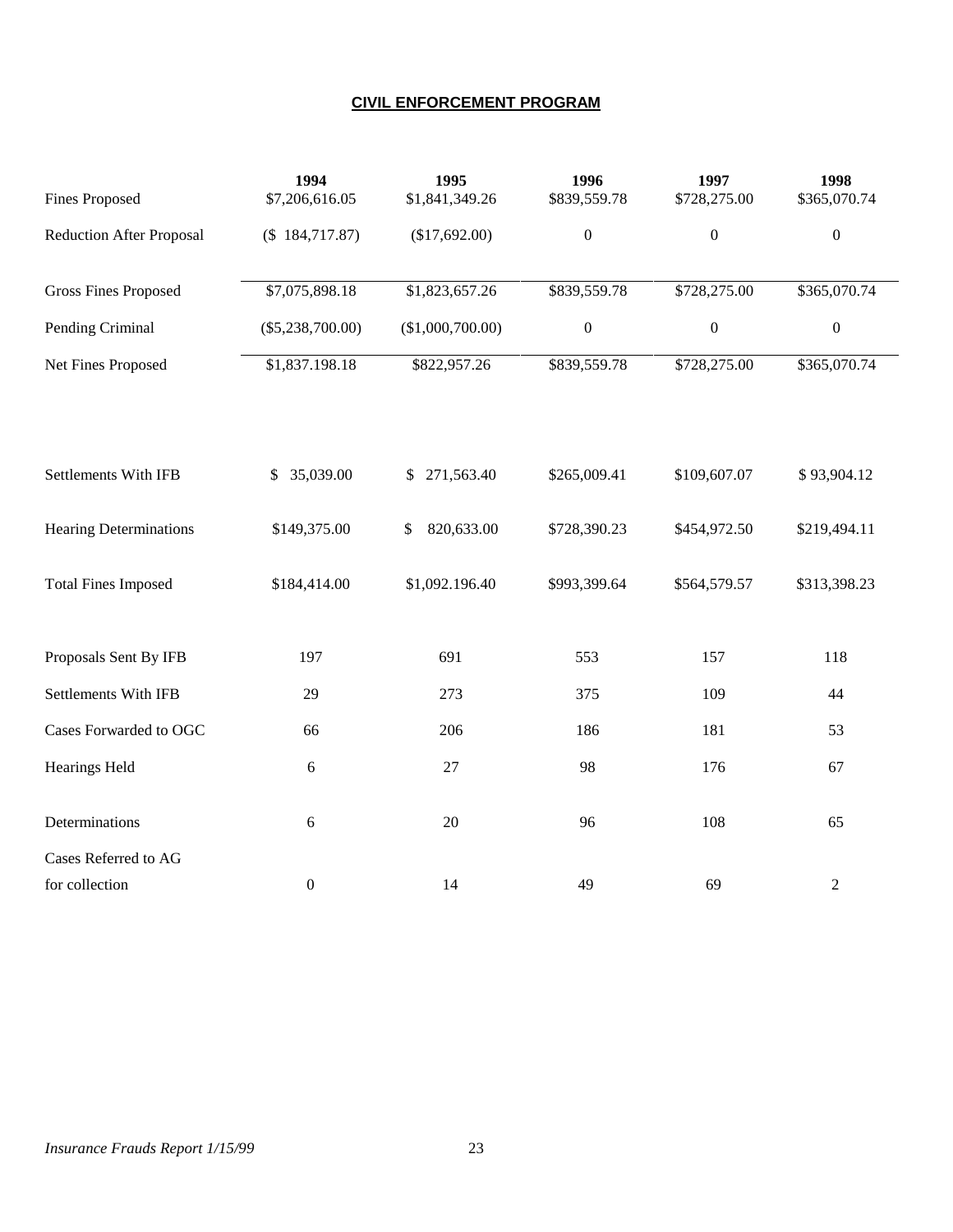### **STATISTICS**

### **I. REFERRALS**

| TO LICENSING AGENCIES    |     |
|--------------------------|-----|
| <b>LOCAL PROSECUTORS</b> | 113 |
| ATTORNEY GENERAL         | 15  |
| U.S. ATTORNEY            |     |

 During 1998, 70 cases referred to prosecutors by the IFB were declined for prosecution. All other cases are pending.

### **II. TECHNICAL AND MONETARY CONTRIBUTIONS**

During 1998, IFB requested and received \$17,500 from various insurance companies. This money was allocated in connection with joint investigations conducted under the supervision of local District Attorneys.

### **III. CIVIL PENALTIES**

In 1998, civil penalties totaling \$300,383.23 were imposed in 54 cases under Insurance Law Section 403, and \$13,015 in 17 cases under Section 2133.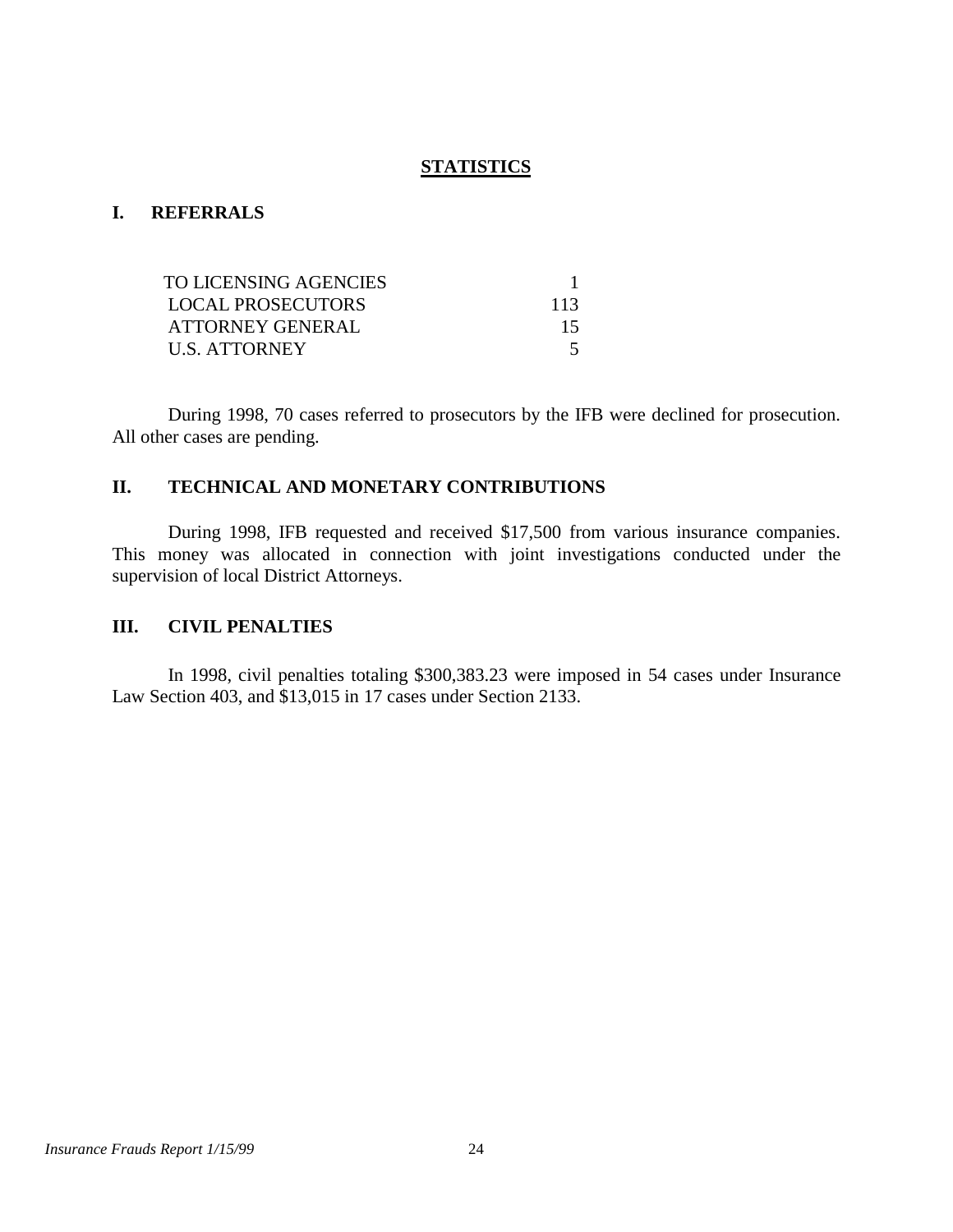### **Appendix**

The following is a listing of companies that have fraud plans pending approval. The number of Special Investigations Unit (SIU) personnel assigned is that which was reported by the company. Some companies did not report the number of personnel, and that column is left blank.

### **Company Number of SIU Personnel**

Acceptance Insurance Companies

Acceptance Indemnity Company Acceptance Casualty Ins Co American Growers Ins Co Phoenix Indemnity Ins Co Redland Ins Co

Aetna U.S. Healthcare

Aetna Life Ins Co Corporate Health Administrators NY Life & Health Ins Co NYLCare Health Plans of NY

AFLAC 1

Agency Ins Co

Agway Insurance Company

All America Ins Co

Allmerica Financial Life Ins & Annuity

Allmerica Financial Alliance Ins Co First Allmerica Financial Life Ins Citizens Ins Co Hanover Insurance Co Massachusetts Bay Ins Co

Allstate Life Ins. Co of New York

Amalgamated Life Ins Co

AIG Claim Service 20 for 262,417 policies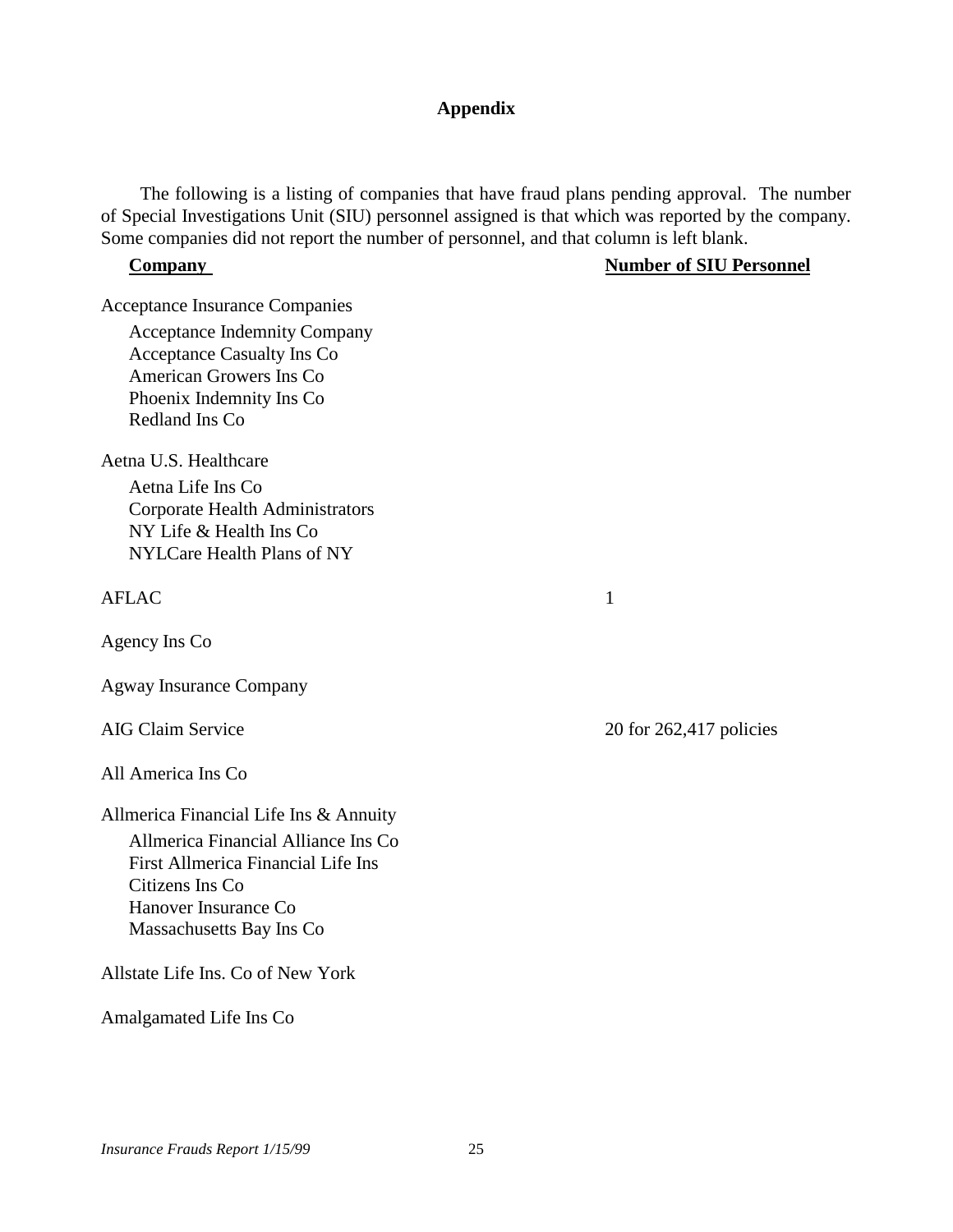| <b>American Bankers Insurance Company</b><br>American Reliable Insurance Company<br>Bankers American Life Assurance Co.                                                                                                                             | 7                            |
|-----------------------------------------------------------------------------------------------------------------------------------------------------------------------------------------------------------------------------------------------------|------------------------------|
| American Empire Insurance Co.                                                                                                                                                                                                                       |                              |
| <b>American Transit Insurance Company</b>                                                                                                                                                                                                           | 5                            |
| Ameritas Life Insurance                                                                                                                                                                                                                             | 8                            |
| Amica Life Ins Co                                                                                                                                                                                                                                   |                              |
| <b>AMICA Mutual Insurance Company</b>                                                                                                                                                                                                               | 7                            |
| <b>Amwest Surety Insurance Company</b>                                                                                                                                                                                                              |                              |
| <b>Assurance Company of America</b>                                                                                                                                                                                                                 |                              |
| <b>Atlantic Mutual Companies</b>                                                                                                                                                                                                                    | $1.9$ per $30,000$ policies  |
| <b>AUSA Life Insurance Company</b>                                                                                                                                                                                                                  |                              |
| Blue Cross/Blue Shield of Central New York                                                                                                                                                                                                          | $\overline{4}$               |
| Blue Cross/Blue Shield of Utica-Watertown                                                                                                                                                                                                           | 1                            |
| Blue Cross/Blue Shield of Western New York                                                                                                                                                                                                          | $0.32$ per $30,000$ policies |
| <b>Blue Ridge Insurance</b><br>Republic Insurance Company<br><b>Vanguard Insurance Company</b>                                                                                                                                                      | 3 per 48,400 policies        |
| Canada Life Ins Co of NY                                                                                                                                                                                                                            |                              |
| Centennial Ins Co                                                                                                                                                                                                                                   |                              |
| Central Mutual Ins Co                                                                                                                                                                                                                               |                              |
| Central States Indemnity Co of Omaha                                                                                                                                                                                                                |                              |
| <b>CGU</b> Insurance<br>American Central Insurance Company<br>American Employers' Insurance Compan<br><b>Commercial Union Insurance Company</b><br><b>Commercial Union Midwest Insurance Company</b><br>GA Insurance Company of New York (Domicile) |                              |

### *Insurance Frauds Report 1/15/99* 26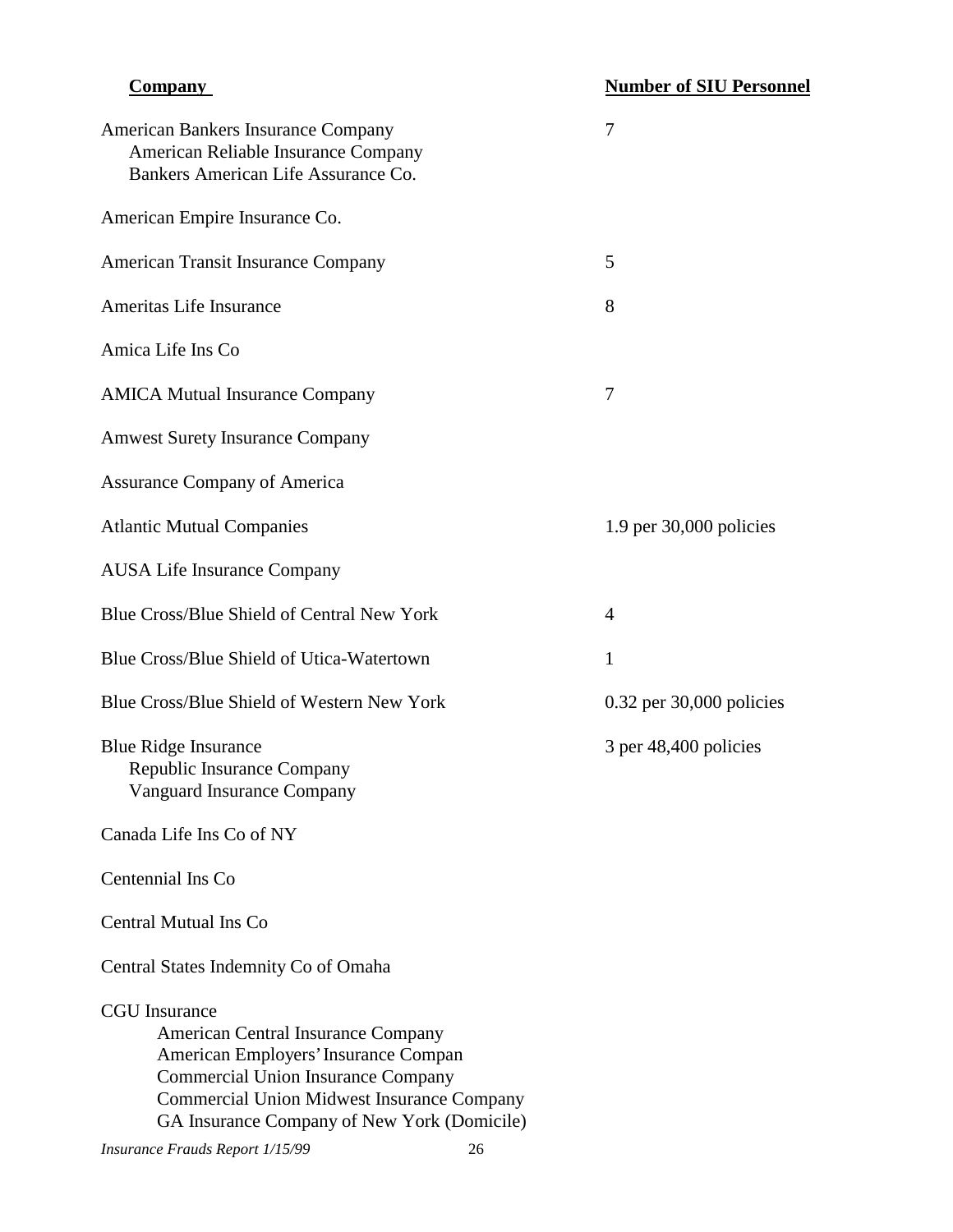| General Accident Insurance Company of America<br>General Assurance Company (Domicile)<br>Pennsylvania General Insurance Company<br>PG Insurance Company of New York (Domicile)<br>Potomac Insurance Company of Illinois<br>The Camden Fire Insurance Association<br>The Employers' Fire Insurance Company<br>The Northern Assurance Company of America |                             |
|--------------------------------------------------------------------------------------------------------------------------------------------------------------------------------------------------------------------------------------------------------------------------------------------------------------------------------------------------------|-----------------------------|
| Chubb Group of Insurance Companies<br>Chubb Indemnity Insurance Company<br>Chubb National Insurance Company<br><b>Federal Insurance Company</b><br>Great Northern Insurance Company<br>Pacific Indemnity Insurance Company<br>Samsung fire & Marine Insurance Company<br>Vigilant Insurance Company                                                    | $0.4$ per $30,000$ policies |
| CIGNA Life Ins Co<br>Connecticut General Life Ins Co<br>Healthsource Ins Co<br>Healthsource HMO of NY                                                                                                                                                                                                                                                  |                             |
| <b>CIM</b> Insurance Corp                                                                                                                                                                                                                                                                                                                              |                             |
| Cincinnati Companies                                                                                                                                                                                                                                                                                                                                   | 6 for all states            |
| <b>Clarendon Ins Group</b>                                                                                                                                                                                                                                                                                                                             |                             |
| <b>Colonial Indemnity Insurance Company</b>                                                                                                                                                                                                                                                                                                            |                             |
| <b>Colonial Penn Insurance Company</b><br>Colonial Penn Franklin Ins Co<br>Bay Colony Ins<br>Colonial Penn Madison Ins Co                                                                                                                                                                                                                              | 3 per 83,781 policies       |
| Combined Life Ins Co of NY                                                                                                                                                                                                                                                                                                                             |                             |
| <b>Commercial Travelers Mutual Ins Co</b>                                                                                                                                                                                                                                                                                                              |                             |
| <b>Commercial Mutual Ins Co</b>                                                                                                                                                                                                                                                                                                                        |                             |
| Commercial Union Life Insurance Co.                                                                                                                                                                                                                                                                                                                    | 1 per 7,879 policies        |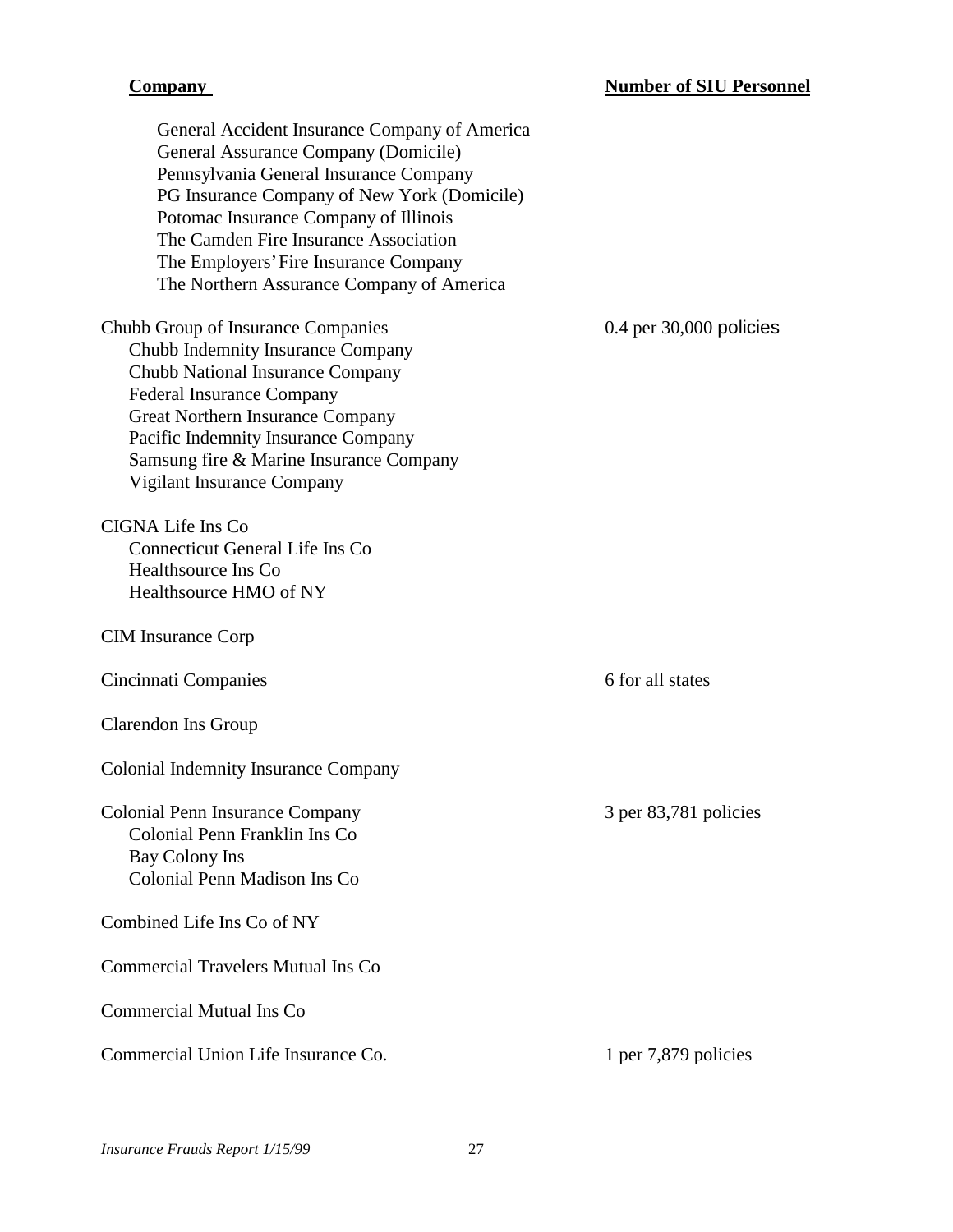### **Company Company Number of SIU Personnel**

CNA Companies

American Casualty Co. of Reading, PA Boston Old Colony Ins Co Buckeye Union Ins Co Commercial ins Co of Newark, NJ Continental Assurance Co Continental Casualty Co. Continental Ins Co Continental Reinsurancs Corp Fidelity & Casualty Co of NY Fireman Ins Co of Newark NJ Glens Falls Ins Co Kansas City fire & Marine Ins Co National Ben Franklin Ins Co of Illinons National Fire Insurance Co. of Hartford Niagara Fire Ins co Pacific Ins Co Transcontinental Insurance Co. Transportation Insurance Co. Valley Forge Insurance Co.

### Crum & Forster Insurance

Crum & Forster Indemnity Crum & Forster Underwriters of Ohio United States Fire Ins Co US Fire Insurance Co. North River Insurance Co. Dairy Land Insurance Co.

### CUNA Mutual Ins Society

CUNA Mutual Life Insurance Company 2 Electric Insurance Company 1 for less than 30,000 policies Empire Blue Cross/Blue Shield 0.4 per 30,000 policies Empire Insurance Group Allcity Insurance Co. Centurion Insurance 3 per 225,000 policies Employers Insurance of Wausau & WUI Equitable Life Assurance Society of the US 4 Equitable of Colorado

*Insurance Frauds Report 1/15/99* 28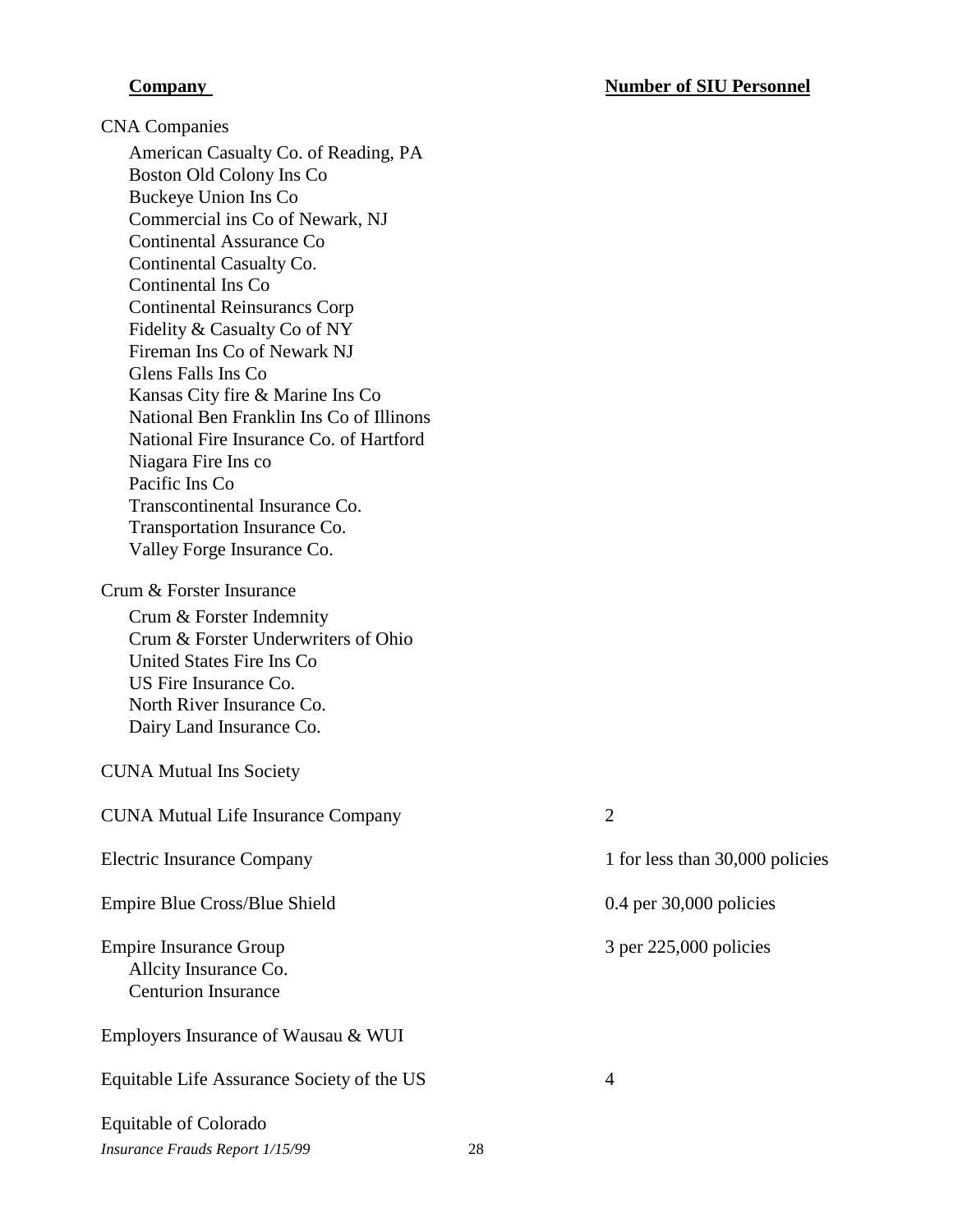| Erie Insurance Co of NY                                                                                                                                                                                                                                                 |    |                            |
|-------------------------------------------------------------------------------------------------------------------------------------------------------------------------------------------------------------------------------------------------------------------------|----|----------------------------|
| Erie Insurance Group<br>Erie Insurance Company<br>Erie Insurance of New York                                                                                                                                                                                            |    | 1                          |
| <b>Farm Family Insurance Companies</b><br>Farm Family Casualty Insurance Co.<br>United Farm Family Insurance Co.<br>Farm Family Life Insurance Co.                                                                                                                      |    | 1                          |
| FICO Ins Co                                                                                                                                                                                                                                                             |    |                            |
| Finger Lakes Health Ins. Co                                                                                                                                                                                                                                             |    |                            |
| Finger Lakes Long Term Care Ins Co                                                                                                                                                                                                                                      |    |                            |
| Finger Lakes Medical Ins.Co                                                                                                                                                                                                                                             |    |                            |
| <b>First Ameritas Life</b>                                                                                                                                                                                                                                              |    |                            |
| First ING Life Ins Co of NY                                                                                                                                                                                                                                             |    |                            |
| The First Rehabilitation Life Ins Co of America                                                                                                                                                                                                                         |    |                            |
| Fireman's Fund<br>Fireman's Fund Insurance Co.<br>The American Insurance. Co.<br><b>National Surety Corporation</b><br>Associated Indemnity Corp.<br>American Automobile Insurance Co.<br>Fireman's Fund Insurance Co. of Wisconsin<br>John Hancock Property & Casualty |    | 5                          |
| Gerber Life Insurance Company                                                                                                                                                                                                                                           |    | $0.13$ per 30,000 policies |
| <b>Great American Insurance Companies</b>                                                                                                                                                                                                                               |    | 5                          |
| Great American Ins Group<br>Agricultural Excess & Surplus Ins Co<br>Agricultural Ins Co<br>American Alliance Ins Co<br>American Dynasty Surplus Lines Ins Co<br>American Empire Ins Co<br>American Empire Surplus Line Ins Co<br>American National Fire Ins Co          |    |                            |
| Insurance Frauds Report 1/15/99                                                                                                                                                                                                                                         | 29 |                            |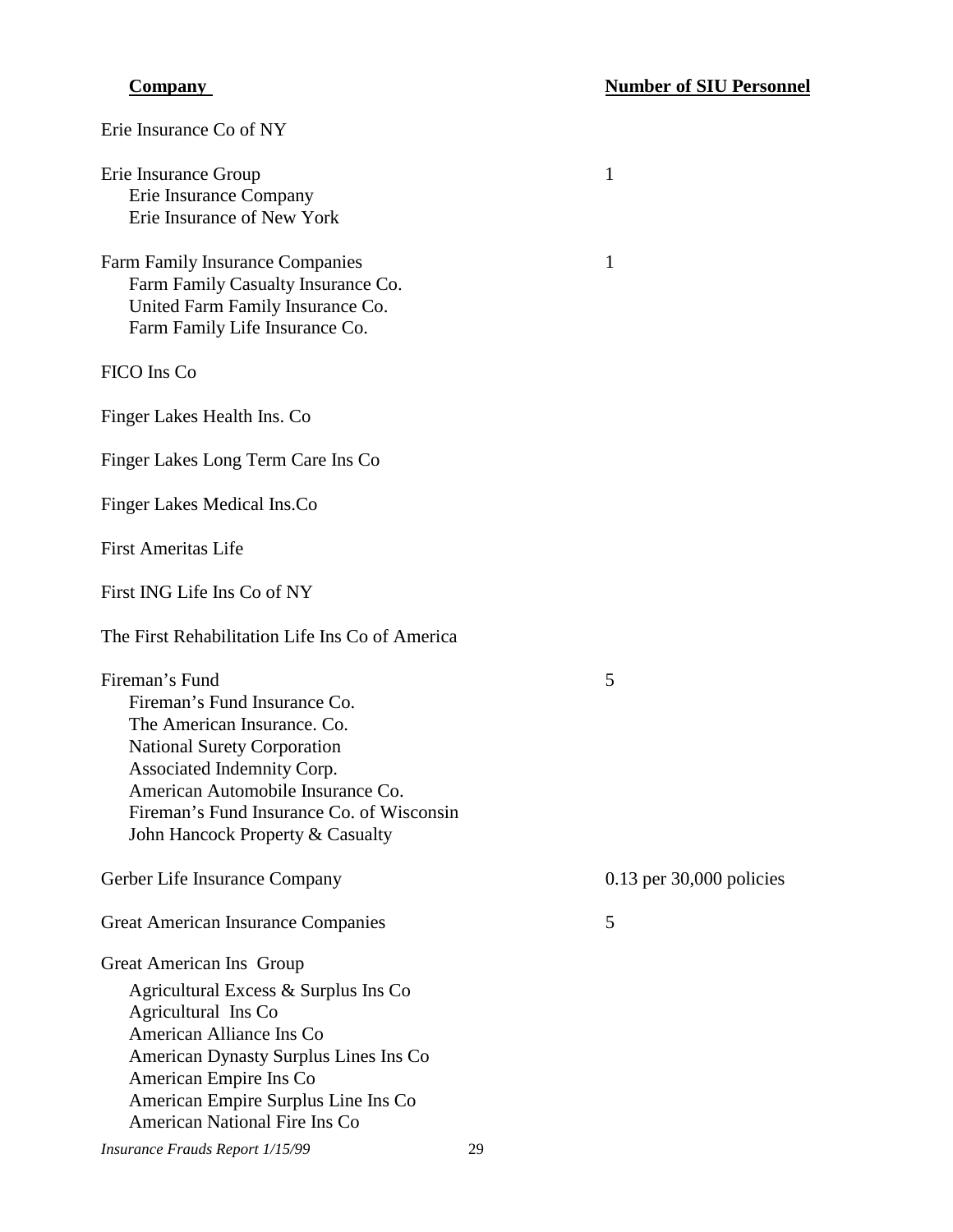| American Spirit Ins Co<br><b>Contemporary American Ins Co</b><br>Eagle American Ins Co<br>Seven Hills Ins Co                                                                                                                                                                                                                                                                                                                                                                                                                                                      |    |                             |
|-------------------------------------------------------------------------------------------------------------------------------------------------------------------------------------------------------------------------------------------------------------------------------------------------------------------------------------------------------------------------------------------------------------------------------------------------------------------------------------------------------------------------------------------------------------------|----|-----------------------------|
| Great West Life & Annuity Ins Co                                                                                                                                                                                                                                                                                                                                                                                                                                                                                                                                  |    |                             |
| Greenwich Ins Co.                                                                                                                                                                                                                                                                                                                                                                                                                                                                                                                                                 |    |                             |
| Group Health Incorporated                                                                                                                                                                                                                                                                                                                                                                                                                                                                                                                                         |    | 8 for 1,040,583 subscribers |
| The Guardian Life Ins of America                                                                                                                                                                                                                                                                                                                                                                                                                                                                                                                                  |    |                             |
| The Harleysville Insurance Group<br><b>Great Oaks Insurance Company</b><br>Harleysville Garden State Insuance Company<br>Harleysville Insurance Company of New Jersey<br>Harleysville Life Insurance Company<br>Harleysville Mutuala Insuance Company<br>Harleysville-Atlantic Insurance Company<br>Huron Insurance Company<br>Lake States Insurance Company<br>Mainland Insurance Company<br>Mid-America Insurance Company<br>Minnesota Fire and Casualty Company<br>New York Casualty Insurance Company<br>Pennland Insurance Company<br>Pennsylvania Insurance |    | 8                           |
| Health Insurance Plan of Greater New York (HIP)                                                                                                                                                                                                                                                                                                                                                                                                                                                                                                                   |    | 1                           |
| <b>Highlands Insurance Group</b><br><b>Highlands Insurance Company</b><br>Highlands Underwriters Insurance Company<br>Highlands Casualty Co.<br>Aberdeen Insurance Co.<br><b>Highlands Lloyds</b>                                                                                                                                                                                                                                                                                                                                                                 |    | 2 per 30,000 policies       |
| <b>INA Life Insurance Co. of New York</b>                                                                                                                                                                                                                                                                                                                                                                                                                                                                                                                         |    | 1                           |
| The Infinity Group                                                                                                                                                                                                                                                                                                                                                                                                                                                                                                                                                |    |                             |
| JC Penney Life Insurance Company                                                                                                                                                                                                                                                                                                                                                                                                                                                                                                                                  |    |                             |
| <b>JC Penney Casualty Ins Co</b>                                                                                                                                                                                                                                                                                                                                                                                                                                                                                                                                  |    |                             |
| Insurance Frauds Report 1/15/99                                                                                                                                                                                                                                                                                                                                                                                                                                                                                                                                   | 30 |                             |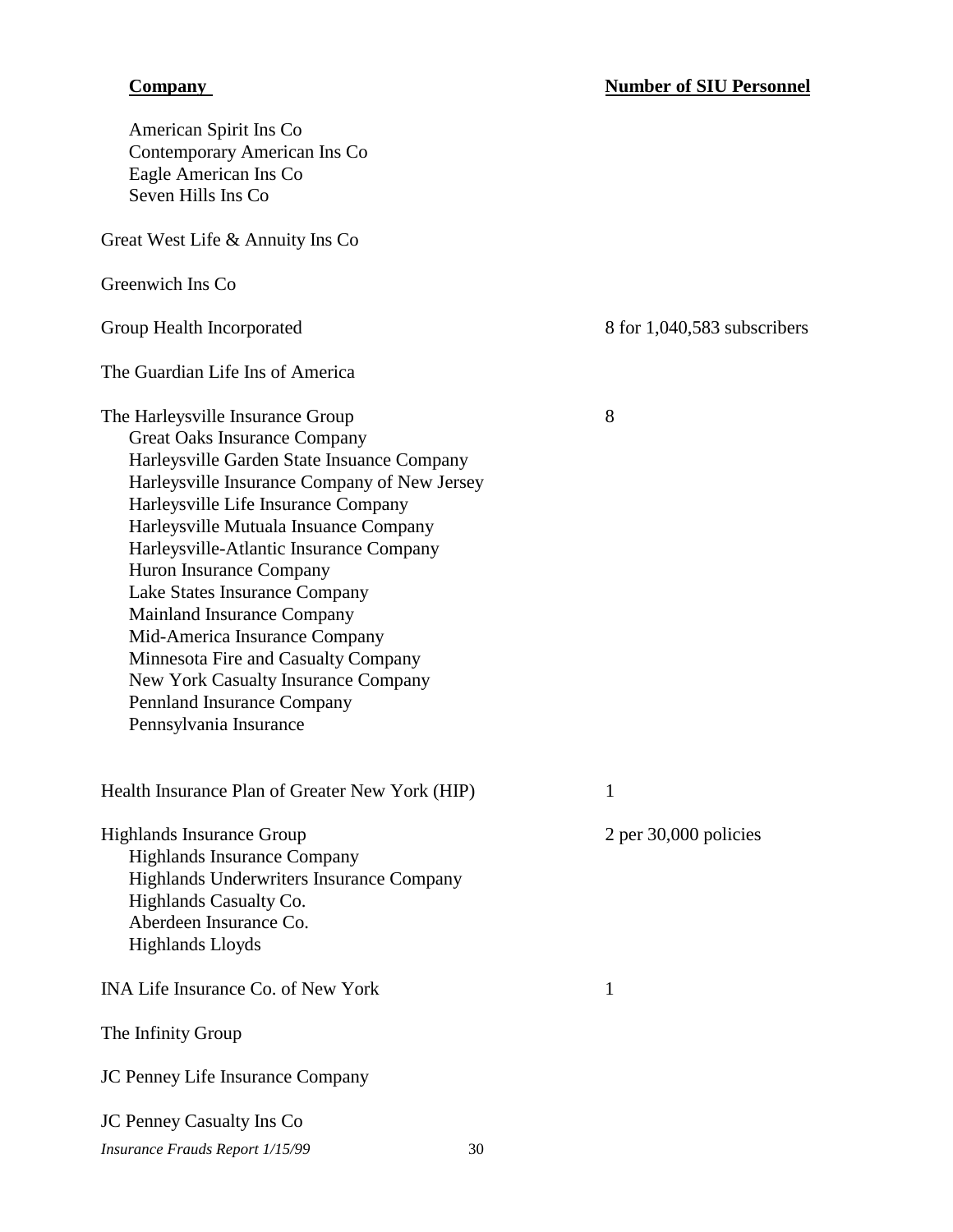# **Number of SIU Personnel**

| John Deere Insurance Company                                                                                                                                                                                               | 1                           |
|----------------------------------------------------------------------------------------------------------------------------------------------------------------------------------------------------------------------------|-----------------------------|
| John Hancock Mutual Life Ins. Co.                                                                                                                                                                                          | $1.4$ per $30,000$ policies |
| Kaiser Permanente Northeast Division                                                                                                                                                                                       |                             |
| Kemper National Insurance Companies<br><b>Lumbermens Mutual Casualty Company</b><br>American Motorist Insurance Company<br>American Manufacturers Mutual Insurance Company<br><b>American Protection Insurance Company</b> | 3                           |
| Lancer Ins Co                                                                                                                                                                                                              |                             |
| Liberty Mutual Insurance Group                                                                                                                                                                                             | 9 per 379,444 policies      |
| Lion Insurance Company                                                                                                                                                                                                     | 6 per 30,000 policies       |
| Main Street America Assurance Co                                                                                                                                                                                           |                             |
| Maryland Casualty Co                                                                                                                                                                                                       |                             |
| Maryland Insurance Group<br><b>Assurance Company of America</b><br>Maryland Insurance Company                                                                                                                              | 1 per $30,000$ policies     |
| Material Damage Adj. Co                                                                                                                                                                                                    |                             |
| Merchant & Business Men's Mutual Ins                                                                                                                                                                                       |                             |
| Merchant Insurance Group                                                                                                                                                                                                   | 1                           |
| MetLife                                                                                                                                                                                                                    | 15                          |
| Metropolitan Property and Casualty Insurance Co.<br>Metropolitan Casualty Insurance Co.<br>Metropolitan General Insurance<br>Metropolitan Group P/C Insurance Co                                                           | 4 per 30,000 policies       |
| MIC Life Insurance Corp                                                                                                                                                                                                    |                             |
| MIC Property & Casualty Corp                                                                                                                                                                                               |                             |
| Michigan Millers                                                                                                                                                                                                           |                             |
| Michigan Millers Mutual Insurance Company<br>Insurance Frauds Report 1/15/99<br>31                                                                                                                                         | 1                           |

**Company**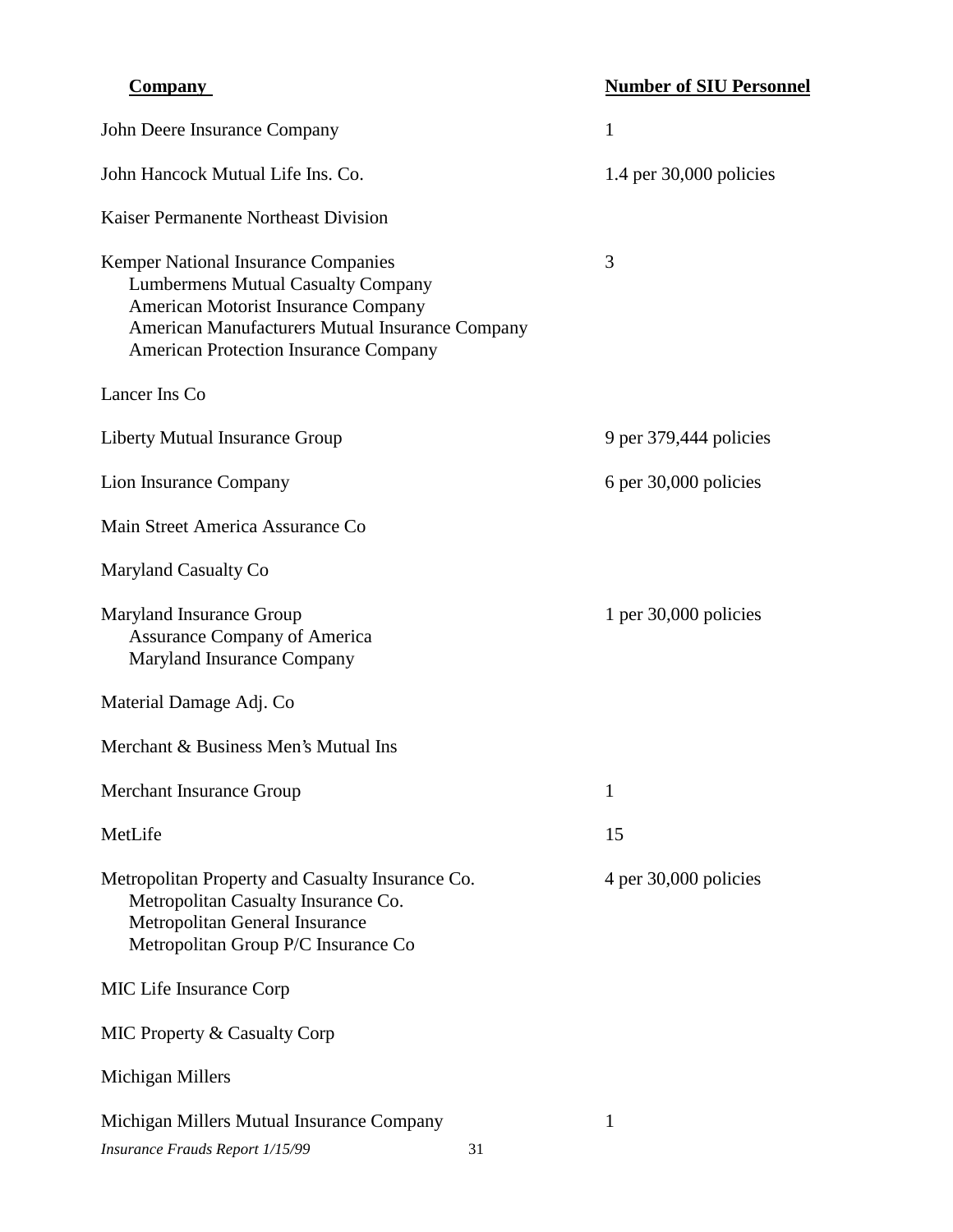| Motors Insurance Co.                                                                                                                                                                                                                                                                                                                                                                    | 3                          |
|-----------------------------------------------------------------------------------------------------------------------------------------------------------------------------------------------------------------------------------------------------------------------------------------------------------------------------------------------------------------------------------------|----------------------------|
| National Benefit Life Insurance Company                                                                                                                                                                                                                                                                                                                                                 |                            |
| National General Insurance Co.                                                                                                                                                                                                                                                                                                                                                          |                            |
| National Grange Mutual Insurance Co.                                                                                                                                                                                                                                                                                                                                                    | 5                          |
| Nationwide<br>Nationwide Indemnity Ins Co.<br>Nationwide Mutual Ins Co<br>Nationwide Property & Casualty Ins Co<br>Nationwide Ins Co of America<br>Nationwide Life Ins Co<br><b>Wausau Business Ins Co</b><br><b>Wausau General Ins Co</b><br><b>Wausau Preferred Health</b><br>Wausau Underwriter Ins Co<br><b>Colonial County Mutual</b><br>Employers Ins of Wausau, A Mutual Company |                            |
| Netherlands Insurance Companies<br>Atlas Insurance Co<br><b>Excelsior Insurance Company</b><br>First of Georgia Insurance Company<br>Indiana Insurance Company<br>Peerless Insurance Company<br>The Netherlands Insurance Company                                                                                                                                                       | $0.25$ per 30,000 policies |
| New York Care Plus Ins Co                                                                                                                                                                                                                                                                                                                                                               |                            |
| New York Life                                                                                                                                                                                                                                                                                                                                                                           | 26                         |
| Northern Ins Co                                                                                                                                                                                                                                                                                                                                                                         |                            |
| Northstar Life                                                                                                                                                                                                                                                                                                                                                                          |                            |
| The Northwestern Mutual Life Ins Co                                                                                                                                                                                                                                                                                                                                                     |                            |
| <b>NOVA Casualty Company</b>                                                                                                                                                                                                                                                                                                                                                            |                            |
| <b>Oxford Health Plans</b>                                                                                                                                                                                                                                                                                                                                                              | 9                          |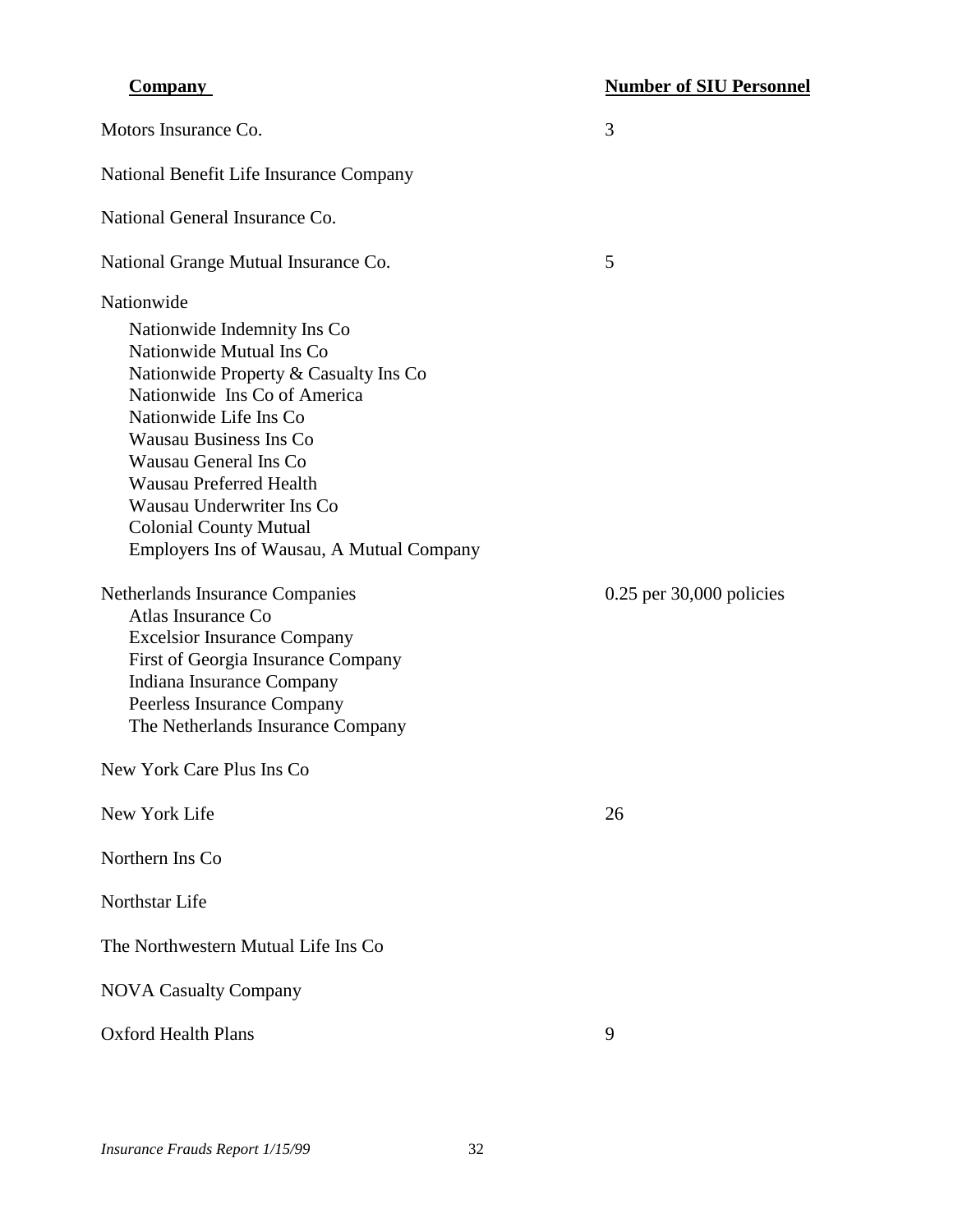| Paramount Ins Co                                                                                                                                                                                                                                                                                                                                                                                                                                                        |                             |
|-------------------------------------------------------------------------------------------------------------------------------------------------------------------------------------------------------------------------------------------------------------------------------------------------------------------------------------------------------------------------------------------------------------------------------------------------------------------------|-----------------------------|
| Paul Revere Life Insurance Company<br>Paul Revere Protective Life Insurance Company<br>Provident Life & Accident Insurance Co.                                                                                                                                                                                                                                                                                                                                          | 9                           |
| Peerless Insurance Company                                                                                                                                                                                                                                                                                                                                                                                                                                              |                             |
| Phoenix Home Life Mutual Insurance Company                                                                                                                                                                                                                                                                                                                                                                                                                              | 8                           |
| Preferred Care Inc                                                                                                                                                                                                                                                                                                                                                                                                                                                      |                             |
| <b>Preferred Mutual</b>                                                                                                                                                                                                                                                                                                                                                                                                                                                 | $\overline{2}$              |
| The Principal Group                                                                                                                                                                                                                                                                                                                                                                                                                                                     | 33                          |
| Progressive<br>Progressive Casualty Ins Co<br>Progressive Specialty Ins Co<br>Progressive Northern Ins Co<br>Progressive Northwestern Ins Co<br>Progressive Northeastern Ins Co<br>United Financial Casualty Co<br>National Continental Ins Co<br>Provident Companies Inc<br>Provident Life & Accident<br>Provident Life & Casualty<br><b>Provident National Assurance</b><br>Paul Revere Variable Annuity<br>Paul Revere Life Ins.<br>Paul Revere Protective Life Ins. | $1.8$ per $30,000$ policies |
| Provident Mutual Life Insurance Company                                                                                                                                                                                                                                                                                                                                                                                                                                 |                             |
| Providian Auto & Home Ins                                                                                                                                                                                                                                                                                                                                                                                                                                               |                             |
| The Prudential Insurance Company of America                                                                                                                                                                                                                                                                                                                                                                                                                             |                             |
| Prudential P & C Insurance Company                                                                                                                                                                                                                                                                                                                                                                                                                                      | 3 in New York State         |
| <b>PSM</b>                                                                                                                                                                                                                                                                                                                                                                                                                                                              | 1                           |
| Reliance Insurance Company                                                                                                                                                                                                                                                                                                                                                                                                                                              | 4                           |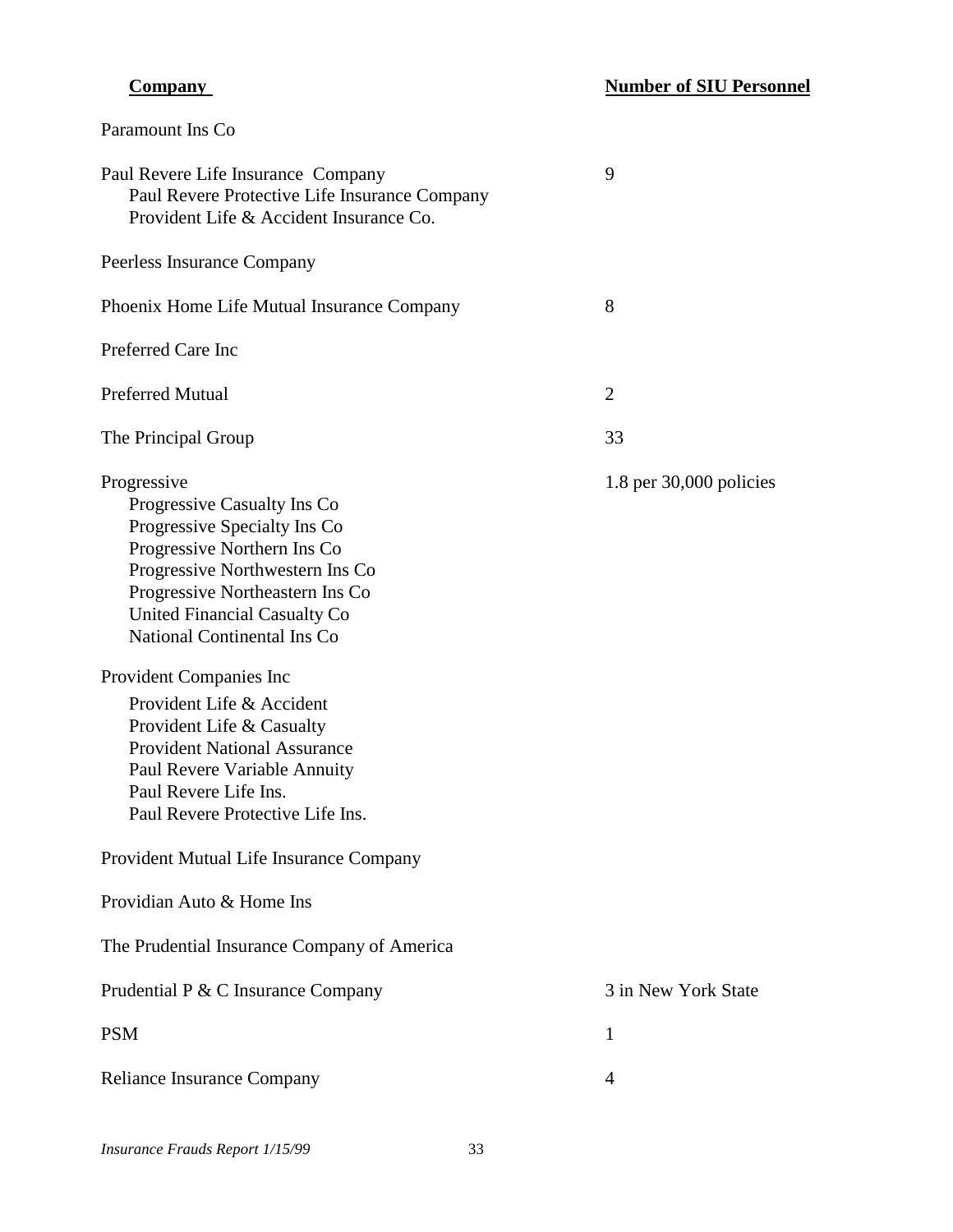| Reliastar Banker Security Life Ins Co.                                                                                                                                                                                                                                                                                                                                                                                                                                                                                               |                           |
|--------------------------------------------------------------------------------------------------------------------------------------------------------------------------------------------------------------------------------------------------------------------------------------------------------------------------------------------------------------------------------------------------------------------------------------------------------------------------------------------------------------------------------------|---------------------------|
| Republic Insurance<br>Republic Insurance Company<br><b>Blue Ridge Insurance Company</b><br><b>Vanguard Insurance Company</b>                                                                                                                                                                                                                                                                                                                                                                                                         | 5 per 30,000 policies     |
| Robert Plan of New York Corp.<br><b>Eagle Insurance Company</b><br>Lion Insurance Company<br>Executive Insurance Co.                                                                                                                                                                                                                                                                                                                                                                                                                 | 5.4 per $30,000$ policies |
| Royal & Sun Alliance, USA<br>Alliance Assuarance Co of America<br>American & Foreign Ins Co<br>Globe Indemnity Co<br><b>London Assurance of America</b><br>Marine Indemnity Ins Co of America<br>Phoenix Assurance of NY<br>Royal Indemnity Co<br>Royal Ins Co of America<br>Safeguard Ins Co<br>Sea Ins Co of America<br>Sun Ins Co of America                                                                                                                                                                                      |                           |
| Royal Insurance Companies<br>Newark Insurance Co.                                                                                                                                                                                                                                                                                                                                                                                                                                                                                    | 8                         |
| <b>SAFECO</b> Insurance Companies<br>Safeco Insurance Company of America<br>Safeco Life Insurance Company<br>General Insurance Company of America<br>First National Insurance Co. of America<br><b>Safeco National Insurance Company</b><br>Safeco National Life Insurance Co.<br>Safeco Insurance Co. of Illinois<br>American States Insurance Company<br>American Economy Insurance Company<br>American States Insurance Company of Texas<br>American States Preferred Insurance Company<br>American States Life Insurance Company | 4                         |

Security Mutual Life Ins Co of NY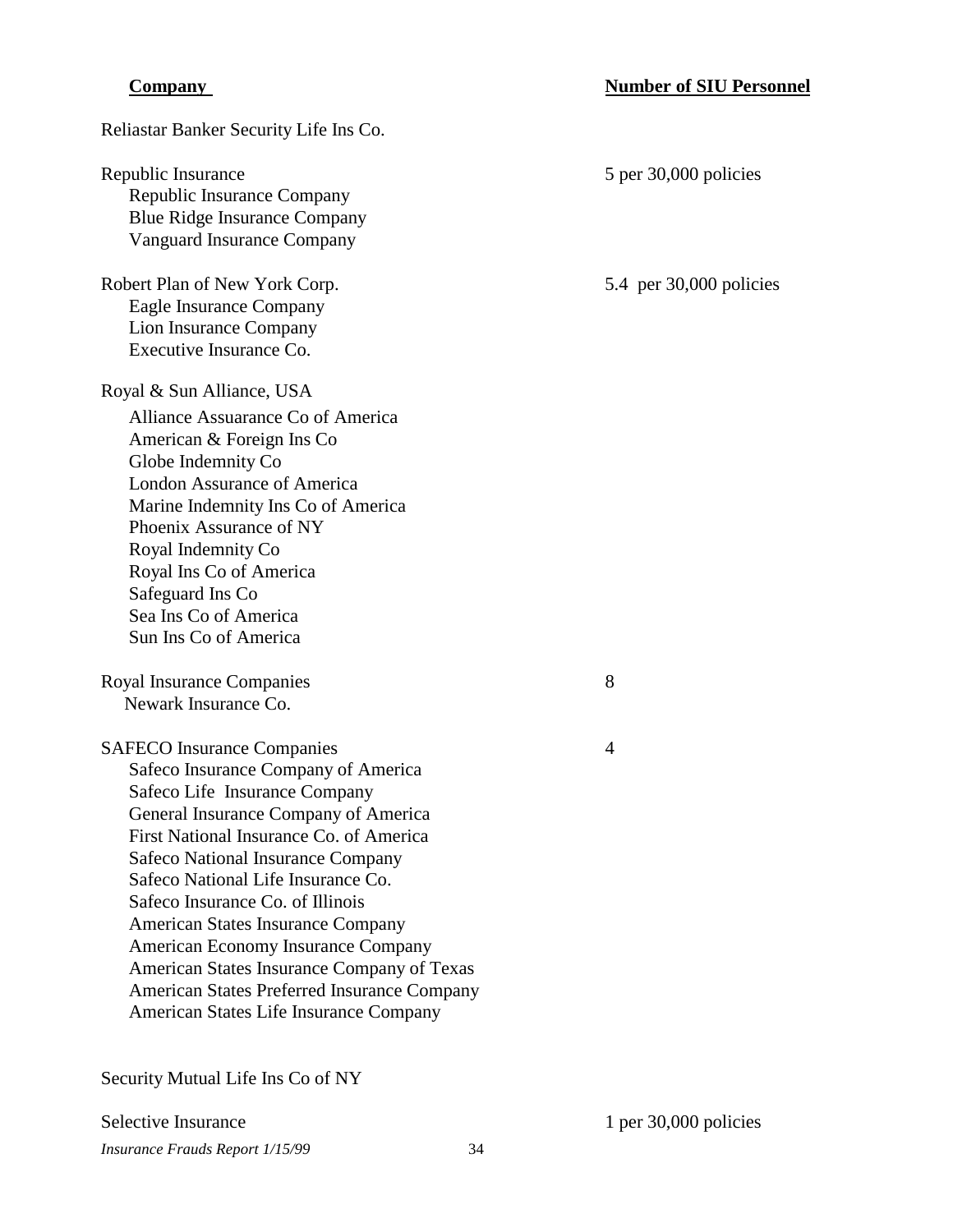Sentry Insurance 6

Sons of Norway

Standard Security Life Ins Co of NY

Sterling Insurance Co

St Paul Fire & Marine Ins Co

St Paul Guardian Ins Co St Paul Mercury Ins Co Athena Assurance Co St Paul Medical LiabilityIns Co Seaboard Surety Co Northbrook Indemnity Co Northbrook National InsCo Northbrook P & C Ins Co United State Fidelity & Guaranty Ins Co Fidelity & Guaranty Ins Co Fidelity & Guaranty Ins Underwriters Co Victoria Fire & Casualty Co Victoria Select Ins Co Titan Insurance Company

Teachers Ins & Annuity Assoc

Tokio Marine Management Inc.

Trans Pacific Ins Co

The Travelers Indemnity Company The Charter Oak Fire Ins Co The Phoenix Ins Co The Travelers Indemnity Co of CT The Travelers Indemnity Co of America The Travelers Indemnity Co of Illinois The Nippon Fire & Marine Ins Co The Travelers Home & Marine Ins Co Travco Ins Co Travelers Casualty & surety Co The Standard Fire Ins Co The Automobile Ins co of hartford Travelers Casualty & surety Co of Illinois

### **Company Company Number of SIU Personnel**

State Insurance Fund 1.1 per 30,000 policies

*Insurance Frauds Report 1/15/99* 35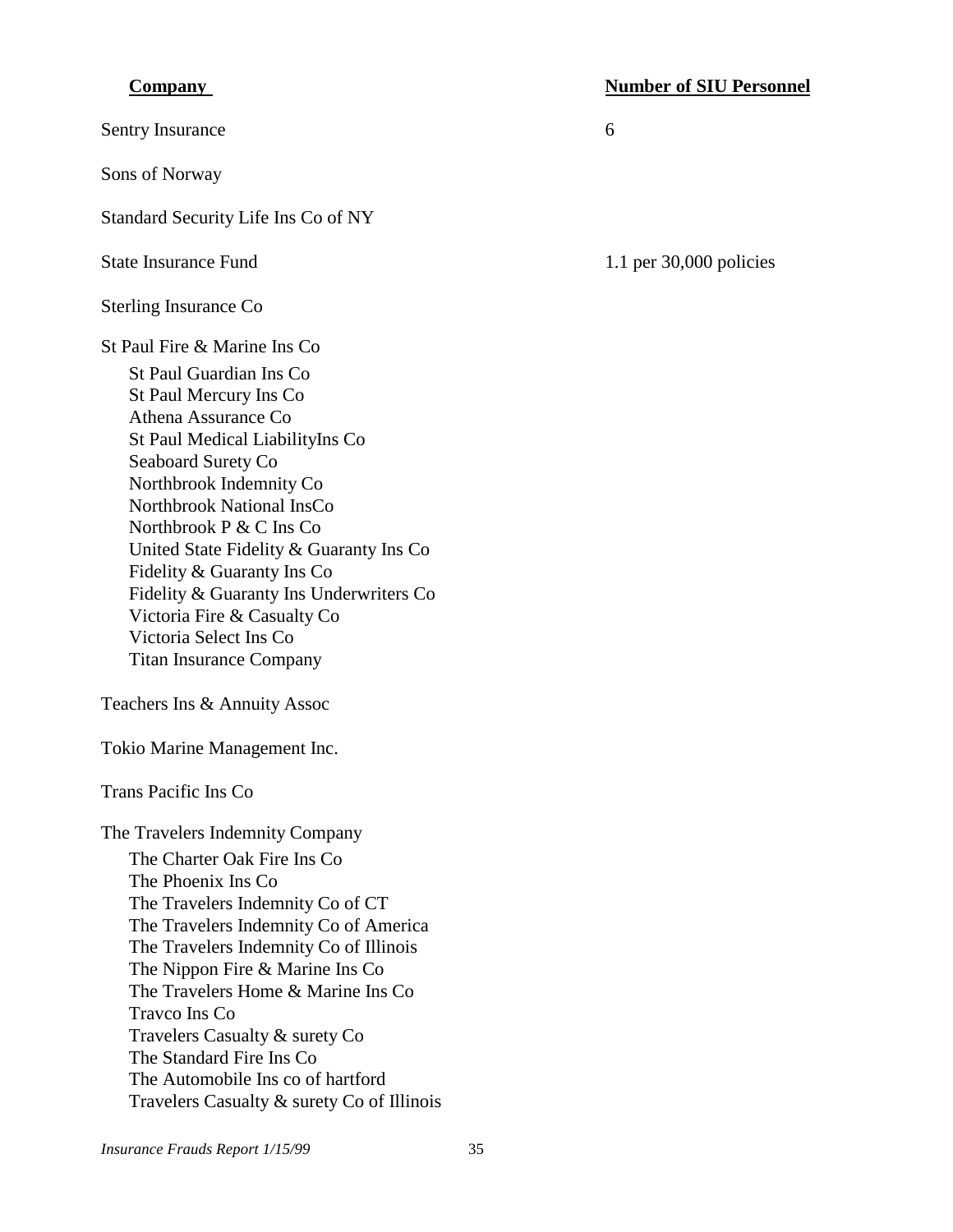| <b>Farmington Casualty Co</b><br>Travelers Casualty & surety Co of America<br><b>Travelers Commercial Ins Co</b><br>Travelers Casualty Co of CT<br>Travelers Property casualty Ins Co<br>Travelers Ins Co<br>Gulf Ins Co |                |                         |
|--------------------------------------------------------------------------------------------------------------------------------------------------------------------------------------------------------------------------|----------------|-------------------------|
| <b>Trustmark Insurance Company</b><br>Benefit Trust Life Insurance Co.<br><b>Infotrust Integrated Healthcare Solutions</b>                                                                                               | 8              |                         |
| <b>Unigard Insurance Group</b><br><b>Unigard Security</b><br>Unigard<br>Unigard Indemnity<br>Unigard Service Corp.                                                                                                       | $\overline{4}$ |                         |
| <b>United Health Care</b>                                                                                                                                                                                                |                |                         |
| United Healthcare of NY                                                                                                                                                                                                  |                |                         |
| United Healthcare of Upstate NY                                                                                                                                                                                          |                |                         |
| United Healthcare Service Corp Ins. Co.                                                                                                                                                                                  |                | 2 for 3,573 policies    |
| United States Life Insurance Co.                                                                                                                                                                                         | 1              |                         |
| US Fidelity & Guaranty Company                                                                                                                                                                                           | $\overline{4}$ |                         |
| USAA Life Insurance Co.                                                                                                                                                                                                  | 2              |                         |
| USAA P & C Insurance Company                                                                                                                                                                                             |                | $2$ per 30,000 policies |
| Utica National Insurance Group<br>Utica Mutual Ins Co<br>Graphic Art Mutual Ins Co<br>Republic-Franklin Ins Co<br>Utica National Ins Co of Texas<br>Legion Insurance Co                                                  | 4              |                         |
| Valiant Ins Co                                                                                                                                                                                                           |                |                         |
| William H. McGee & Co. Inc.<br>Marine Indemnity Insurance Company of America<br>Phoenix Assurance Co. of New York                                                                                                        | $\overline{2}$ |                         |
|                                                                                                                                                                                                                          |                |                         |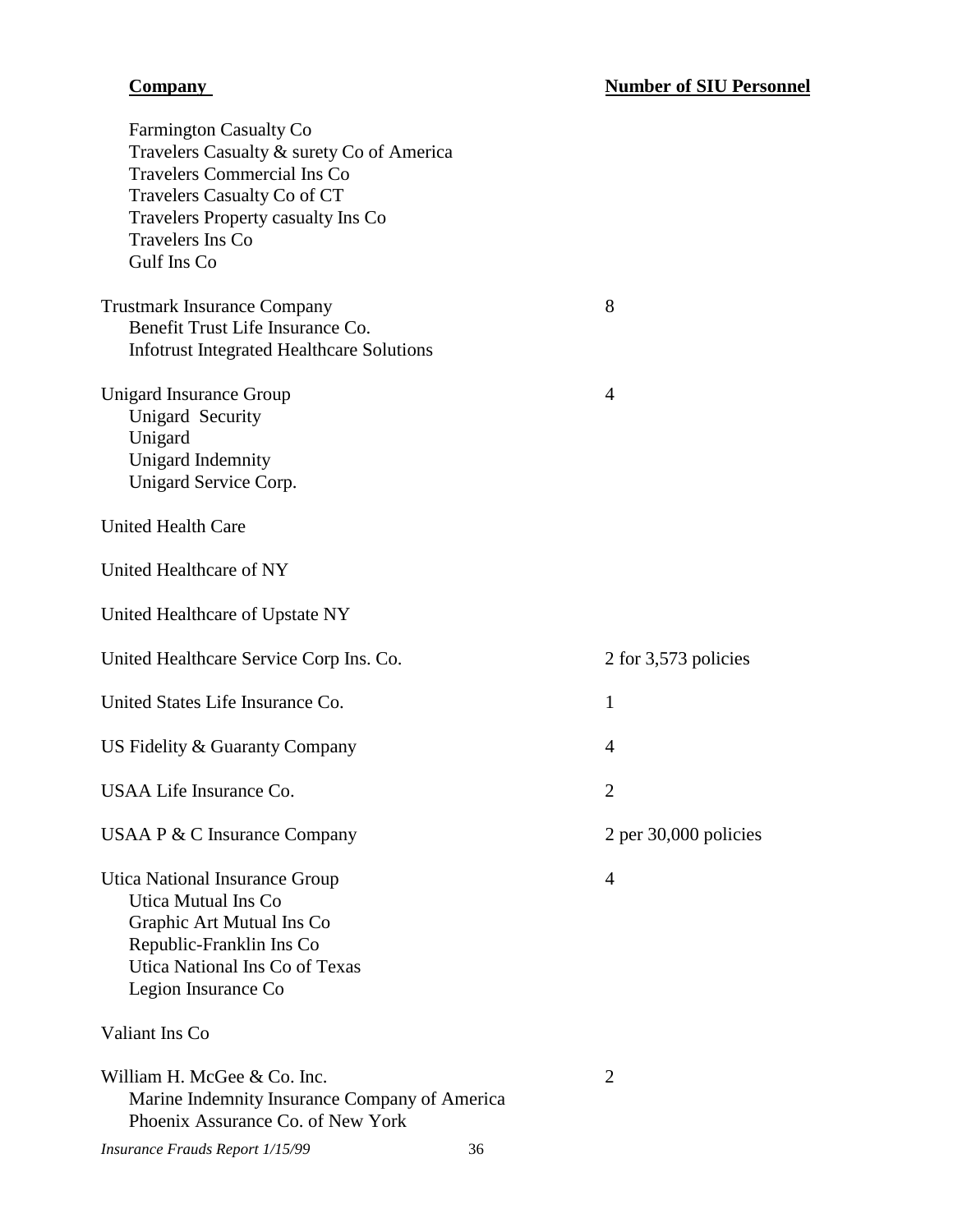| Windsor Group                      |  |
|------------------------------------|--|
| American Deposit Insurance Co.     |  |
| <b>Coventry Insurance Company</b>  |  |
| <b>Regal Insurance Company</b>     |  |
| Windsor Insurance Company          |  |
| Moore Group Inc.                   |  |
| Worcester Insurance Company        |  |
| <b>Berkshire Mutual</b>            |  |
| Zurich American Insurance Group    |  |
| American Guarantee & Liability     |  |
| <b>American Zurich Insurance</b>   |  |
| <b>Zurich Insurance Company</b>    |  |
| <b>Zurich American of Illinois</b> |  |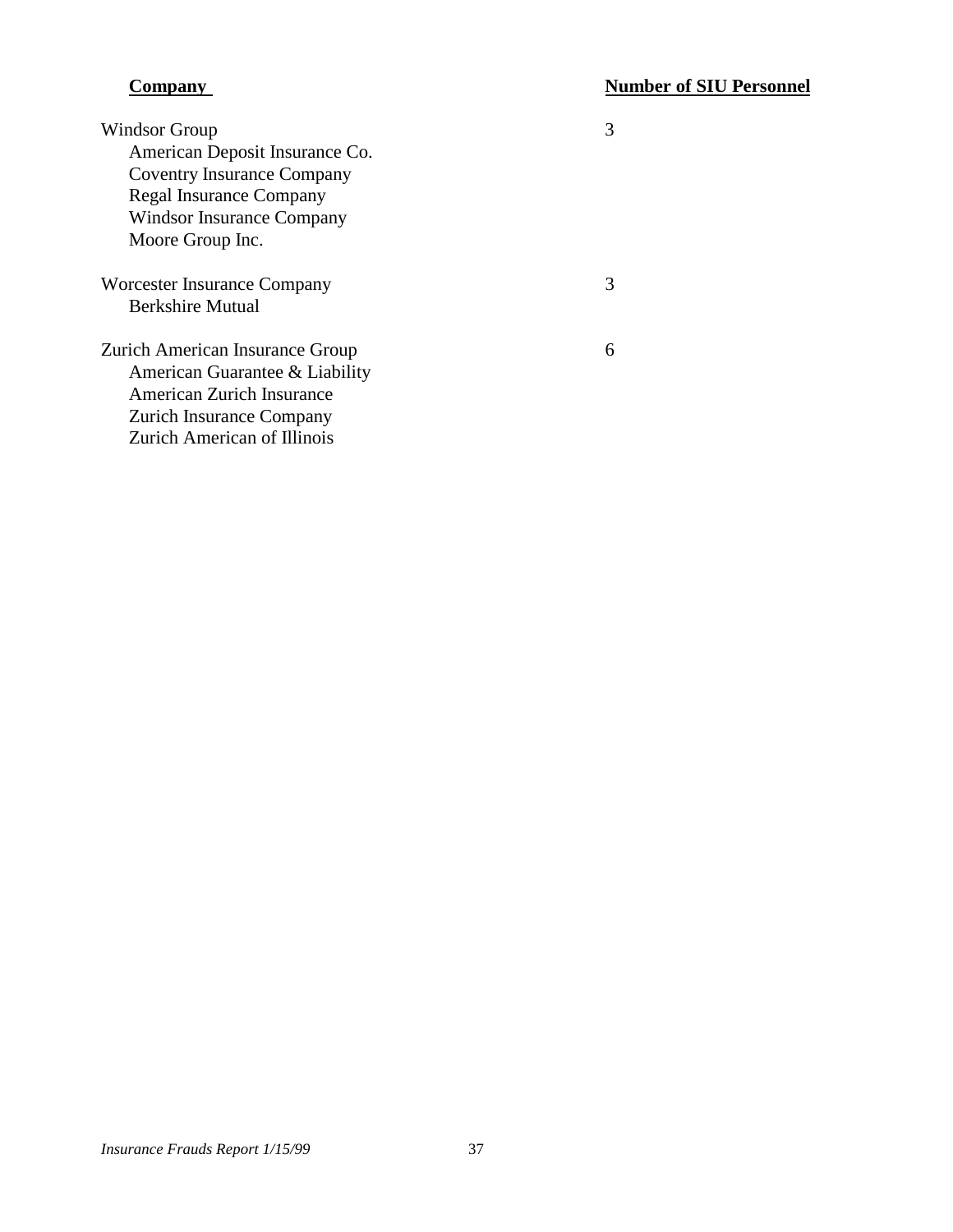The following is a listing of companies that previously reported having a Special Investigations Unit, but have not yet filed a plan. The number of SIU personnel assigned is that which was reported by the company. Some companies did not report the number of personnel assigned, and that column is left blank.

| <b>Company</b>                                                                                                                                                                                                                                                                                                                                                                                                                                                                | <b>Number of SIU Personnel</b> |
|-------------------------------------------------------------------------------------------------------------------------------------------------------------------------------------------------------------------------------------------------------------------------------------------------------------------------------------------------------------------------------------------------------------------------------------------------------------------------------|--------------------------------|
| <b>Acceleration National Insurance Company</b>                                                                                                                                                                                                                                                                                                                                                                                                                                | 1 per $2,200$ policies         |
| <b>ACSTAR Insurance Company</b>                                                                                                                                                                                                                                                                                                                                                                                                                                               | 1 per 425 policies             |
| Aetna Casualty & Surety                                                                                                                                                                                                                                                                                                                                                                                                                                                       | 1 per $25,000$ policies        |
| Aid Association for Lutherans                                                                                                                                                                                                                                                                                                                                                                                                                                                 | $3-4$                          |
| Alliance Life Insurance Company of North America                                                                                                                                                                                                                                                                                                                                                                                                                              | $\overline{4}$                 |
| <b>Allianz Insurance Company</b>                                                                                                                                                                                                                                                                                                                                                                                                                                              |                                |
| <b>Allstate Insurance Company</b>                                                                                                                                                                                                                                                                                                                                                                                                                                             | 2.2 per 30,000 policies (35)   |
| <b>American Foundation Life Insurance</b>                                                                                                                                                                                                                                                                                                                                                                                                                                     | 9                              |
| American General Life Insurance Company                                                                                                                                                                                                                                                                                                                                                                                                                                       | 5                              |
| American International Insurance Group<br>American International Insurance Co.<br>Nichido Fire & Marine<br>Union & Phoenix<br><b>AIU Insurance Company</b><br>Abielle<br>Granite State Insurance Co.<br>New Hampshire Insurance Co.<br>Illinois National Insurance Co.<br>National Union Fire Insurance Co.<br>The Ins. Co. for the State of Pennsylvania<br><b>American Home Assurance Company</b><br>Birmingham Fire Insurance Company<br>Commerce & Industry Insurance Co. | 15 for 30,000 policies         |
| American Modern Home Insurance                                                                                                                                                                                                                                                                                                                                                                                                                                                | 2 for 30,000 policies          |
| American Progressive Life & Health Ins Co. of NY                                                                                                                                                                                                                                                                                                                                                                                                                              | 7                              |
| American Road Insurance Group                                                                                                                                                                                                                                                                                                                                                                                                                                                 | 4.7 per 30,000 polices         |
| <b>American Security Group</b><br>Insurance Frauds Report 1/15/99                                                                                                                                                                                                                                                                                                                                                                                                             | 38                             |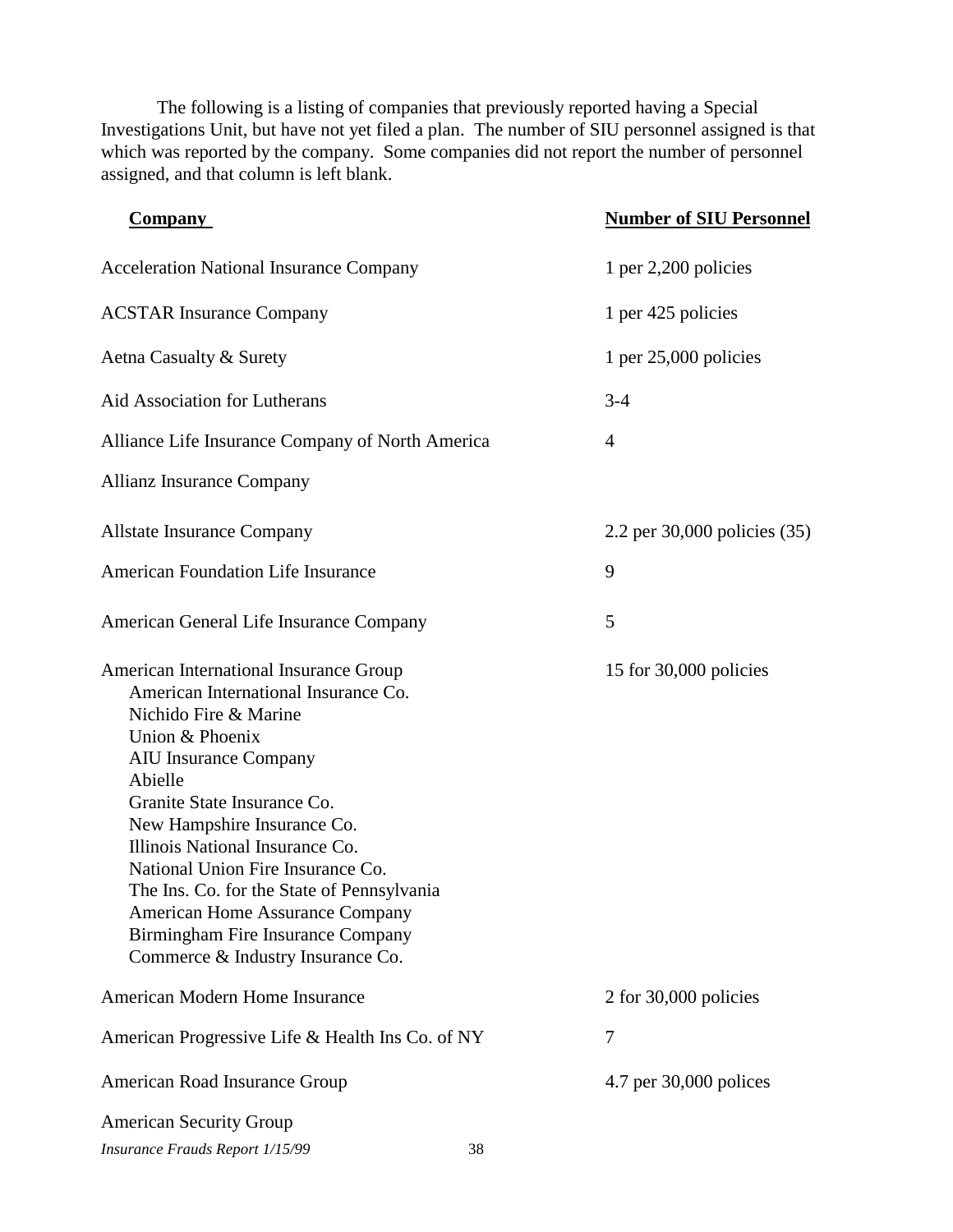| <b>American States Insurance Companies</b><br><b>American States Insurance Company</b><br>American Economy Insurance Company<br>American States Life Insurance Co.<br>American States Ins. Co. of Texas<br>American States Preferred Ins. Co.<br>American States Lloyds Insurance Co. | 22                           |
|---------------------------------------------------------------------------------------------------------------------------------------------------------------------------------------------------------------------------------------------------------------------------------------|------------------------------|
| <b>Amerisure Companies</b><br>Michigan Mutual Insurance Company<br>Amerisure Inc.<br>Amerisure Insurance Company                                                                                                                                                                      | 6                            |
| Anthem Health & Life Insurance Co. of N.Y.                                                                                                                                                                                                                                            | $\overline{A}$               |
| Arista Insurance Company                                                                                                                                                                                                                                                              | 4 per 31,000 policies        |
| <b>Atlanta Casualty Companies</b>                                                                                                                                                                                                                                                     | 5                            |
| Atlantic Alliance Fidelity & Surety Co.                                                                                                                                                                                                                                               | 3                            |
| Bankers & Shippers Insurance Co.                                                                                                                                                                                                                                                      |                              |
| <b>Bankers Insurance Group</b><br>First Community Insurance Co.                                                                                                                                                                                                                       | $\overline{4}$               |
| <b>Bankers Multiple Line Insurance Company</b><br>Beneficial Insurance Group Inc.                                                                                                                                                                                                     |                              |
| Blue Cross/Blue Shield of Central New York                                                                                                                                                                                                                                            | $0.5$ per $30,000$ contracts |
| Business Men's Assurance Co. of America                                                                                                                                                                                                                                               | $0.12$ per 30,000 policies   |
| California Indemnity Insurance Co.                                                                                                                                                                                                                                                    |                              |
| <b>Calvert Insurance Company</b>                                                                                                                                                                                                                                                      |                              |
| Carolina Casualty Insurance Company                                                                                                                                                                                                                                                   | part-time                    |
| Casualty Insurance Co.                                                                                                                                                                                                                                                                |                              |
| <b>Central States Indemnity</b>                                                                                                                                                                                                                                                       | 1                            |
| Chiyoda Fire & Marine                                                                                                                                                                                                                                                                 | provided by CNA              |

*Insurance Frauds Report 1/15/99* 39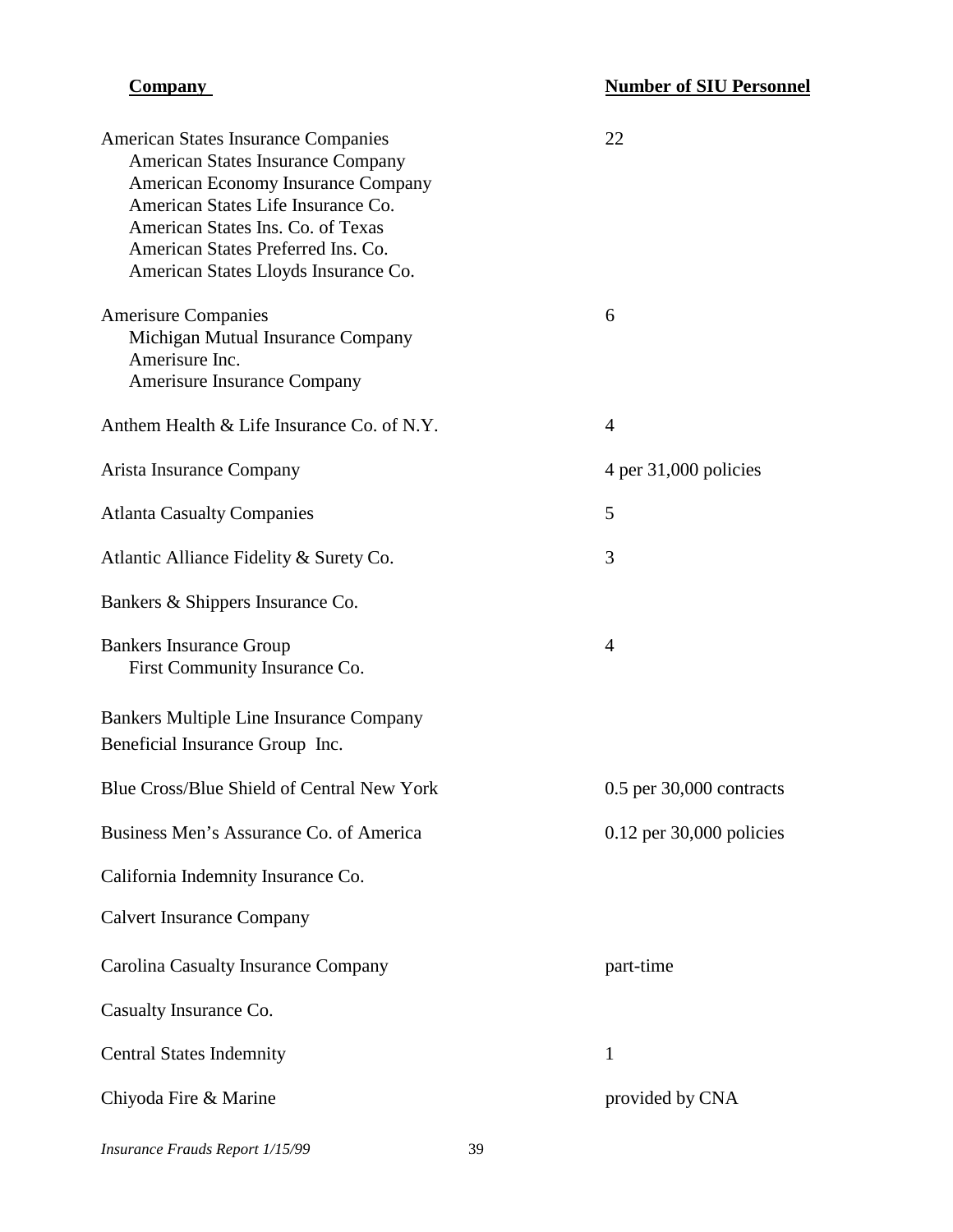| <b>Chrysler Insurance</b>                                                                                                                                               |    |                                      |
|-------------------------------------------------------------------------------------------------------------------------------------------------------------------------|----|--------------------------------------|
| Chubb Life America<br>Chubb Life Ins. Co. of America<br>Colonial Life Ins. of America<br>Chubb Sovereign Life Insurance Co.                                             |    | 2 per 30,000 policies                |
| <b>CIGNA Property &amp; Casualty Companies</b>                                                                                                                          |    | $\overline{4}$                       |
| Citicorp                                                                                                                                                                |    |                                      |
| Columbian Mutual Life Ins. Co.                                                                                                                                          |    |                                      |
| <b>Commercial Travelers</b>                                                                                                                                             |    |                                      |
| Country-Wide Insurance Co.                                                                                                                                              |    | 4 per 30,000 policies                |
| <b>Donegal Companies</b>                                                                                                                                                |    |                                      |
| <b>EMC</b> Insurance Companies                                                                                                                                          |    | $\overline{4}$                       |
| Empire Fire and Indemnity Insurance Co.<br>Empire Indemnity Insurance Co.                                                                                               |    |                                      |
| Empire Fire and Marine Insurance Co.                                                                                                                                    |    | $\overline{2}$                       |
| Employers General Insurance Group Inc.                                                                                                                                  |    |                                      |
| Equitable Variable Life                                                                                                                                                 |    |                                      |
| <b>Everest National Insurance Company</b><br>Excelsior Claims Admin.                                                                                                    |    |                                      |
| Exchange Insurance Co.                                                                                                                                                  |    |                                      |
| Executive Risk Indemnity Inc.                                                                                                                                           |    | 1                                    |
| <b>Factory Mutual Engineering Corporation</b><br>Farmers Insurance Group<br><b>Truck Insurance Exchange</b><br>Fire Insurance Exchange<br>Mid-Century Insurance Company |    | 6<br>staff based on volume of claims |
| <b>Federated Insurance</b><br>Federated Mutual Insurance Co.<br>Federated Life Insurance Co.<br>Federated Service Insurance Co.<br>Insurance Frauds Report 1/15/99      | 40 | 1                                    |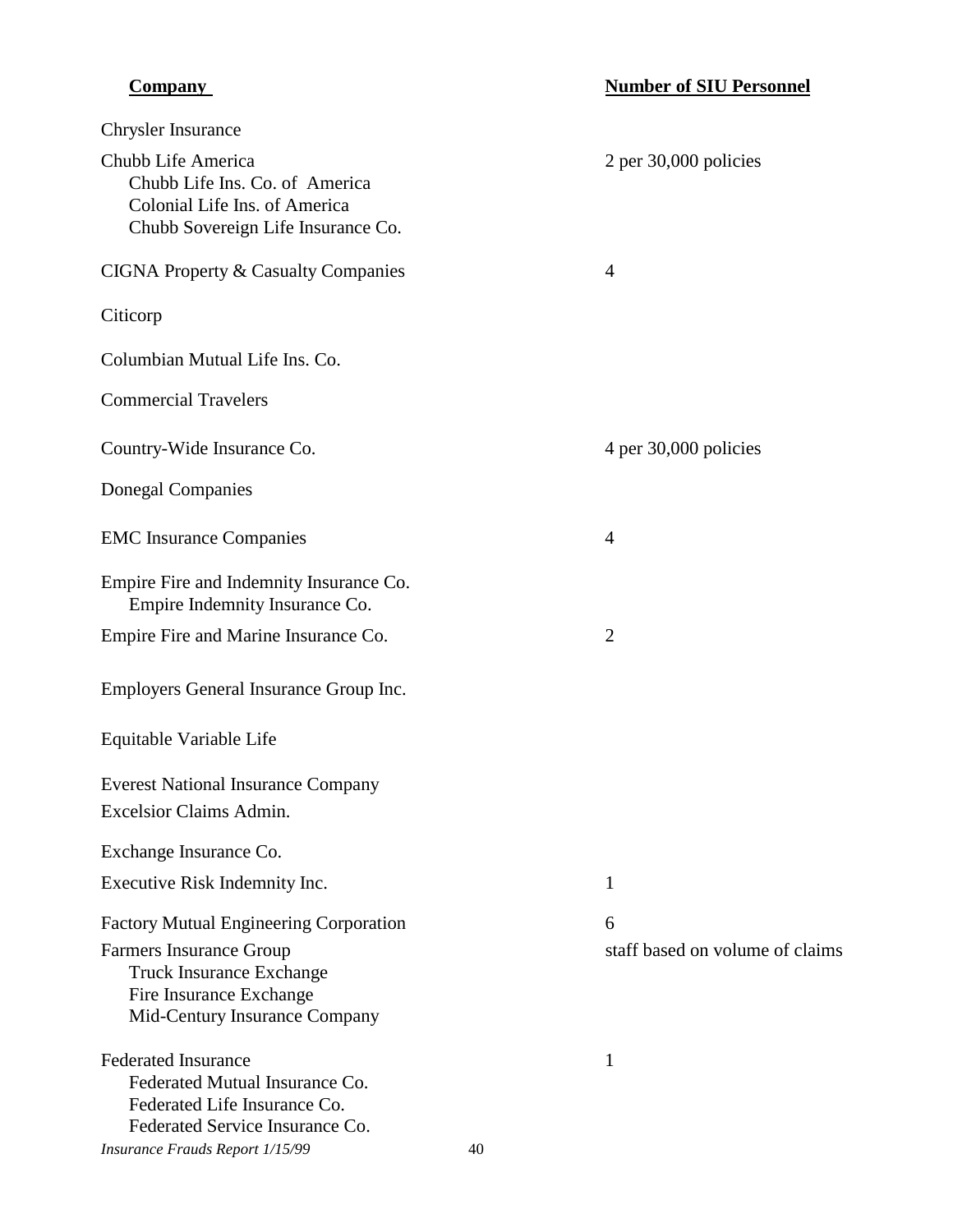| First Central National Life Insurance Company                                                                                                               |                                 |
|-------------------------------------------------------------------------------------------------------------------------------------------------------------|---------------------------------|
| First Cova Life Insurance Company                                                                                                                           |                                 |
| First Reliance Standard Life Insurance Company<br>First Sun America Life Insurance Co.                                                                      | $\overline{4}$                  |
| First UNUM Life Insurance Company                                                                                                                           | 1 per $30,000$ policies         |
| <b>Foremost Insurance Group</b>                                                                                                                             |                                 |
| Fremont Comp.<br>Pacific Compensation Insurance<br><b>Beaver Insurance Company</b><br><b>Fremont Indemnity Company</b><br><b>Comstock Insurance Company</b> | 5 per 18,000 policies           |
| <b>Frontier Insurance Company</b>                                                                                                                           | 1                               |
| GAN North America Insurance Co.                                                                                                                             |                                 |
| <b>GEICO</b>                                                                                                                                                | $1.3$ per $30,000$ policies     |
| <b>General Casualty Company</b>                                                                                                                             | 1                               |
| General Star National Insurance Company                                                                                                                     |                                 |
| Genesis Insurance Company                                                                                                                                   |                                 |
| <b>GRE</b> Insurance Group                                                                                                                                  |                                 |
| Great Divide Insurance Co.                                                                                                                                  | 1 per $30,000$ policies         |
| Greater New York Mutual Insurance Company<br><b>Insurance Company of Greater New York</b>                                                                   | 1 for less than 30,000 policies |
| <b>Guaranty National Companies</b>                                                                                                                          | 12                              |
| The Guardian Life Insurance Company of America                                                                                                              | 1 per $30,000$ policies         |
| Hanover Insurance Company                                                                                                                                   | 4                               |
| Hartford Financial Service Group                                                                                                                            |                                 |
| <b>Health Resources</b>                                                                                                                                     | 4 per 2,000 policies            |

*Insurance Frauds Report 1/15/99* 41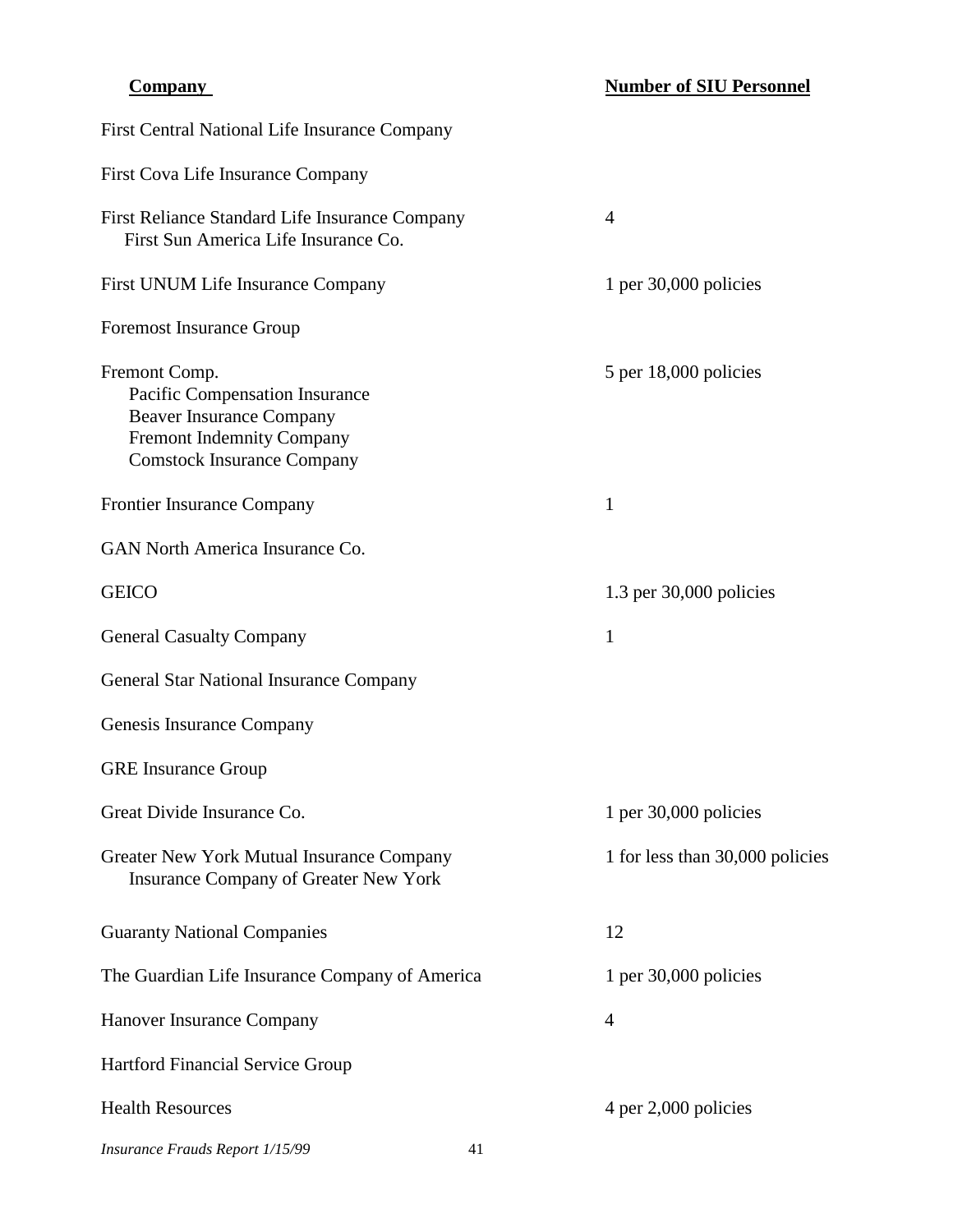| Home Insurance Company                                                            | 1.6 per $30,000$ policies |
|-----------------------------------------------------------------------------------|---------------------------|
| Home Indemnity Company<br><b>City Insurance Company</b>                           |                           |
| Home State Holdings Inc.                                                          | 1 with outside vendors    |
| New York Merchant Bakers Insurance Company<br>Home Mutual Insurance Company       |                           |
| Indiana Insurance Company                                                         |                           |
| <b>Industrial Indemnity</b>                                                       | 5                         |
| <b>Integon Insurance Company</b>                                                  | 1 per office              |
| <b>Interboro Mutual Indemnity Insurance Company</b>                               | $\overline{4}$            |
| <b>International Insurance Company</b>                                            |                           |
| Jefferson Insurance Group                                                         |                           |
| Loyal Christian Benefit Assoc.                                                    |                           |
| Lloyd's of London                                                                 |                           |
| <b>Lumber Insurance Companies</b>                                                 |                           |
| Lutheran Brotherhood                                                              |                           |
| <b>Mass Mutual</b>                                                                | 5                         |
| <b>MML Bay State Life</b><br><b>MML</b> Pension Insurance                         |                           |
|                                                                                   |                           |
| <b>Massachusetts Casualty Insurance</b>                                           | 1                         |
| Monarch Life Insurance Company                                                    | 4                         |
| Monitor Life Insurance Co. of N.Y.                                                | 1                         |
| <b>Motorist Mutual Insurance Company</b><br>The American Hardware Insurance Group |                           |
| Mutual Life Insurance Company of New York                                         |                           |
| Mutual of Omaha Companies                                                         | 10.4 per 30,000 policies  |
| Omaha Property & Casualty Insurance Co.                                           |                           |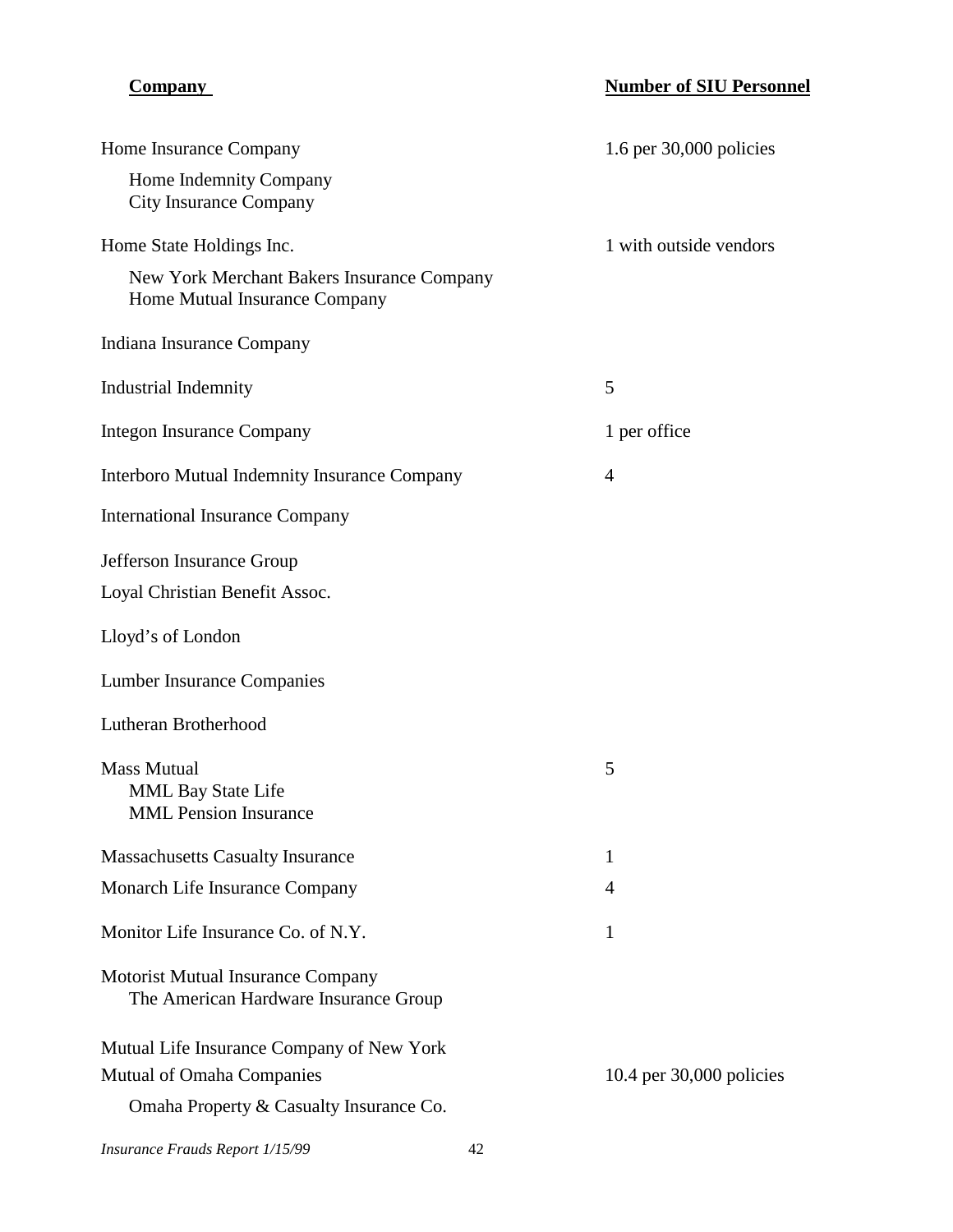| <b>Mutual Service Insurance Companies</b>                                                                                     |                                           |
|-------------------------------------------------------------------------------------------------------------------------------|-------------------------------------------|
| National American Insurance Company                                                                                           | 1 per $30,000$ polices                    |
| <b>National Casualty</b>                                                                                                      |                                           |
| <b>National Indemnity Company</b>                                                                                             |                                           |
| National Life of Vermont                                                                                                      | 7                                         |
| Navigators Insurance Company                                                                                                  | 3 per 3,158 policies                      |
| New England Insurance & Inv.                                                                                                  | $0.15$ per 30,000 policies                |
| New Jersey Manufacturers Insurance Company                                                                                    | 26                                        |
| Nippon Life Insurance Company of America<br>Nordstern                                                                         | 10<br>$\overline{2}$                      |
| North American Company                                                                                                        | $\overline{2}$                            |
| North Atlantic Life                                                                                                           |                                           |
| North Country Insurance Company                                                                                               | 1 per $30,000$ policies                   |
| Northland Insurance Company<br><b>Northland Casualty Company</b><br>Northfield Insurance Company<br>Mendota Insurance Company | $\overline{2}$                            |
| Northwestern National Life Insurance Company                                                                                  | 7 for groups covering 365,000<br>policies |
| Northwestern Mutual Life Insurance Company                                                                                    |                                           |
| Occidental Fire & Casualty Company of North Carolina                                                                          | 5                                         |
| Ohio Indemnity Insurance Co.                                                                                                  |                                           |
| <b>Orion Capital Companies</b>                                                                                                |                                           |
| Penn Mutual Life Insurance Company                                                                                            | $0.48$ per $30,000$ policies              |
| <b>Penn National Insurance</b>                                                                                                | 3                                         |
| Insurance Frauds Report 1/15/99<br>43                                                                                         |                                           |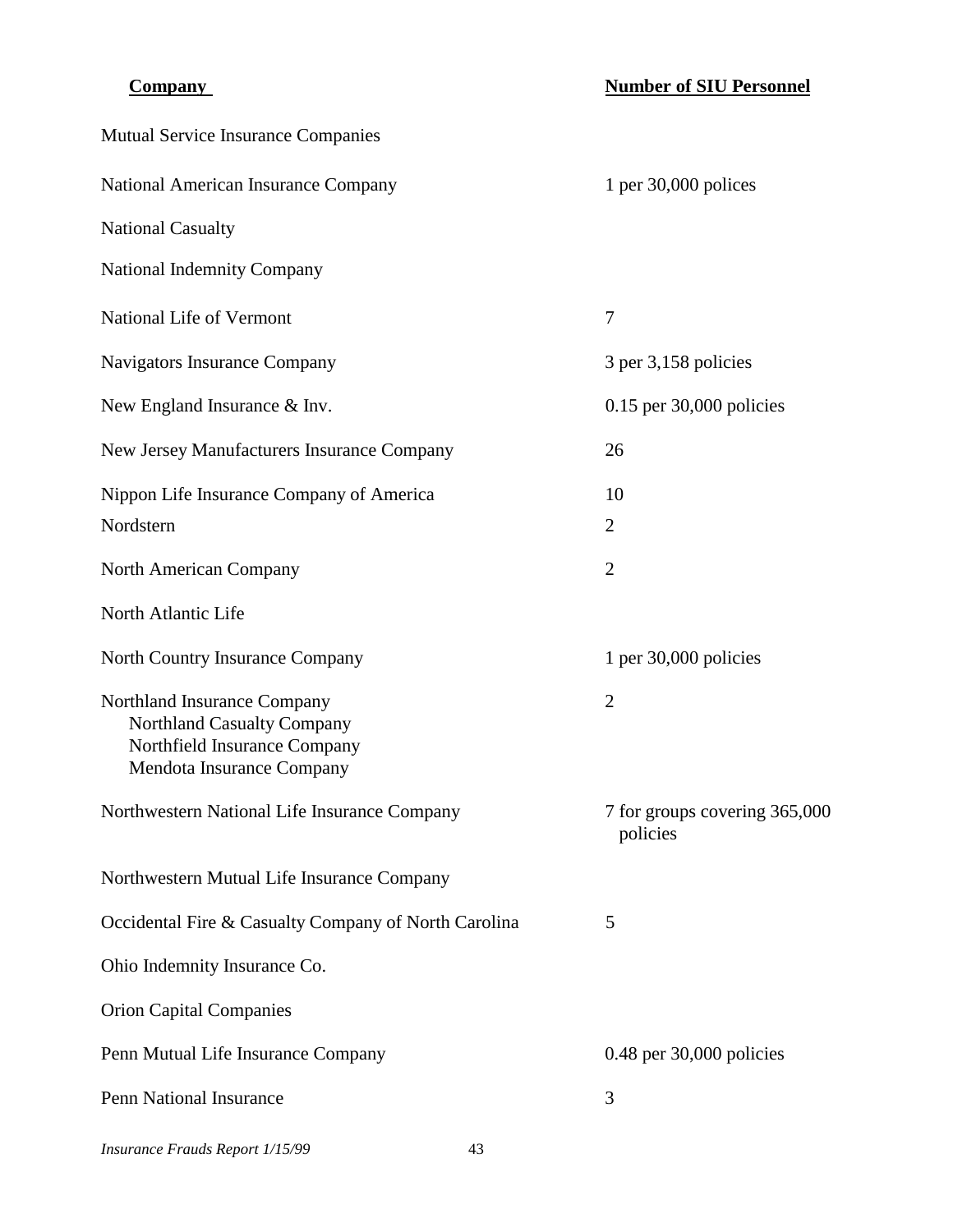| Pennsylvania Manufacturers                                                                                                                                                                                                                                | $\overline{2}$               |
|-----------------------------------------------------------------------------------------------------------------------------------------------------------------------------------------------------------------------------------------------------------|------------------------------|
| <b>Physicians Health Services</b>                                                                                                                                                                                                                         | $0.94$ per $30,000$ policies |
| Physicians Mutual Insurance Company<br>Physicians Life Insurance Company                                                                                                                                                                                  | 1 per $250,000$ policies     |
| Pioneer Claim Management Inc.                                                                                                                                                                                                                             |                              |
| PMA Group                                                                                                                                                                                                                                                 | $\overline{2}$               |
| Pennsylvania Manufacturers Indemnity<br>Manufacturers Alliance Insurance Company                                                                                                                                                                          |                              |
| <b>PMI Mortgage Insurance Company</b>                                                                                                                                                                                                                     | 5                            |
| Preferred Risk Group<br>Preferred Risk Mutual Insurance Company<br>Preferred Risk Life Insurance Company<br>Midwest Mutual Insurance Company<br>Preferred Abstainers Insurance Company<br>Preferred Rick Lloyd Insurance Company<br><b>Answar America</b> | 6                            |
| Presidential Life Insurance Company                                                                                                                                                                                                                       |                              |
|                                                                                                                                                                                                                                                           |                              |
| Protective Life Corporation                                                                                                                                                                                                                               | 0.13 per 30,000 policies     |
| Providian Life & Health Insurance                                                                                                                                                                                                                         | 1 per $30,000$ policies      |
| <b>Quincy Mutual Fire Insurance Company</b>                                                                                                                                                                                                               | 1 per $30,000$ policies      |
| <b>Ranger Insurance Company</b>                                                                                                                                                                                                                           |                              |
| Resource Life Insurance Company                                                                                                                                                                                                                           |                              |
| Security Equity Life Insurance Company<br>South Carolina Insurance Co.                                                                                                                                                                                    | 1 per $30,000$ policies<br>1 |
| Star Insurance Co.                                                                                                                                                                                                                                        |                              |
| <b>State Farm Insurance Companies</b>                                                                                                                                                                                                                     | 77                           |
| <b>State Mutual Life Assurance Company</b>                                                                                                                                                                                                                | 4                            |

*Insurance Frauds Report 1/15/99* 44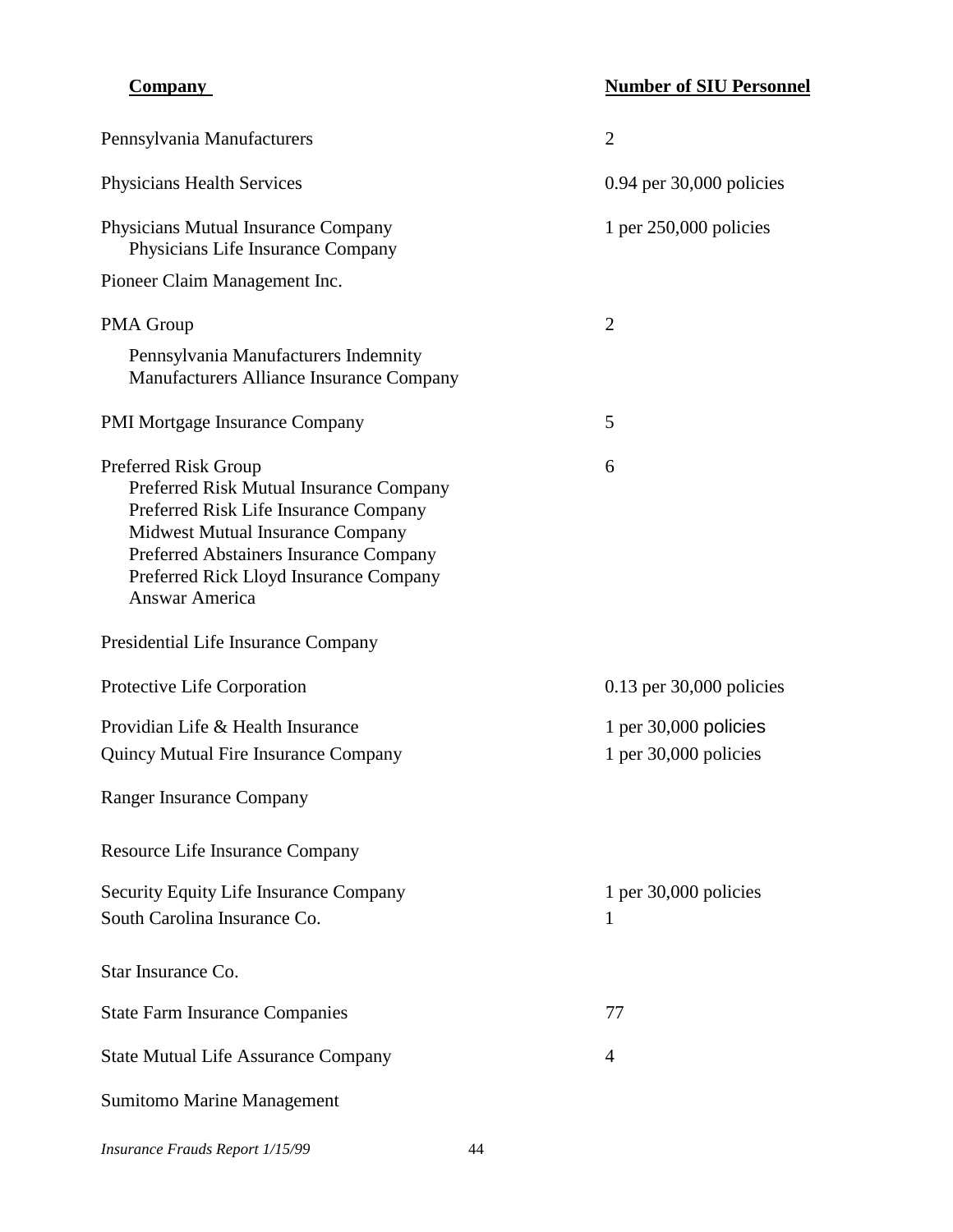| Sun Alliance, USA                                                                                                                                                        |                                             |
|--------------------------------------------------------------------------------------------------------------------------------------------------------------------------|---------------------------------------------|
| <b>TIG</b> Insurance                                                                                                                                                     | 6                                           |
| Transamerica Insurance Group                                                                                                                                             | 8 claim representatives<br>one unit manager |
| Ulico Insurance Group                                                                                                                                                    |                                             |
| Union Central Life Insurance Company                                                                                                                                     | $\overline{2}$                              |
| Unity Mutual Life Insurance Company                                                                                                                                      | 7                                           |
| Universal Underwriters Group                                                                                                                                             |                                             |
| Washington International Insurance Co.                                                                                                                                   | $0.60$ per 30,000 policies                  |
| <b>Wesco Insurance Company</b>                                                                                                                                           |                                             |
| <b>Western Surety Company</b>                                                                                                                                            |                                             |
| Western World Insurance Group                                                                                                                                            |                                             |
| <b>Westfield Companies</b><br>Ohio Farmers Insurance Co.<br>Marine Indemnity Ins. Co. of America<br>Westfield National Insurance Co.<br>Westfield Life Insurance Company | 8                                           |
| <b>Westport Insurance Corporation</b>                                                                                                                                    |                                             |
| William H. McGee & Co. Inc.<br>The Baloise Insurance Co. of America<br>Lucky Insurance Company Ltd.                                                                      | 2                                           |
| Women's Life Insurance Society                                                                                                                                           | 1 per $35,000$ policies                     |
| Worldwide Insurance Group<br>Capital Enterprise Insurance Co.<br>Worldwide Underwriters Insurance Co.<br><b>Force Financial</b>                                          | 1 for less than 30,000 policies             |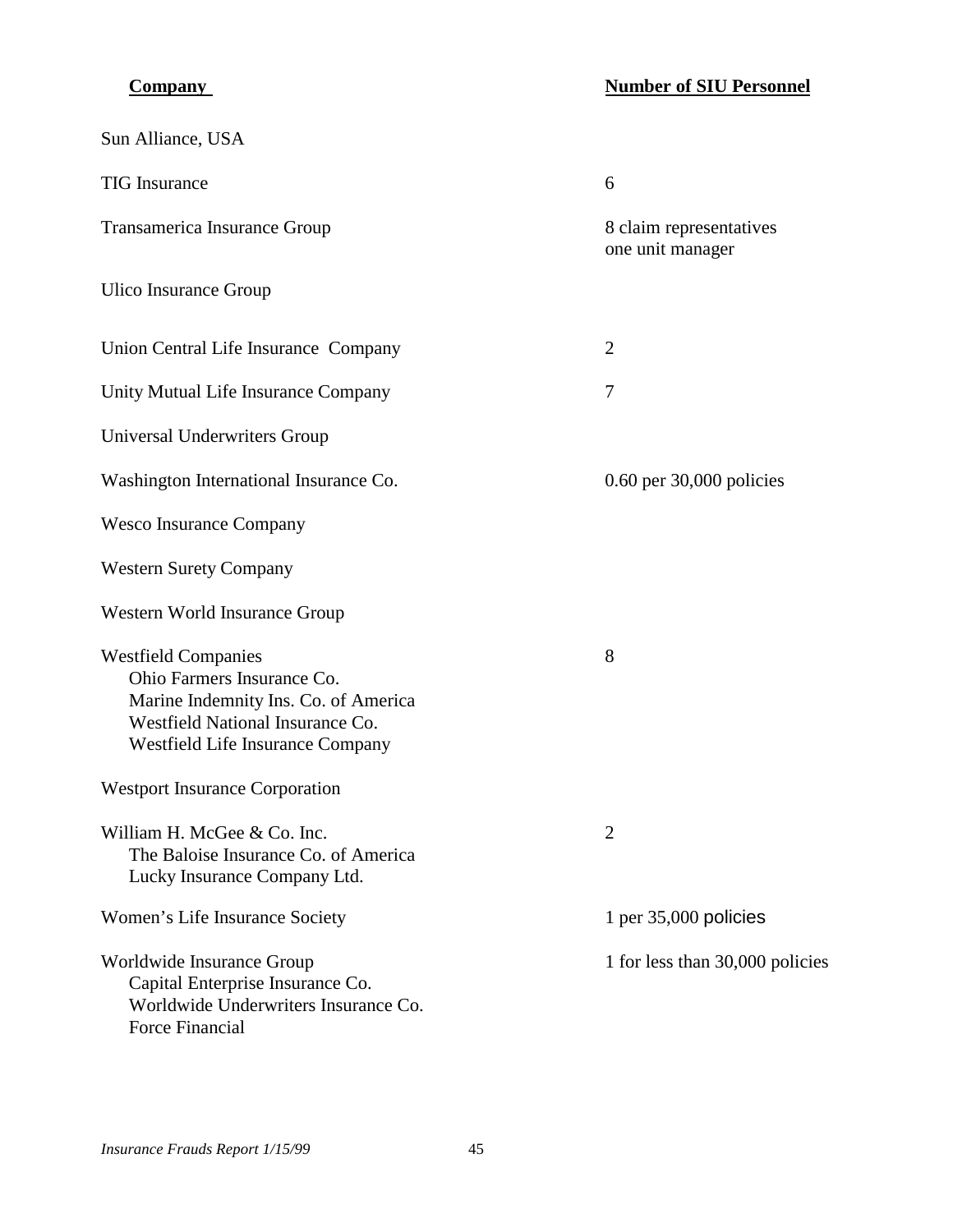### **INSURANCE FRAUDS BUREAU STAFF December 31, 1998**

### **NEW YORK CITY OFFICE**  Director

Assistant Director

Principal Investigator

4 Associate Investigators

6 Senior Investigators

6 Investigators

Principal Insurance Examiner

Senior Insurance Examiner

2 Insurance Examiners

Secretary I

6 Keyboard Specialists

**ALBANY OFFICE** 

2 Investigators Insurance Examiner

### **BUFFALO OFFICE**

Chief Investigator Senior Investigator Investigator

**ROCHESTER OFFICE** 

Senior Investigator

### **SYRACUSE OFFICE**

Associate Investigator Investigator

**ONEONTA OFFICE** 

Senior Investigator

# **MINEOLA OFFICE**

 Associate Investigator 4 Senior Investigators 5 Investigators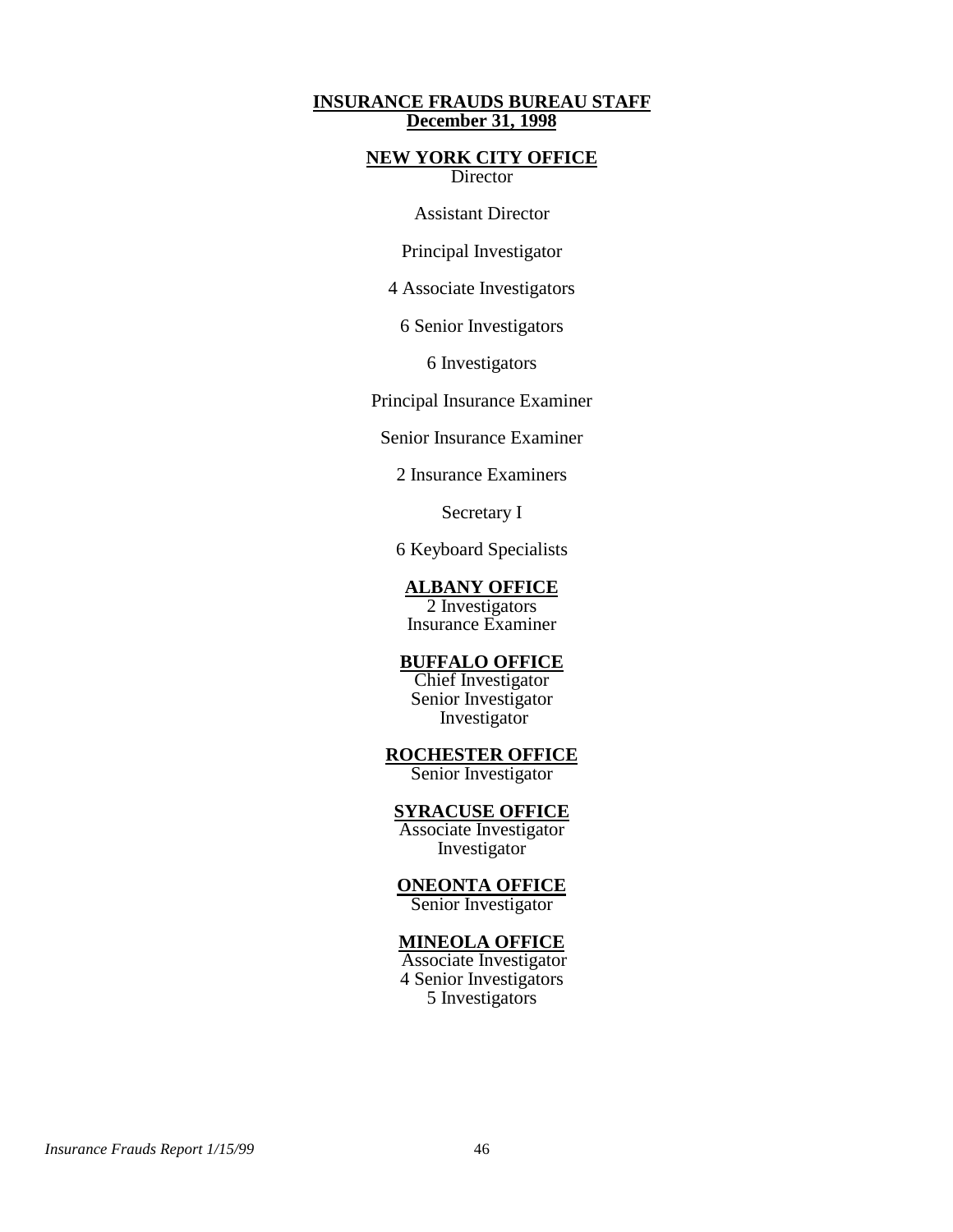### **INSURANCE FRAUDS BUREAU OFFICES**

### **NEW YORK CITY OFFICE**

25 Beaver Street Suite 542 New York, NY 10004 (212) 480-6074 Fax (212) 480-6066

## -------------------------------------------------------------

**ALBANY OFFICE** 

Agency Building 1 The Gov. Nelson A. Rockefeller Empire State Plaza Albany, NY 12257 (518) 474-2632 Fax (518) 473-0369

### --------------------------------------------------------------------- **BUFFALO OFFICE**

Walter Mahoney State Office Bldg. 65 Court Street - Rm. 7 Buffalo, NY 14202 (716) 847-7622 or 7618 Fax (716) 847-7925

---------------------------------------------------------------------

### **ROCHESTER OFFICE**  189 North Water Street

Rochester, NY 14604 (716) 325-1857 Fax (716) 325-1857

### --------------------------------------------------------------------- **SYRACUSE OFFICE**

620 Erie Blvd., West Suite 105 Syracuse, NY 13204 (315) 423-1102 Fax (315) 423-1102

### **ONEONTA OFFICE**

--------------------------------------------------------------------

RD4 Box 51B, Upper West Street Oneonta, NY 13820 (607) 433-0108 Fax (607) 433-028

### -------------------------------------------------------------------- **MINEOLA OFFICE**

200 Old Country Road Suite 340 Mineola, NY 11501 (516) 248-5870 Fax (516) 248-5727

*Insurance Frauds Report 1/15/99* 47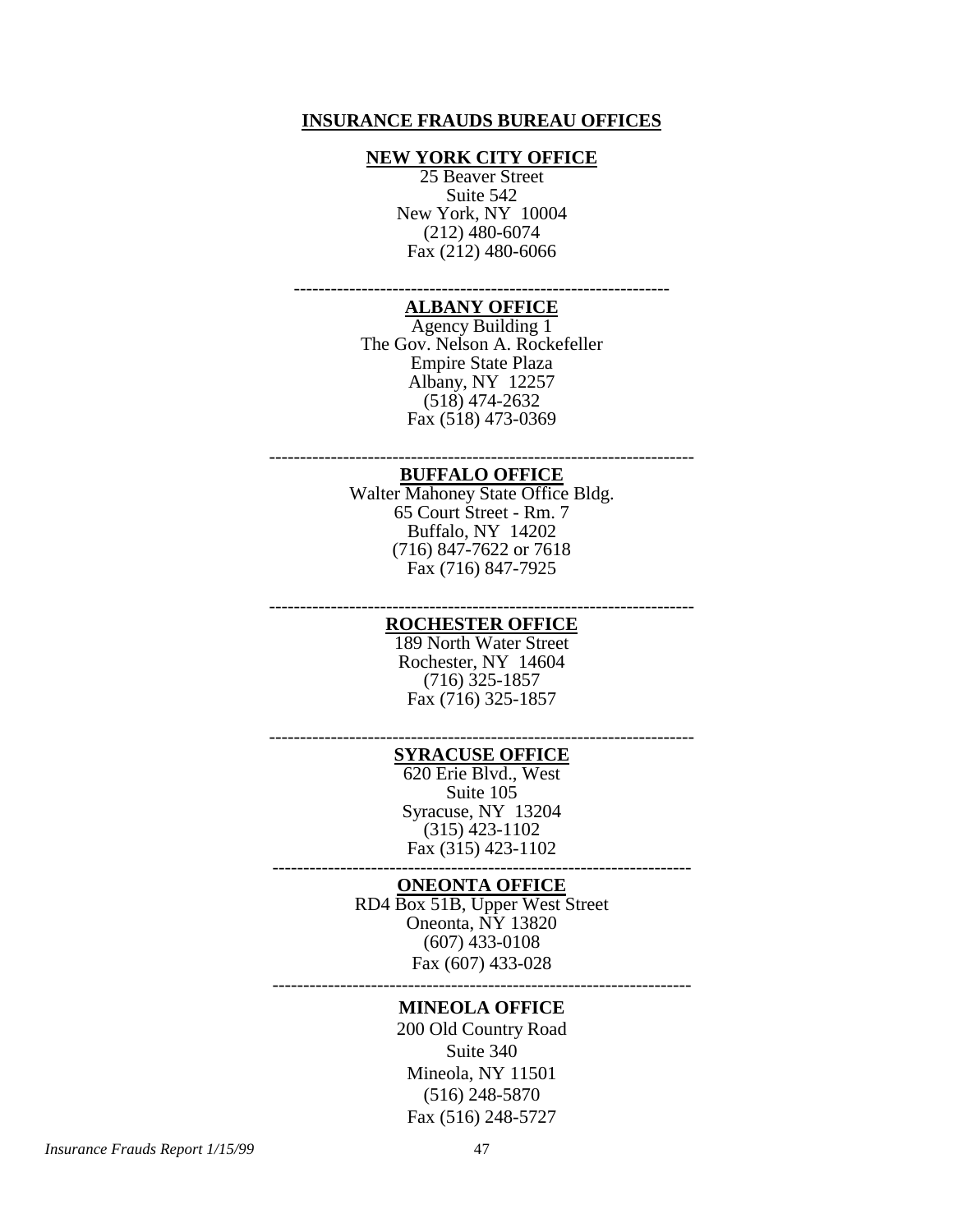

> **Circular Letter No. 13 May 14, 1998**

### **TO: All Insurers and Self Insurers**

### **RE: Fraud Reporting and Cooperation with the Insurance Frauds Bureau**

Effective immediately, mandatory reports of suspected insurance fraud filed pursuant to Section 405 of the Insurance Law (Form IFB-1) may be faxed to the Insurance Frauds Bureau's newly installed dedicated fax machine. The number is:

(212) 480-7148.

Receipt of this circular letter must be acknowledged to the Department, in writing, within ten business days, by the individual responsible for fraud investigations and reporting. If necessary, this letter should be routed so that the appropriate individual may acknowledge it. Please fax to the above number or mail your acknowledgment to Principal Examiner Rolf Kaumann, NYS Insurance Frauds Bureau, 25 Beaver Street, New York, N.Y. 10004.

Very truly yours,

Mark Gardner Deputy Superintendent Insurance Frauds Bureau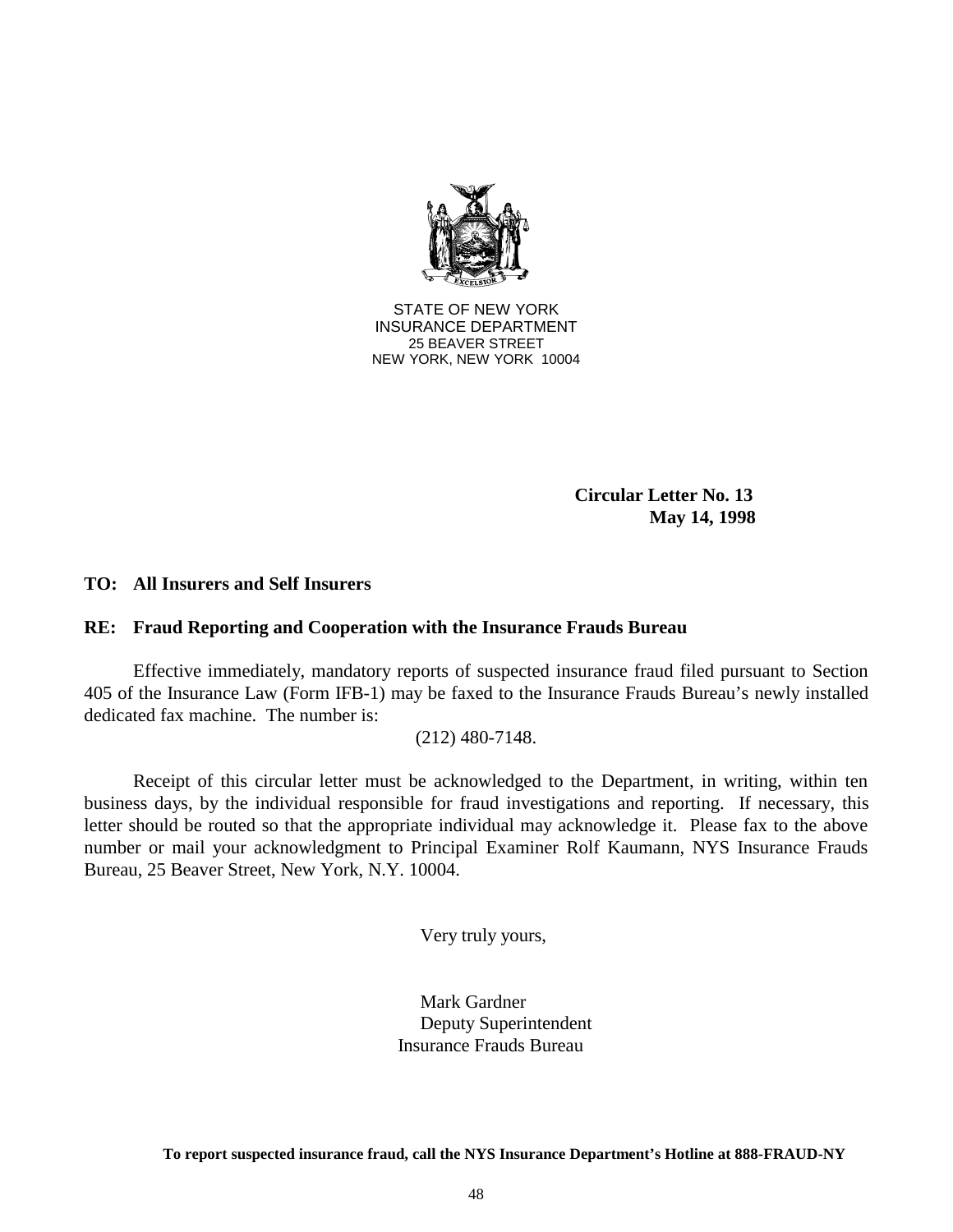

> **Circular Letter No. 14 July 1, 1998**

### **TO: All Insurers Writing Private or Commercial Automobile, Workers Compensation, or Individual, Group or Blanket Accident and Health Insurance Policies.**

### **RE: Compliance With The Second Amendment to Regulation 95 (11 NYCRR 86) and Filing of Plans for the Detection, Investigation and Prevention of Fraudulent Insurance Activities.**

 (11 NYCRR 86). This amendment, published in the State Register on May 20, 1998 implements Section 409 Effective July 1, 1998 the Superintendent has promulgated the second amendment to Regulation 95 of the New York Insurance Law.

 accident and health insurance policies are requested to complete the attached form and return it with a All insurers writing private or commercial automobile, workers compensation or individual group or complete fraud detection plan, within 120 days of the amended regulation's effective date, to Principal Examiner Rolf Kaumann, NYS Insurance Frauds Bureau, 25 Beaver Street, Room 542, New York, NY 10004.

Very truly yours,

Charles D. DeRienzo **Director** Insurance Frauds Bureau

**To report suspected insurance fraud, call the NYS Insurance Department's Hotline at 888-FRAUD-NY**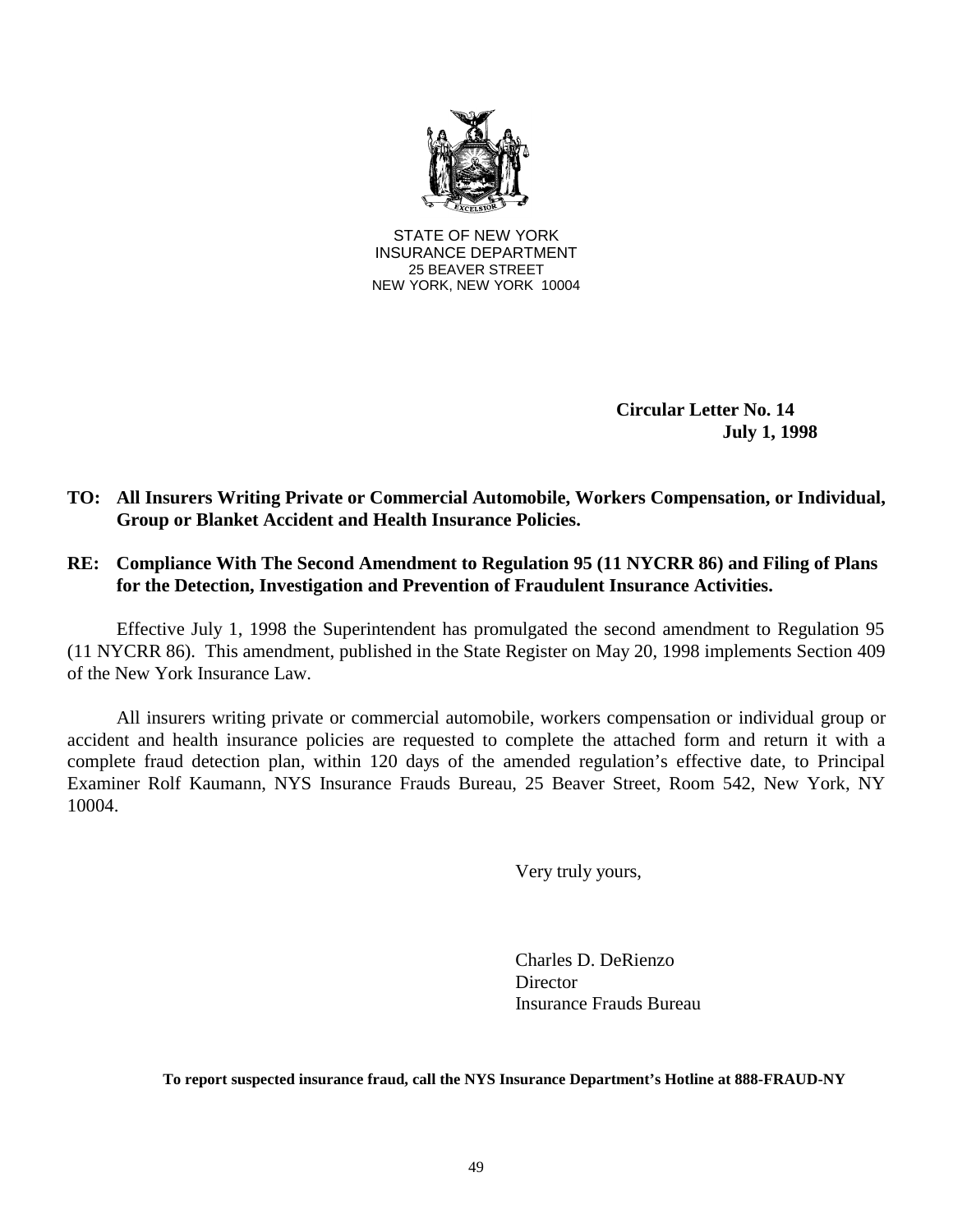

> **Circular Letter No. 32 October 30, 1998**

## **TO: All Insurers Writing Private or Commercial Automobile, Workers Compensation, or Individual, Group or Blanket Accident and Health Insurance Policies, and every entity licensed pursuant to Article 44 of the Public Health Law**

### **RE: Effective Date for the Filing of Plans for the Detection, Investigation and Prevention of Fraudulent Insurance Activities**

 Regulation 95 concerning the processing of such plans by the Insurance Frauds Bureau will be determined Chapter 2 of the Laws of 1998, which was signed by Governor Pataki on September 24, 1998, amends the effective date provision contained in Section 409 of the Insurance Law. Because the new effective date provision conflicts with the provisions of Regulation 95 (promulgated with an effective date of July 1, 1998) relating to the filing of insurance fraud prevention plans, all such plans filed with the Insurance Frauds Bureau prior to September 24, 1998 will be deemed to have been received on that date. The provisions of from September 24, 1998. The 120 day period within which to file such plans will also be determined from September 24, 1998.

It is requested that the attached cover sheet be completed and returned with all fraud detection plans, to Principal Examiner Rolf Kaumann, NYS Insurance Frauds Bureau, 25 Beaver Street, Room 542, New York, NY 10004.

Very truly yours,

Charles D. DeRienzo **Director** Insurance Frauds Bureau